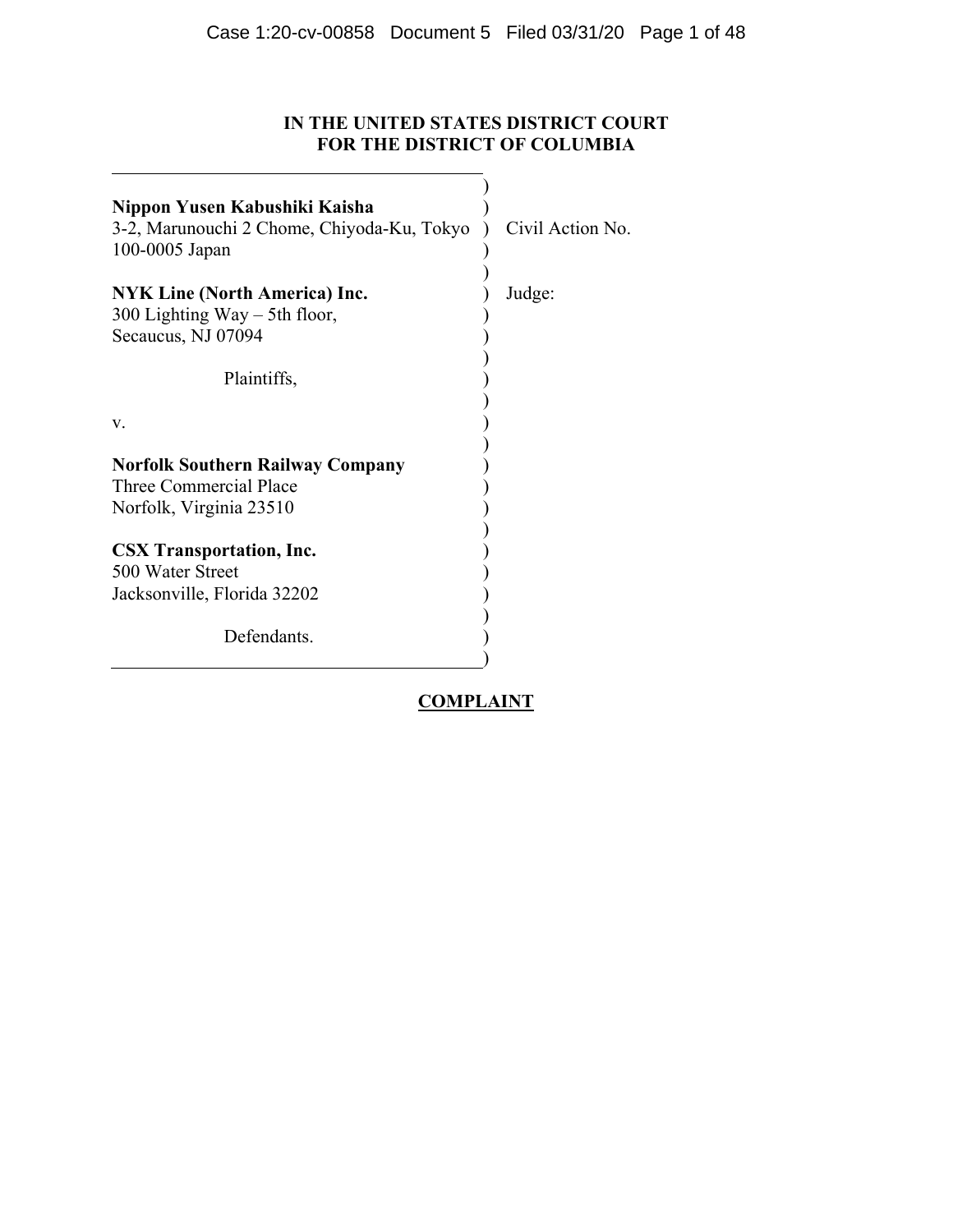# **INTRODUCTION**

1. Plaintiffs Nippon Yusen Kabushiki Kaisha and NYK Line (North America) Inc., by and through their undersigned attorneys, bring this antitrust suit for treble damages against Defendants CSX Transportation, Inc. and Norfolk Southern Railway Company ("Defendants").

2. Plaintiffs allege that, from July 1, 2003 until at least December 31, 2008 (the "Relevant Period"), (i) Defendants and their co-conspirators engaged in price fixing in violation of Section 1 of the Sherman Act, including by fixing rate-based rail fuel surcharges ("FSC") and/or (ii) through the use of multi-year contracts, Defendants continued to reap the benefits of their anticompetitive scheme (in the form supra-competitive fuel surcharges) for years after Defendants' collusion-tainted contracts were negotiated.

3. During the Relevant Period, Plaintiffs directly purchased unregulated rail freight transportation services from one or more Defendants, which assessed Plaintiffs an FSC for the agreed-upon transportation. As used herein, the term "unregulated" refers to rail freight transportation services where the rates are set by private contracts or through other means exempt from rate regulation under federal law. Certain allegations in this Complaint are premised on factual assertions reflected in pleadings and other court documents filed by former court-appointed lead class counsel, which had full access to the discovery record in the former class suit alleging an identical conspiracy to violate the antitrust laws.

4. In 2003, the four largest United States-based Class I railroads engaged in an extraordinary series of meetings, phone calls, and email communications through which they embarked on a conspiracy—under the guise of a fuel cost recovery program—to apply and enforce rail fuel surcharges across their customers in order to generate profits. Defendants CSX Transportation, Inc. ("CSX") and Norfolk Southern Railway Company ("NS") and their co-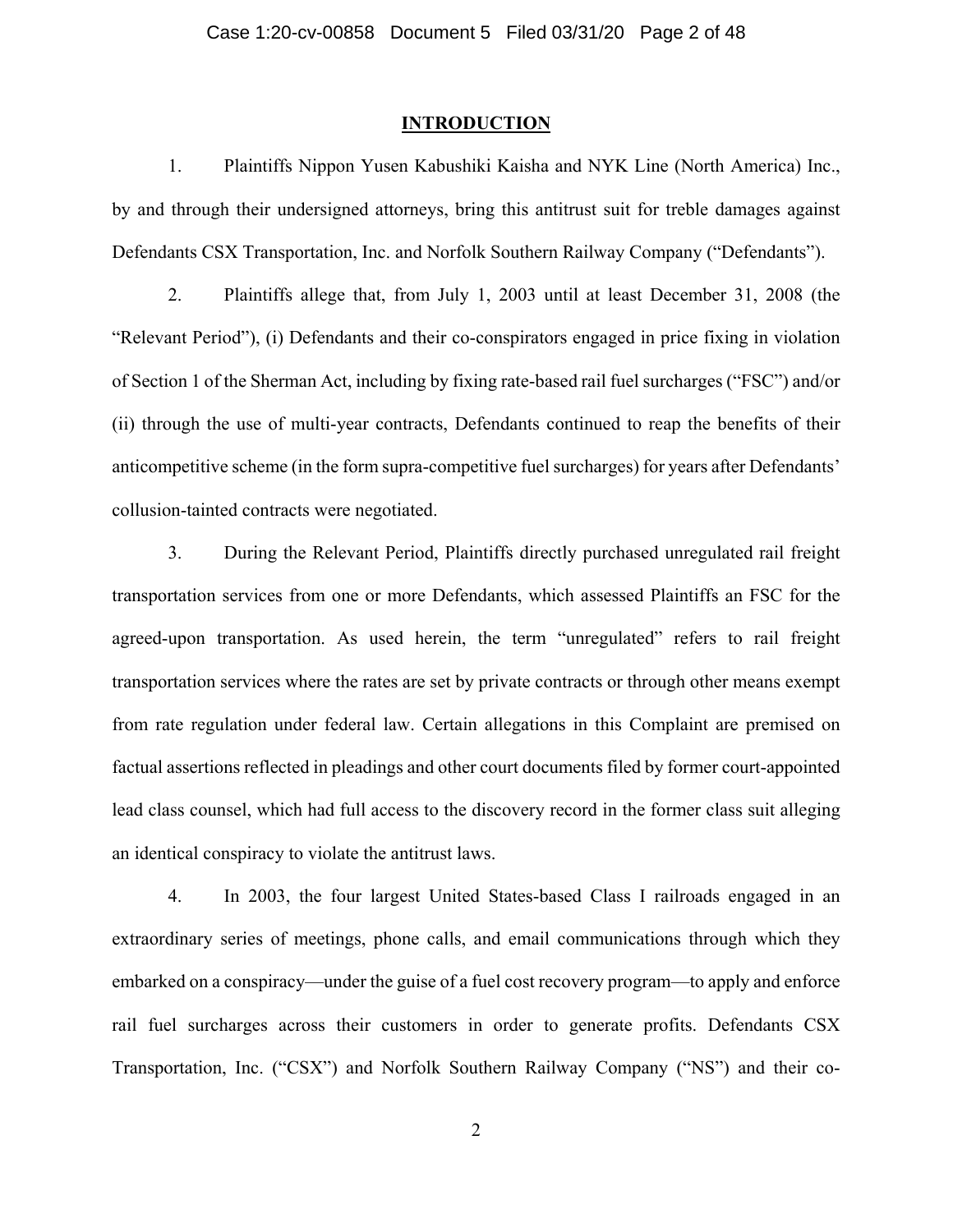# Case 1:20-cv-00858 Document 5 Filed 03/31/20 Page 3 of 48

conspirators BNSF Railway Company ("BNSF") and Union Pacific Railroad Company ("UP") together controlled about 90% of rail freight traffic in the United States during the Relevant Period. Defendants and their co-conspirators used "rate-based" FSCs—i.e., surcharges that use a percentage applied to the base rate for a shipment—as a means to impose across-the-board rate increases on rail freight shipments, a result that would have been prohibitively difficult to achieve on a contract-by-contract basis. Throughout the conspiracy and despite customer pushback against FSCs imposed by Defendants and their co-conspirators, each of the conspiring railroads set aside their individual, economic self-interest to undercut one another and instead staunchly maintained their FSC program, pocketing billions of dollars in profits as a result.

5. Prior to conspiring, Defendants and their co-conspirators operated as businesses should: they actively competed against each other over rates generally and with respect to fuel recovery mechanisms to the benefit of their customers. According to a historical study of rail rates undertaken by the Surface Transportation Board ("STB"), "inflation-adjusted rail rates declined in every year but one from 1985 through 2004." Defendants and their co-conspirators were aware of, and concerned about, this trend. According to one CSX internal analysis from 2002, this decline resulted from factors including "some very vicious historical price wars" in the rail industry and "destructive pricing for rail share."

6. Between 2000 and 2003, Defendants and their co-conspirators independently tried to implement revenue-enhancing policies, including uncoordinated efforts to impose stand-alone FSCs. These efforts failed. Defendants and their co-conspirators used the inclusion or absence of FSCs as a basis to compete for each other's business and customers successfully resisted FSCs. They were rarely included in contracts and more rarely collected; those seeking to impose them lost customers to competitors or compensated customers by negotiating discounts. For example: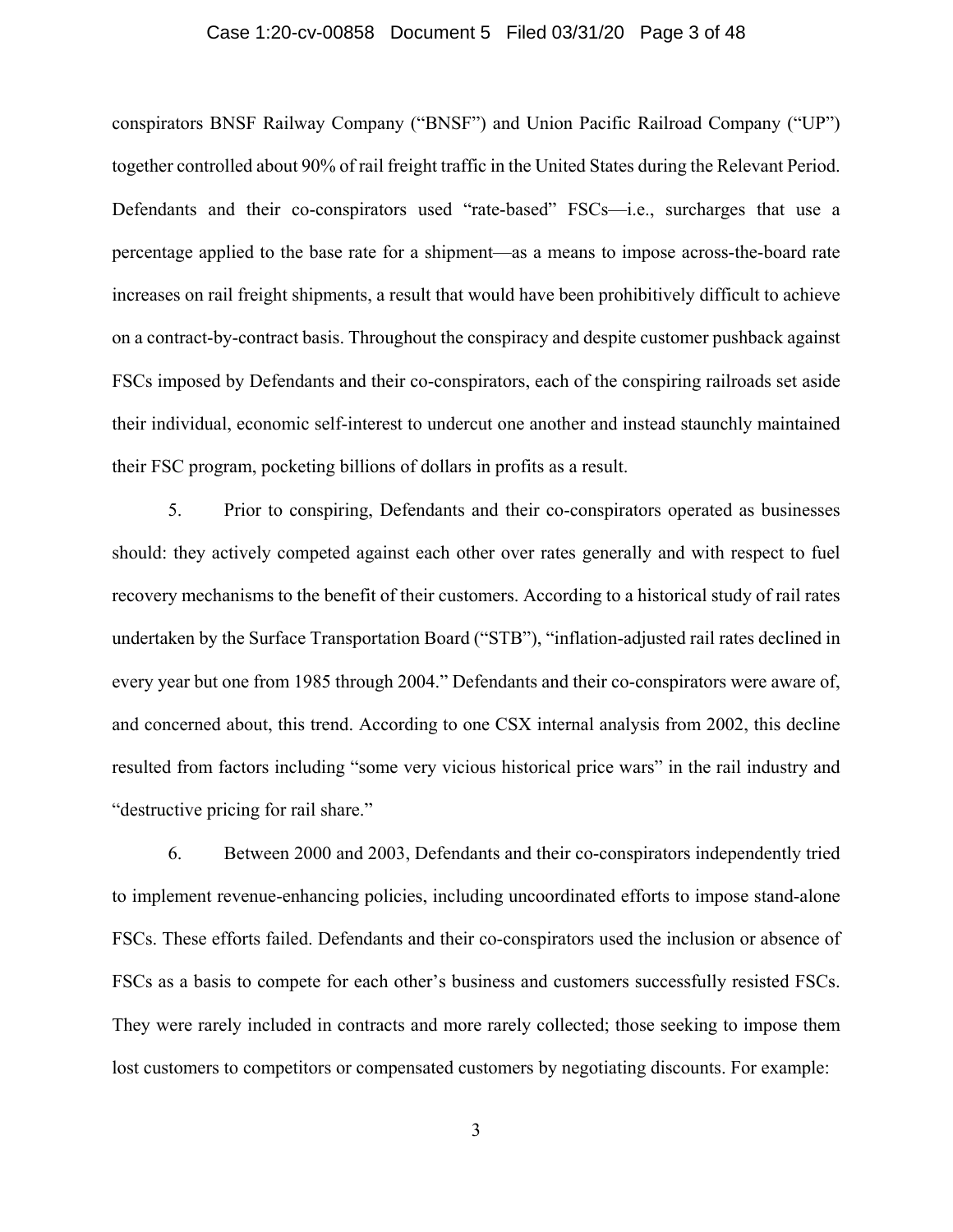- a. BNSF explained in a May 2002 Enterprise Wide Risk Assessment that "We are challenged to mitigate the risk through fuel surcharges, particularly as the UP does not use a fuel surcharge in the competitive marketplace. . . . The trucking industry uses fuel surcharges but our rail competitors do not and we therefore are hard pressed to achieve it. We do loose [sic] business because of that and we may have to lower margin in other aspects in order to keep the business with the surcharges where we do apply it."
- b. In September 2002, NS's manager of pricing systems Pat Glennon reported to the then-Senior Vice President of Marketing Services and later its CMO Don Seale that "[c]ustomers are now more attuned to fuel issues and are less inclined to agree to a surcharge clause," and that eastern competitor CSX "appear[s] to be more lax in applying the surcharge to private authorities."
- c. As late as April 2003, UP's Bob Toy reported, "Fuel surcharge \$ are melting away at the competition. In a downward-pressure environment, what's on paper must not work in the real world."

7. Moreover, since the passage of the Staggers Act in 1980, which significantly deregulated the American railroad industry, railroads typically entered into private freight transportation contracts that included escalation provisions tied to indexes that weighted actual cost factors, including fuel cost. As UP President James Young acknowledged on an October 2004 earnings call, the Rail Cost Adjustment Factor ("RCAF") "looks at actual costs through the industry." In that respect, Defendants and their co-conspirators were already recovering fuel costs through the RCAF or the related All Inclusive Index ("AII").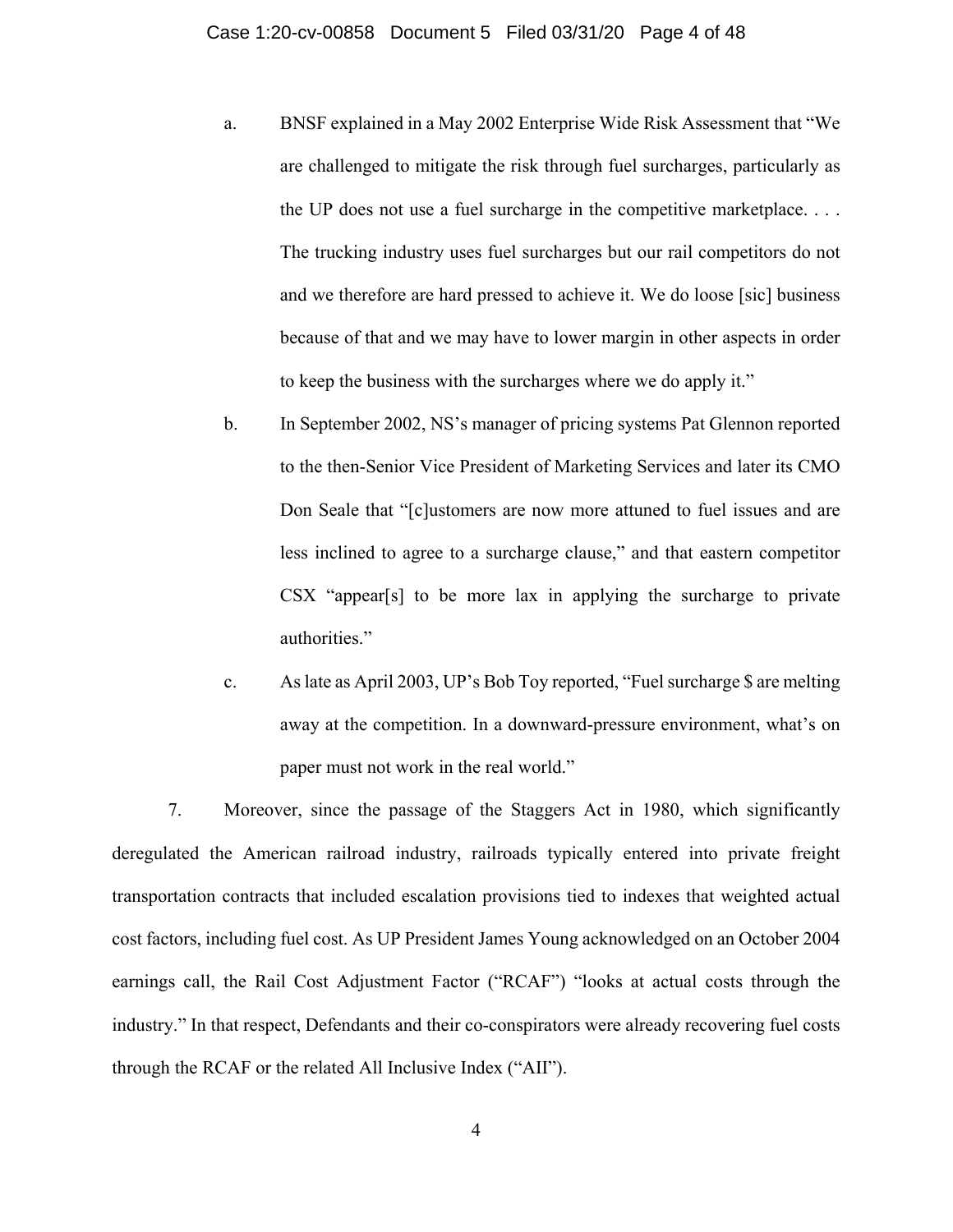# Case 1:20-cv-00858 Document 5 Filed 03/31/20 Page 5 of 48

8. In March 2003, everything began to change. Rather than competing, Defendants and their co-conspirators began coordinating FSC programs. Senior executives at the highest levels of each company began to discuss with one another the implementation of more aggressive FSC formulas that the Surface Transportation Board ("STB") later found bore "no real correlation between the rate increase and the increase in fuel costs for that particular movement to which the surcharge is applied . . . ." In short, Defendants and their co-conspirators stopped competing and started conspiring.

9. On March 11, 2003, CSX internally recommended making changes to its FSC program that would have significantly reduced the surcharges applied to shippers' base rates. Simultaneously, UP's CMO Jack Koraleski was recommending escalation of UP's FSC program to be substantially more aggressive. The very next day, Koraleski traveled to competitor CSX to play golf, socialize, and discuss "fuel surcharge methodology." Within one week, CSX's leadership abruptly reversed course, abandoning its recommended FSC reduction and adopting a program matching UP's escalation.

10. On March 18, 2003, BNSF and NS senior executives met to discuss "synchroniz[ing]" FSCs. Action items for the meeting attended by John Lanigan (BNSF's CMO) and Don Seale stated: "BNSF's fuel surcharge is structured differently than NS, CSX and UP. Should BNSF's by [sic] synchronized with the other big players in the industry?" The answer based on what followed: a resounding yes.

11. On March 20, 2003, CSX publicly announced a new, more aggressive FSC program with a lower trigger and higher base-rate multiplier. On March 31, 2003, UP decided to adopt "the same approach as the CSXT." On April 4, 2003, UP sent a "concurrence" to competitors that its new FSC program will "apply to most Union Pacific pricing documents for local and interline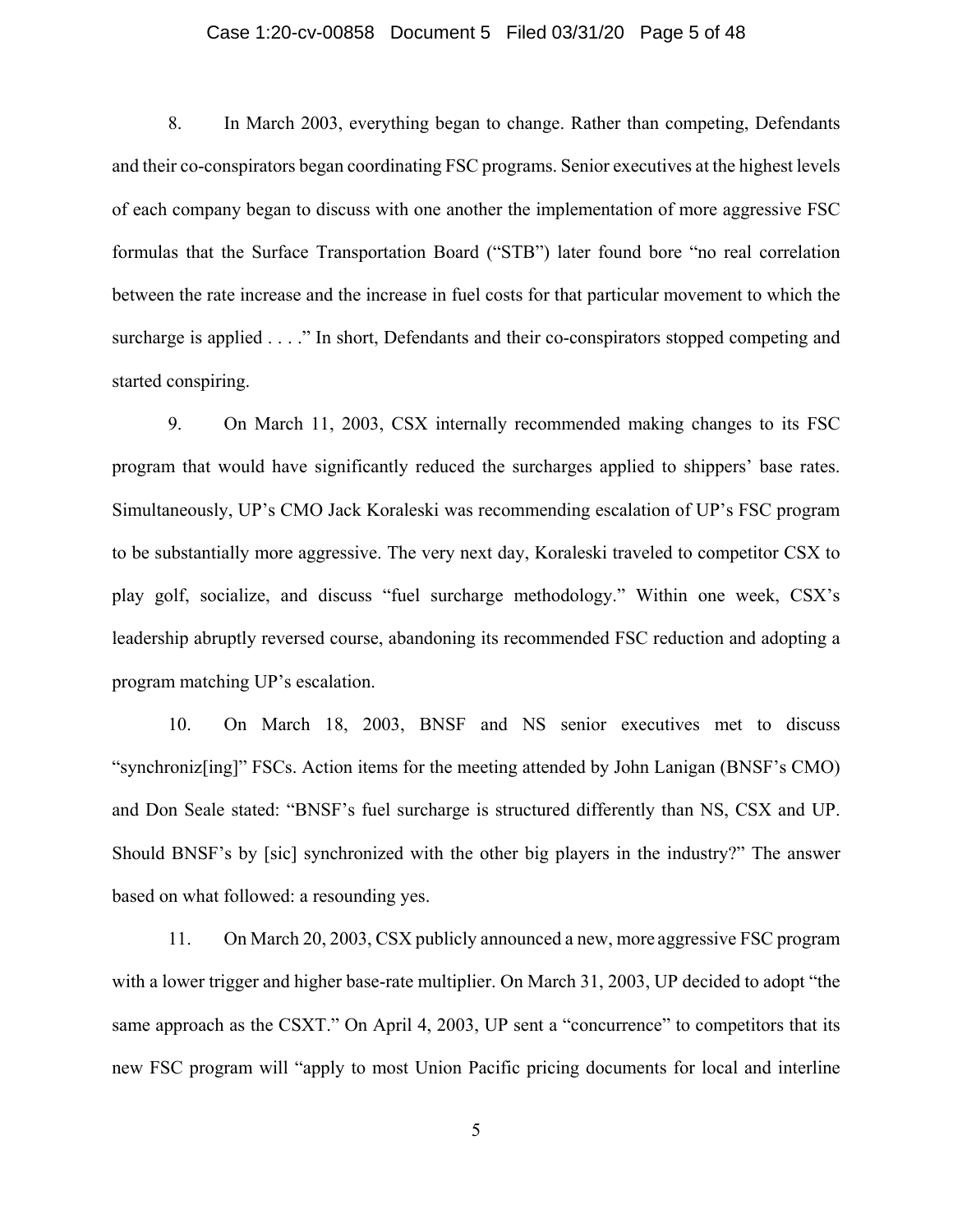# Case 1:20-cv-00858 Document 5 Filed 03/31/20 Page 6 of 48

freight movements . . . ." Upon receipt, BNSF marketing officer Paul Anderson reacted ecstatically: "This is sweet!!!! Just like the CSXT."

12. On April 1, 2003, BNSF and CSX senior executives met. The agenda dictated that CSX's CMO Mike Giftos and BNSF's CMO John Lanigan were to discuss "Fuel Surcharge." Documents also reveal that, between April 2 and 6, 2003, NS's Seale and BNSF's Lanigan continued a prior discussion on "the fuel surcharge issue" at a National Freight Transportation Association meeting.

13. Similar to CSX's abandonment of a less aggressive FSC regime following a meeting with UP in March 2003, BNSF abandoned the internal consideration of an FSC program that could have been fairer for shippers. Between February and April 2003, BNSF had been "[l]eaning toward [a] Cost Per Mile" FSC formula (a mileage-based FSC which could have better correlated the resulting FSCs to actual fuel costs compared to the rate-based FSCs that Defendants and their co-conspirators broadly implemented during the conspiracy), but abandoned this approach. Instead, BNSF and UP adopted nearly identical rate-based FSCs. An internal NS analysis found that "Once [UP's \$1.35 trigger] kicks in, it exactly matches the BNSF FSC percentage progression, including lag times and effective dates."

14. Defendants' and their co-conspirators' employees recognized these new FSCs were not genuine fuel cost recovery mechanisms as Defendants and their co-conspirators sought to portray. For example, on March 19, 2003, CSX's Director of Market Strategy John Couch explained that while the coordinated FSC "seems somewhat benevolent, it is actually a large increase in fuel surcharge billings – maybe as much as 100%." On April 7, 2003, NS's Manager of Pricing Systems Pat Glennon recounted "[t]he case in favor of adopting the CSXT standard" to Don Seale and AVP Charlie Brenner, writing the "CSXT standard clearly produces significantly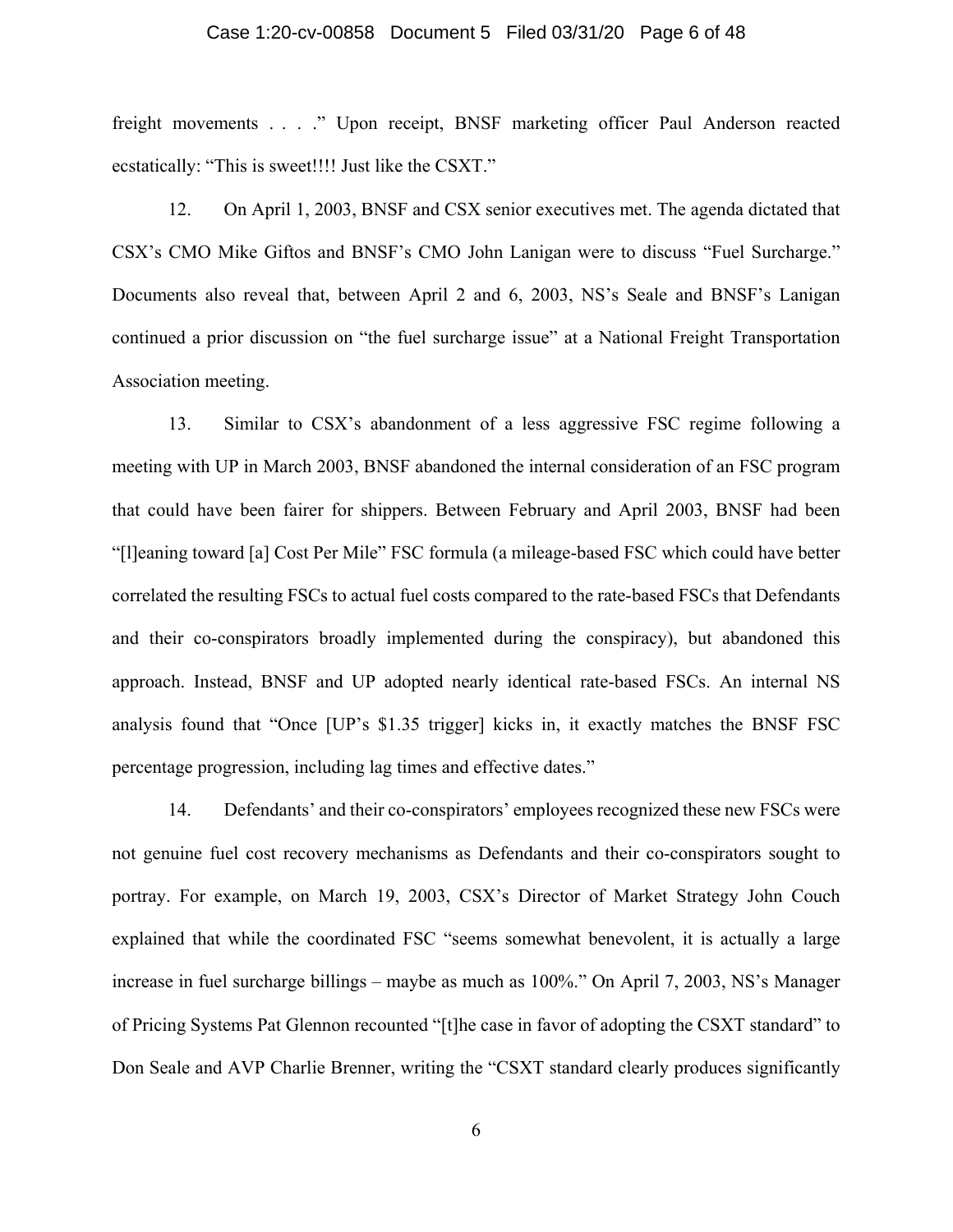# Case 1:20-cv-00858 Document 5 Filed 03/31/20 Page 7 of 48

more compensation, and it does it sooner and more consistently." On April 29, 2003, Glennon told Seale that "[b]y dropping the base to \$23 per barrel, raising the percentage yield and talking [sic] it sooner, the change is in fact a blatant general rate increase, and will appear so to customers."

15. Glennon was correct that customers saw the rate increases for what they were and were outraged. Handwritten notes from a June 2003 meeting between CSX and UP's senior executives—including (i) CSX's CEO Michael Ward, EVP and COO Al Crown, CMO Mike Giftos, EVP Clarence Gooden, VP of Strategic Planning Les Passa, and Alan Blumenfield, and (ii) UP's CEO Dick Davidson, President and COO Ike Evans, CMO Jack Koraleski, Head of Operations Dennis Duffy, SVP Charley Eisele, VP and CIO Merill Bryan—reflect that the companies' senior executives discussed their FSC formulas and the "outcry" they were facing from the initial rollout of their new FSC regimes. The notes also state that "Both roads starts [sic] at a \$23 trigger," reflecting an explicit discussion of the strike price above which their FSCs were triggered, and that the competitors "[m]ay have to revisit \$23 if [fuel prices] stay high."

16. But, once the conspiracy was underway, they no longer had to fear customer loss as their imposition of these rate-based FSCs industry-wide meant that customers had no leverage to threaten taking business elsewhere. As an internal BNSF report from 2005 recognized, however, this only worked because Defendants and their co-conspirators adhered to the scheme: "it would only take one competitor to abandon this in an attempt to gain market share to cause this to fall."

17. Instead of undercutting their competitors to gain market share and maximize their economic interests, Defendants and their co-conspirators conspired to assess matching FSCs, without waivers or discounts, to their entire customer bases applied across all rail freight traffic, including carload traffic (i.e., shipments that travel from origin to destination only by railcars) and intermodal traffic (i.e., shipments that travel by rail and one other mode of transportation such as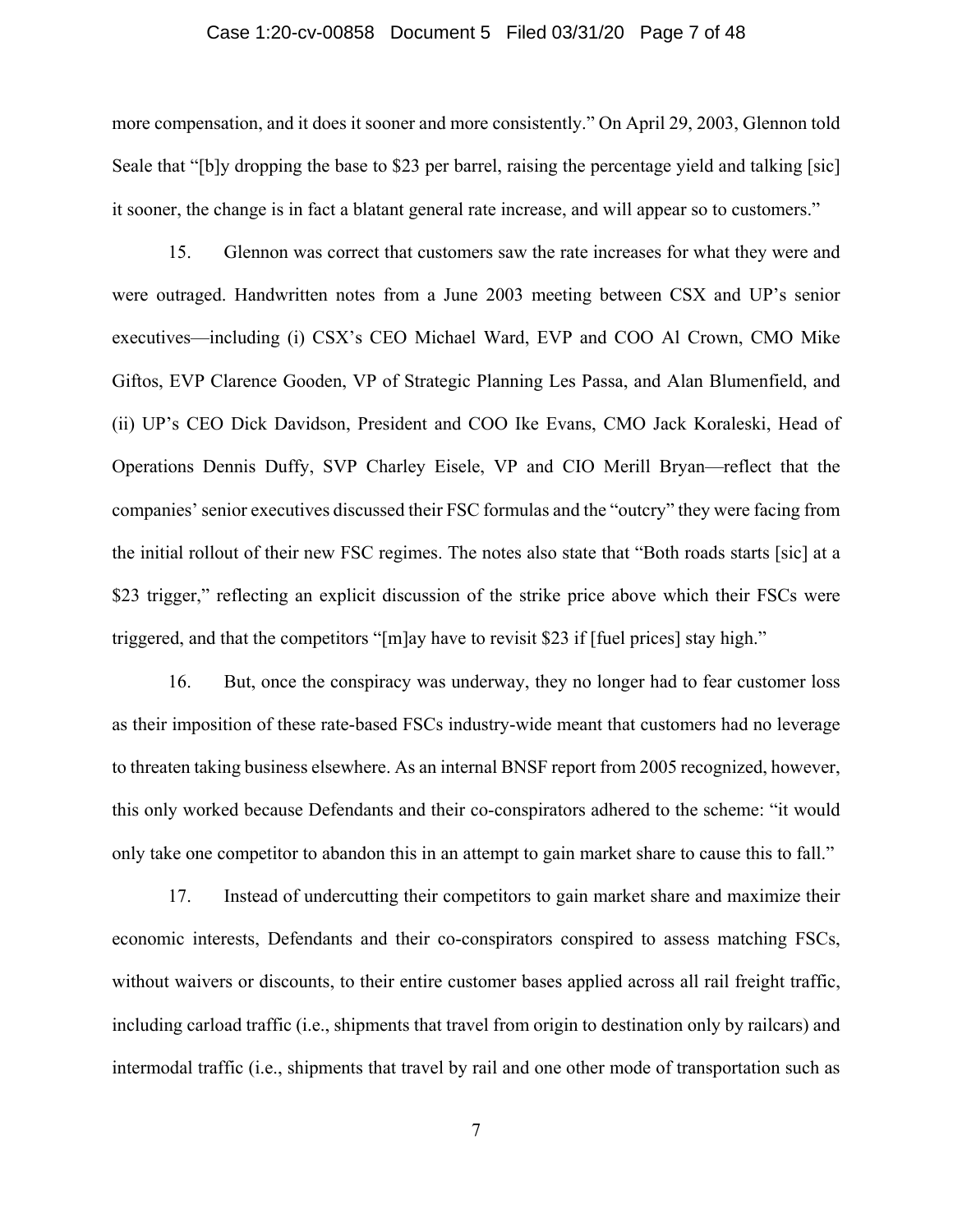#### Case 1:20-cv-00858 Document 5 Filed 03/31/20 Page 8 of 48

truck or ship). The conspiring Defendants' and their co-conspirators' senior executives and chief marketing officers oversaw their railroads' carload and intermodal traffic alike and sought to apply FSCs to them broadly. The junior executives overseeing the carload and intermodal traffic also attended and participated in the meetings. Even shippers with "captive" facilities (i.e., facilities served by only one of the Defendants or their co-conspirators) suffered from the conspiracy. For example, NS's chief executive officer, Charles W. Moorman, testified before Congress in 2007 that even captive shippers are subject to "competitive constraints [that] are real," and he expressly acknowledged that "even where there is only one railroad serving a facility, there are market factors at play."

18. Defendants and their co-conspirators maintained the scheme and imposed policies designed to ensure their "standard" or "published" FSCs were enforced broadly across all of their customers and for all products without the waivers and discounts they had frequently offered between 2000 and 2002:

- a. BNSF: On April 9, 2003, BNSF ordered, "Effective immediately and urgently per John Lanigan. Authority to omit FSC provision is to be granted to VP's only (who will also clear with John)." On March 11, 2004, Chief Economist Samuel Kyei recounted the company's policy that "Contracts requiring [CEO Matthew Rose's] signature but excluding full fuel surcharge provisions will not be signed."
- b. UP: On December 22, 2003, a sales representative explained to a customer, "As a company policy, all contracts without fuel language will have fuel language upon renewal. This is a mandate by UP management, I have no choice."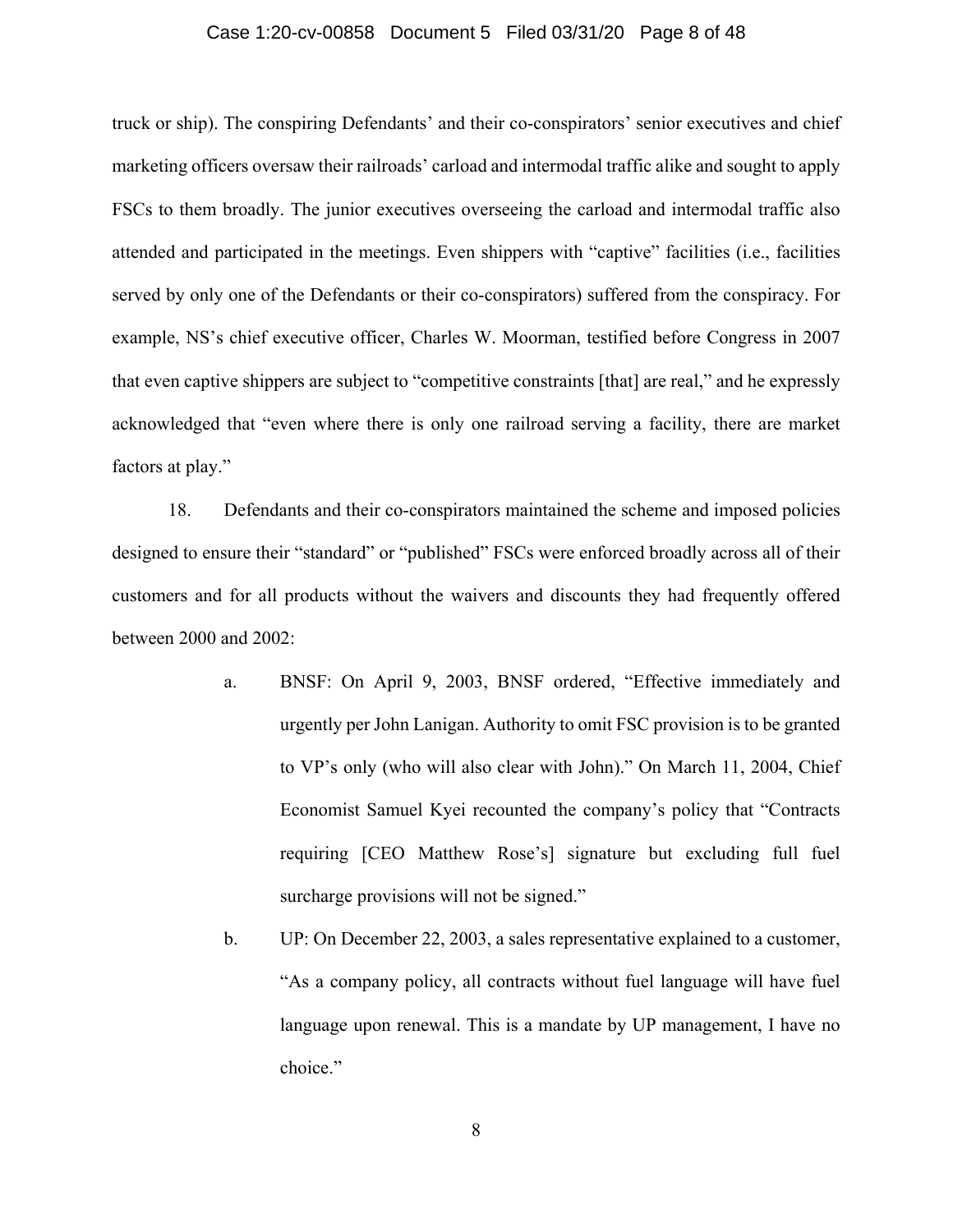- c. CSX: A May 2004 policy memorandum clarified that all CSX traffic would be "subject to fuel surcharge." EVP of Sales and Marketing Clarence Gooden stated that any exception had to come through him and that he had zero exceptions as his goal. In 2006, VP of Industrial Products Kyle Hancock directed, "NO ONE is authorized to approve a renewal with [a base rate] increase of less than 10%" and "NO ONE is authorized to approve a deal WITHOUT Fuel Surcharge."
- d. NS: A 2004 email from Don Seale to his subordinates mandated "no deviation from NS's published FSC without [his] prior approval." He also rejected any negotiations to forego base rate increases in return for FSC application as a "shell game."

19. In the fall of 2003, BNSF and UP initiated an effort in the Association of American Railroads ("AAR") to get all Defendants and co-conspirators to agree to remove fuel costs out of the weighted RCAF and AAI indices (which already permitted the Defendants and their coconspirators to recover all of their fuel costs), so that they could more easily charge artificially high FSCs as a revenue enhancement mechanism. As a result, the AAR—whose board was dominated by Defendants and their co-conspirators—created an unprecedented All Inclusive Index Less Fuel ("AAILF"). Defendants' conspiratorial implementation of the AAILF allowed Defendants and their co-conspirators to move away from use of the RCAF and more easily apply their FSCs.

20. Defendants and their co-conspirators worked tirelessly to achieve 100% FSC coverage across their customers. All four Defendants and co-conspirators pursued 100% participation goals and tracked their progress toward attaining that goal. Defendants and their co-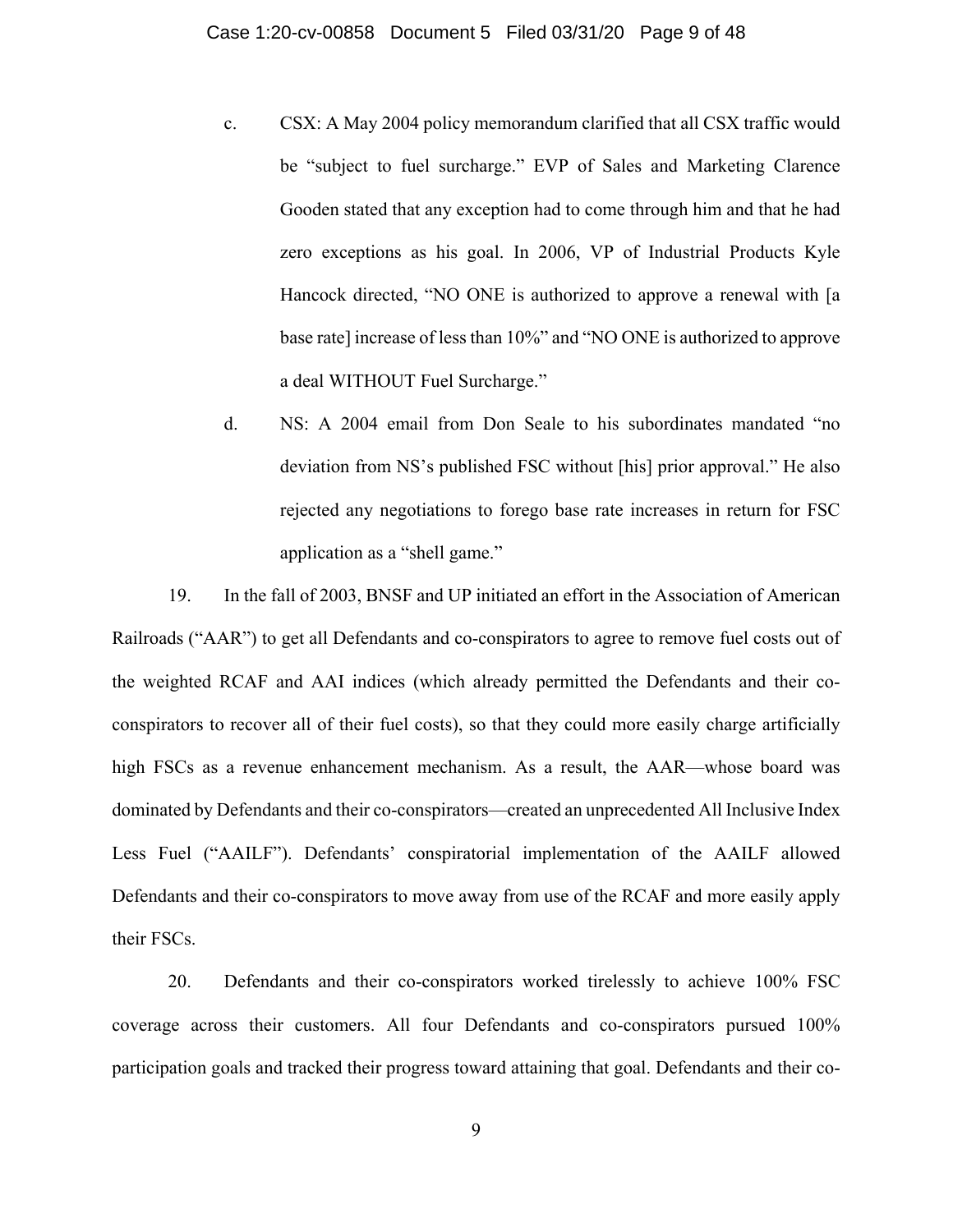#### Case 1:20-cv-00858 Document 5 Filed 03/31/20 Page 10 of 48

conspirators also policed the conspiracy by exchanging FSC coverage data with one another. In addition, Defendants and their co-conspirators started their negotiations using the standard FSC formula, meaning that any deviations from that standard FSC application still resulted in supracompetitive all-in rates for shippers.

21. Directly undermining the pretense that the FSCs were genuine fuel cost recovery mechanisms, as oil prices skyrocketed from approximately \$40 to \$150 per barrel during the Relevant Period, so did Defendants' and their co-conspirators' profits. A Senate Commerce committee report concluded that a "review of the largest four railroads' [SEC] filings shows just how profitable the large rail companies have become over the last decade," and included the following chart documenting the significant growth in profits during the Relevant Period:



Figure 1 - Combined Profit Margins (Net Income/Revenue) for BNSF, Union Pacific, CSX, and Norfolk Southern, 2000-09 (Source: SEC filings)

22. An independent 2007 study commissioned by the American Chemistry Council and Consumers United for Rail Equity ("CURE") similarly found that the difference between Defendants' and their co-conspirators' FSC revenue (as publicly reported or estimated) and Defendants' and their co-conspirators' publicly reported actual fuel costs during the period from 2003 through the First Quarter of 2007 came to over \$6 billion.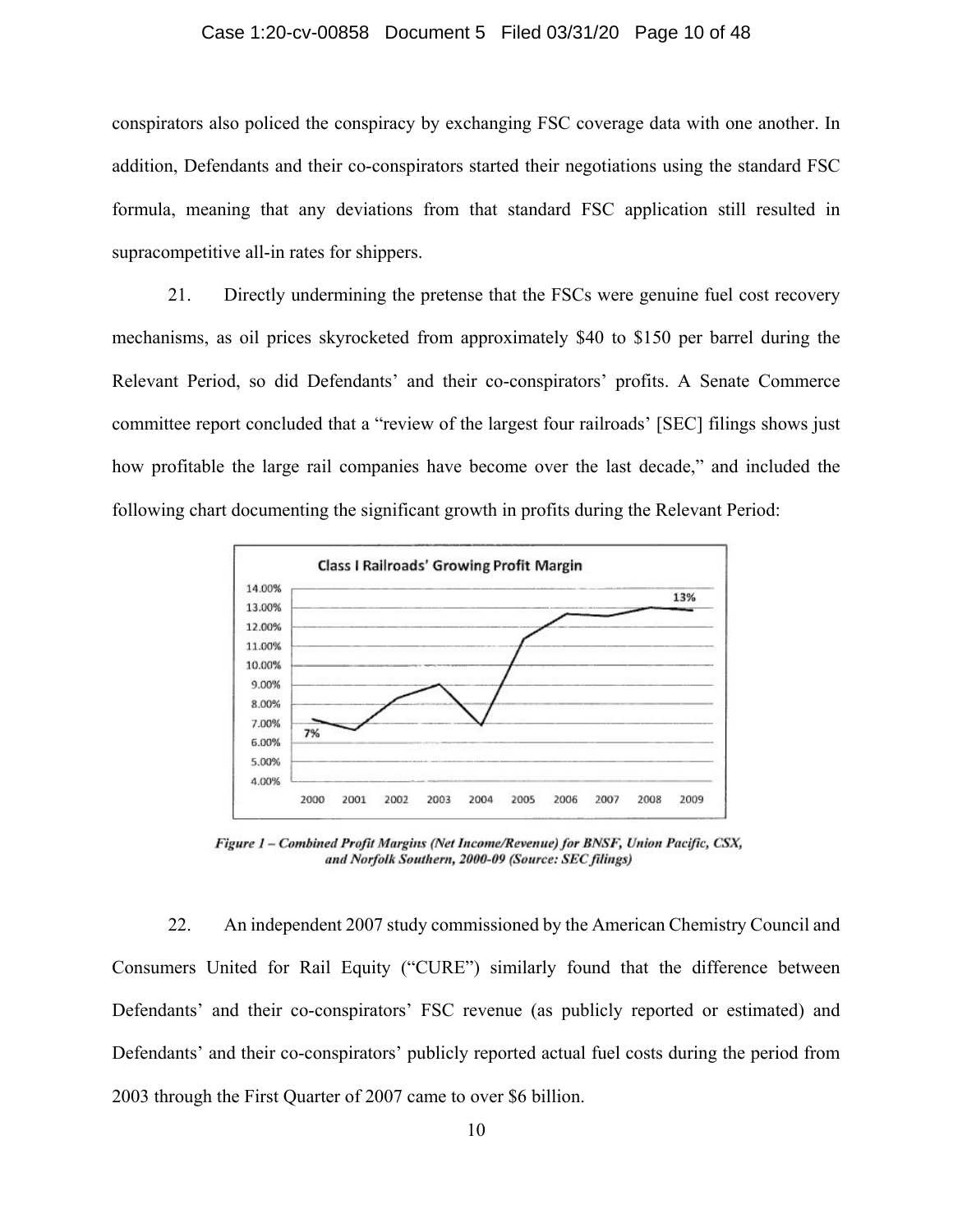#### Case 1:20-cv-00858 Document 5 Filed 03/31/20 Page 11 of 48

23. Defendants and their co-conspirators also attributed their record revenues to FSCs. For example:

- a. NS's 2006 "[r]ailway operating revenues increased \$880 million, reflecting higher rates, including fuel surcharges that accounted for about 40% of the increase and modestly higher traffic volume."
- b. BNSF's freight revenues "increased 15 percent [in 2006] to a record high of \$14.5 billion on double-digit increases in each of our four business units." "Growth in prices and fuel surcharges drove average revenue per car/unit up 9 percent in 2006 to \$1,367 from \$1,258 in 2005."
- c. UP "achieved record revenue levels [in 2006] in all six of our commodity groups, primarily driven by better pricing and fuel surcharges."
- d. CSX's operating revenue increased \$948 million in 2006; "the primary components of the revenue gain" were "continued yield management and the Company's fuel surcharge program, which drove revenue per unit across all major markets."

#### **THE PARTIES**

24. Plaintiff Nippon Yusen Kabushiki Kaisha ("NYK Japan") is a corporation organized under the laws of Japan, with its principal place of business at3-2, Marunouchi 2 Chome, Chiyoda-Ku, Tokyo 100-0005 Japan. For more than 100 years, NYK Japan and its subsidiaries have provided customers with comprehensive shipping services around the globe. During the Relevant Period, NYK Japan purchased unregulated rail freight transportation services directly from and paid intermodal FSCs directly to one or more of the Defendants to transport intermodal shipments between ports, docks, terminals, and gateways nationwide.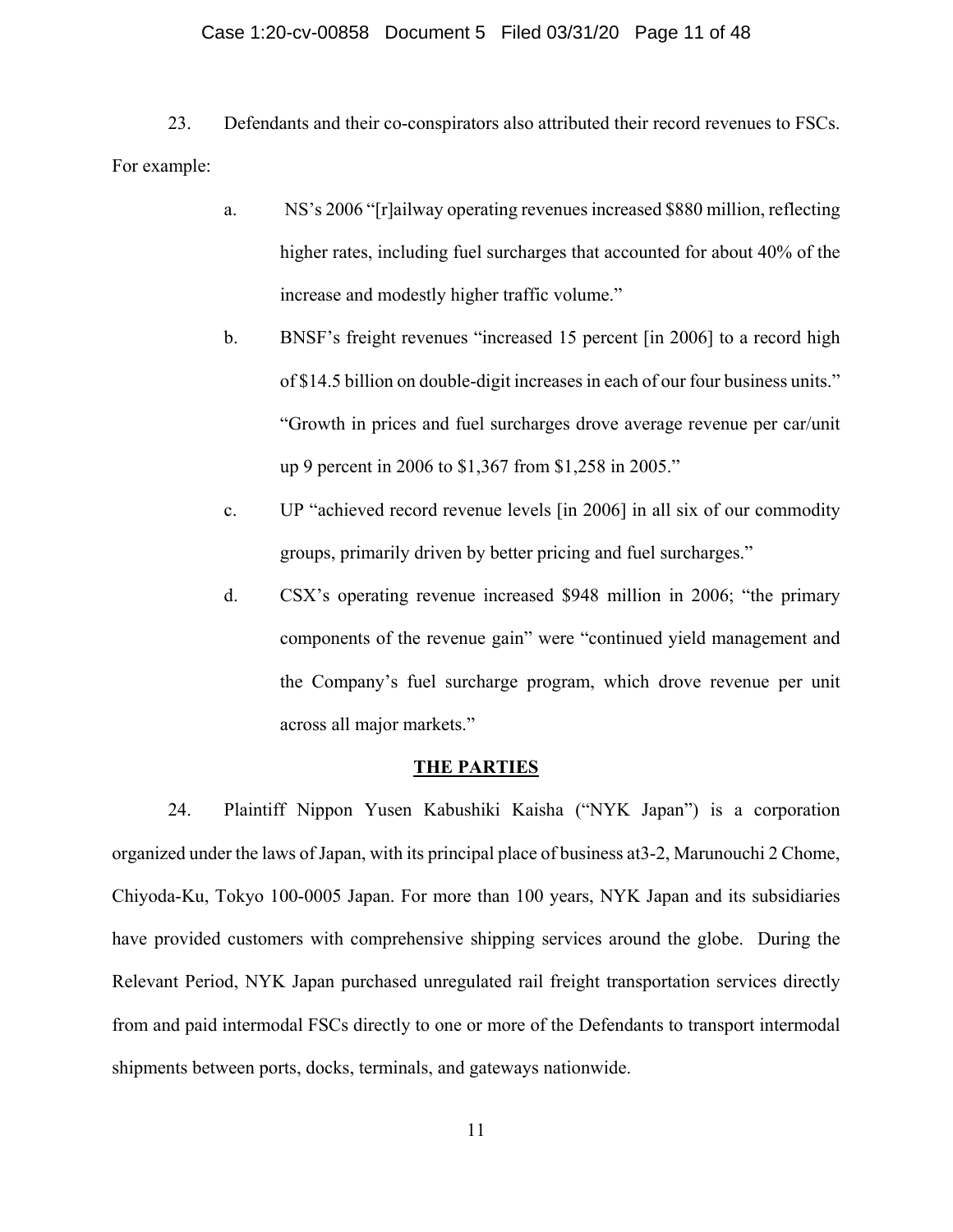#### Case 1:20-cv-00858 Document 5 Filed 03/31/20 Page 12 of 48

25. Plaintiff NYK Line (North America) Inc. ("NYK NA"), a subsidiary of NYK Japan, is incorporated under the laws of Delaware, with its principal place of business at 300 Lighting Way – 5th floor, Secaucus, NJ 07094, USA. NYK NA is the main American unit of NYK Japan and serves as general agent and representative for NYK Japan in North America. During the Relevant Period, NYK Japan purchased unregulated rail freight transportation services directly from one or more of the Defendants to transport intermodal shipments between ports, docks, terminals, and gateways nationwide.

26. As a proximate result of the conspiracy described herein, NYK Japan and NYK NA paid FSCs in connection with the unregulated rail freight transportation services obtained from Defendants that they would not have paid in the absence of the conspiracy; and therefore the prices each Plaintiff paid to Defendants during the Relevant Period for those unregulated rail freight transportation services on which FSCs were imposed were greater than the prices each Plaintiff would have paid absent the conspiracy alleged herein. Each Plaintiff has therefore been injured in its business and property by reason of Defendants' antitrust violations.

27. Defendant CSX has its principal place of business at 500 Water St., Jacksonville, Florida 32202. CSX is a major freight railroad operating primarily in the eastern United States and Canada. CSX has railway lines throughout the eastern United States, and maintains coordinated schedules with other rail carriers to handle freight to and from other parts of the country (including in this District).

28. Defendant NS has its principal place of business at Three Commercial Place, Norfolk, Virginia 23510. NS is a major freight railroad operating primarily in the eastern United States. NS has railway lines throughout the eastern United States, and maintains coordinated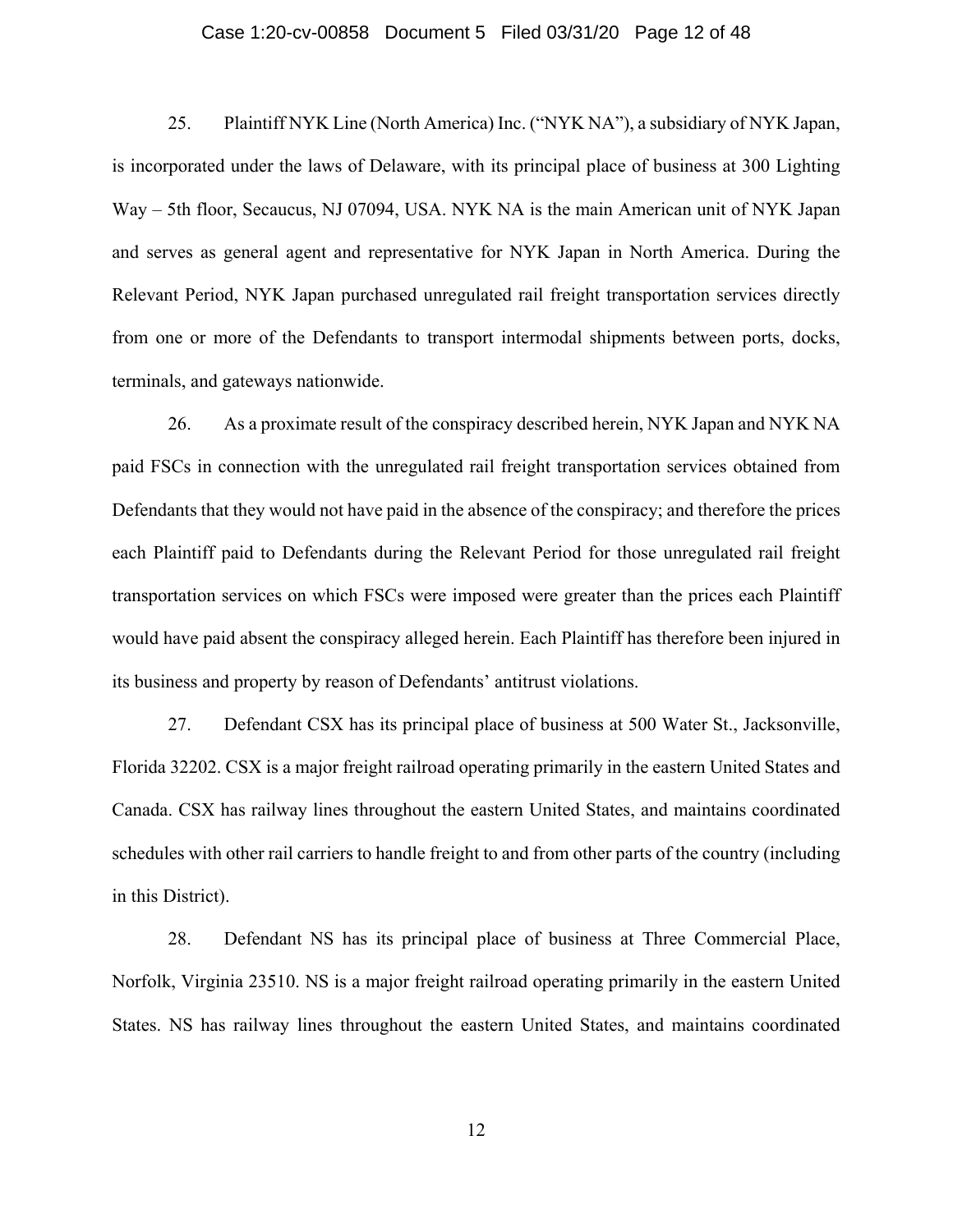#### Case 1:20-cv-00858 Document 5 Filed 03/31/20 Page 13 of 48

schedules with other rail carriers to handle freight to and from other parts of the country (including in this District).

#### **JURISDICTION AND VENUE**

29. This action is brought under Section 4 of the Clayton Act, 15 U.S.C. § 15, to recover treble damages and reasonable attorneys' fees and costs from Defendants for the injuries sustained by each Plaintiff by reasons of Defendants' violations of Section 1 of the Sherman Act, 15 U.S.C. § 1.

30. Jurisdiction of this Court is founded on 15 U.S.C. § 15 and 28 U.S.C. §§ 1331 and 1337.

31. Venue is proper in this judicial District pursuant to 15 U.S.C. § 15(a) and 22 and 28 U.S.C. § 1391, because during the Relevant Period one or more of the Defendants resided, transacted business, were found, or had agents in this District, and a substantial part of the events giving rise to each Plaintiff's claims occurred and a substantial portion of the affected interstate trade and commerce described below, has been carried out, in this District.

32. This Court has personal jurisdiction over each Defendant because, inter alia, each: (a) transacted business in this District; (b) directly or indirectly sold and delivered rail transportation services in this District; (c) has substantial aggregate contacts with this District; and (d) engaged in an illegal price-fixing conspiracy that was directed at, and had the intended effect of causing injury to, persons and entities residing in, located in, or doing business in this District.

#### **INTERSTATE TRADE AND COMMERCE**

33. During the Relevant Period, Defendants and their co-conspirators accounted for over 90% of all rail shipments within the United States. The AAR Policy and Economics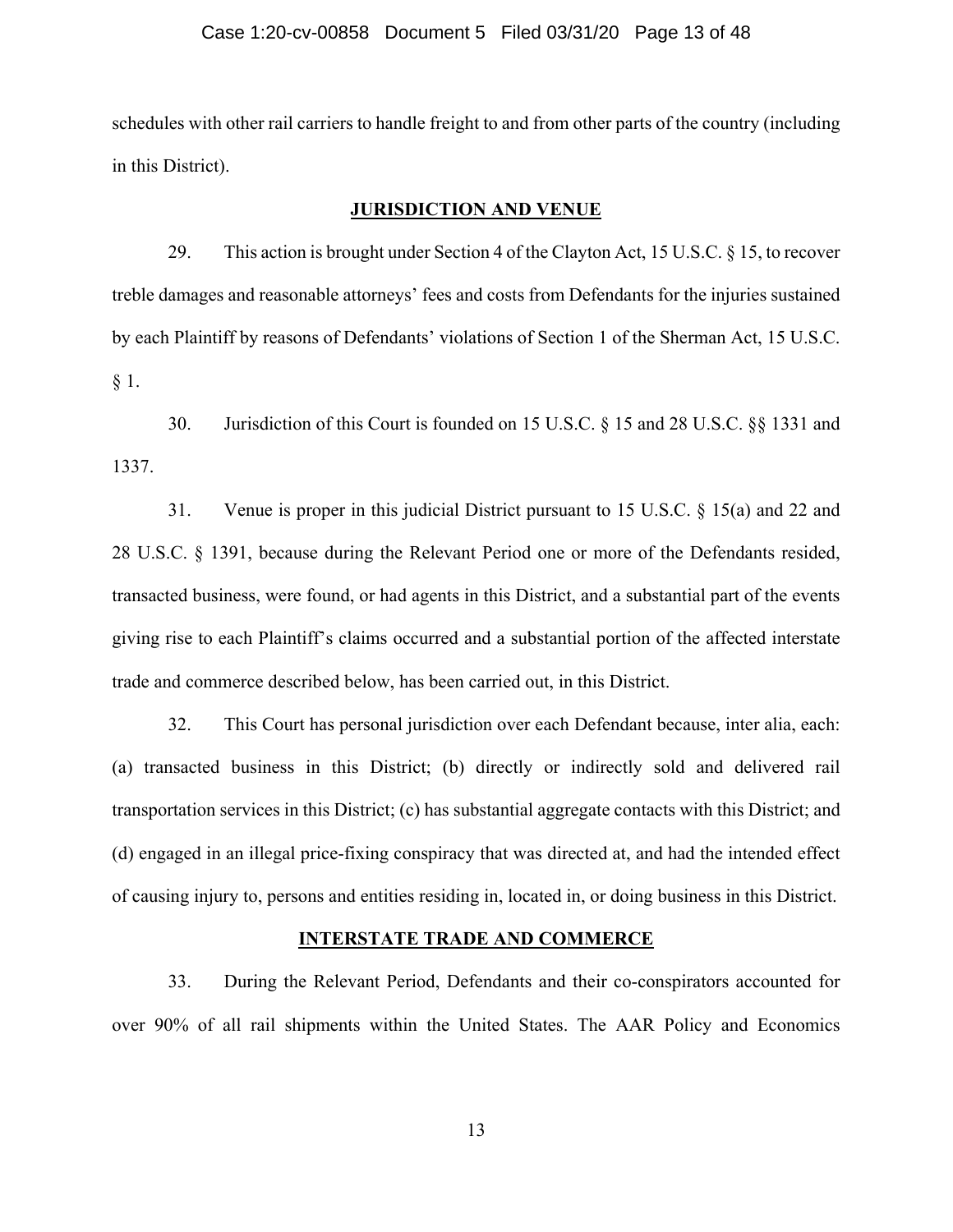# Case 1:20-cv-00858 Document 5 Filed 03/31/20 Page 14 of 48

Department reported that railroad total operating revenue in the United States in 2006 exceeded \$52 billion.

34. The activities of Defendants and their co-conspirators were within the flow of, and substantially affected interstate commerce. During the Relevant Period, Defendants sold and carried out rail shipments in a continuous and uninterrupted flow of interstate commerce to shippers and customers throughout the United States. Each Defendant and their co-conspirators used instrumentalities of interstate commerce to sell and market rail freight transportation services.

35. The unlawful activities of Defendants have had a direct, substantial, and reasonably foreseeable effect on interstate commerce.

#### **DEREGULATION OF THE RAILROAD INDUSTRY**

36. Congress deregulated the railroad industry with passage of the Staggers Rail Act of 1980 ("Staggers Act"). This landmark legislation marked a dramatic change in the evolution of U.S. railroads. After decades of regulatory control over virtually every aspect of their economic operations, railroads were free to set market rates for rail transportation.

37. Prior to the Staggers Act, railroads for freight transport generally would only charge the published tariff rates filed by the railroads with the Interstate Commerce Commission ("ICC"). During that era of full regulation, railroads could apply to the ICC for across-the-board rate increases, which could lawfully be implemented on a collective basis.

38. Today, by contrast, 80% or more of all rail shipments move under private transportation contracts, which are not rate-regulated, or are otherwise exempt from rate regulation. For all of this rate-unregulated traffic, the railroads cannot turn to some agency—like the previously-existing ICC—to obtain across-the-board increases in freight rates, nor can the railroads lawfully collude to set those rates.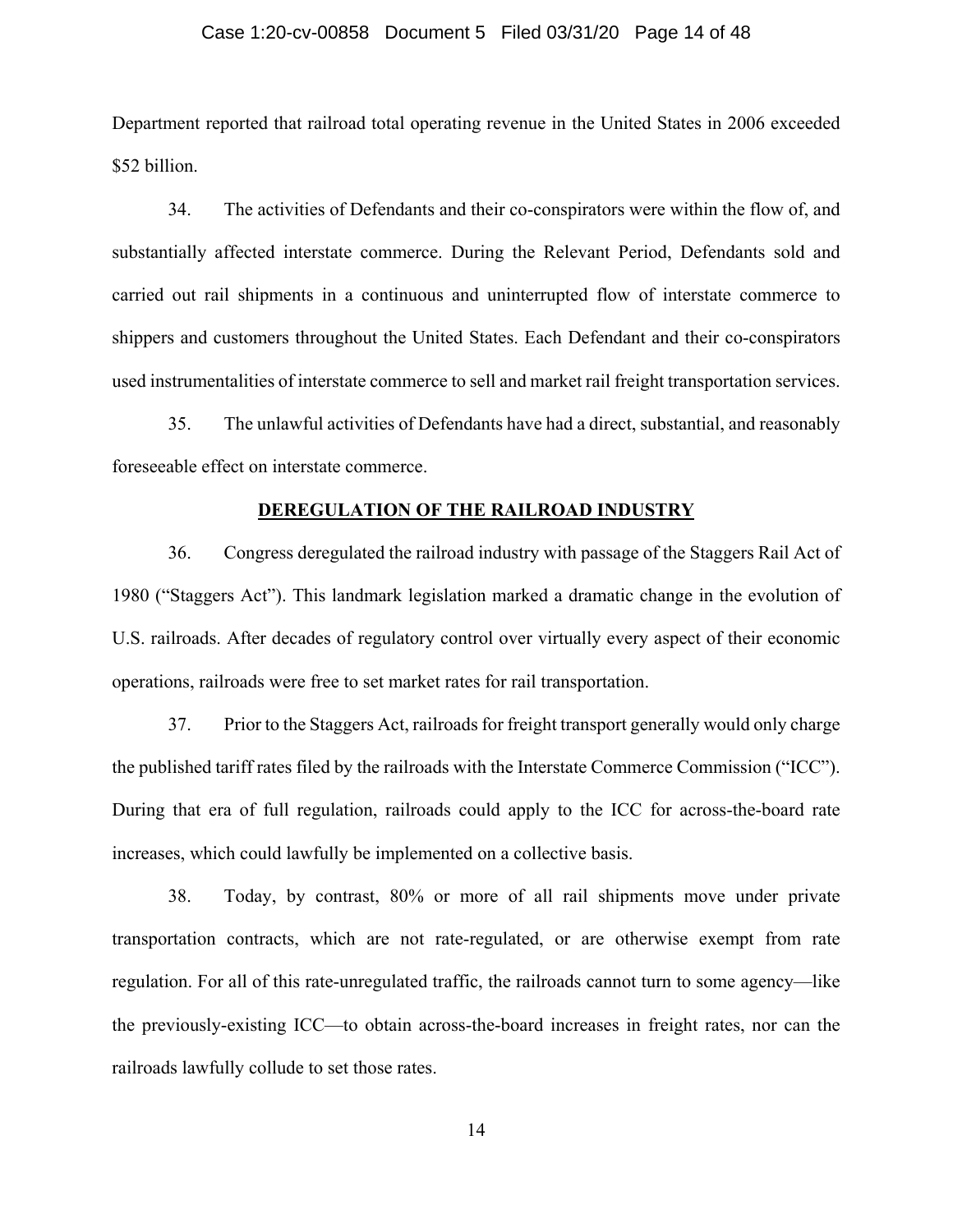#### Case 1:20-cv-00858 Document 5 Filed 03/31/20 Page 15 of 48

39. Since 1980, the number of Class I railroads has declined dramatically, from 35 at the time of passage of the Staggers Act to just seven today (two of which are owned by Canadian entities). The railroad industry is now (and was during the Relevant Period) highly concentrated: four of these railroads—Defendants CSX and NS and their co-conspirators BNSF and UP operate more than 90% of all railroad track in the U.S. and in 2006 accounted for nearly \$50 billion in total annual revenue. Given the high fixed costs in the railroad industry and its significant barriers to entry (i.e., the need to invest in a vast network of tracks, stations, yards, and switching facilities that take decades to develop, and require onerous regulatory and environmental reviews and approval), there is only a fringe or niche market of smaller carriers, and the competition offered by these small carriers is negligible.

40. Although the reason for deregulation of the railroad industry was to promote competition and lower freight rates, it is now clear that the opposite has come true—railroads are collectively charging shippers supracompetitive rates.

# **DEFENDANTS AND THEIR CO-CONSPIRATORS SEEK UNSUCCESSFULLY TO RAISE RATES BEFORE THE RELEVANT PERIOD**

41. For many years before the Relevant Period, Defendants and their co-conspirators confronted a long-term, structural decline in rail freight rates. Indeed, according to the Surface Transportation Board, Office of Economics, Environmental Analysis & Administration Section of Economics, *Study of Railroad Rates: 1985-2007*, "inflation-adjusted rail rates declined in every year but one from 1985 through 2004." Figure 1 from the *Study of Railroad Rates* evidences that trend: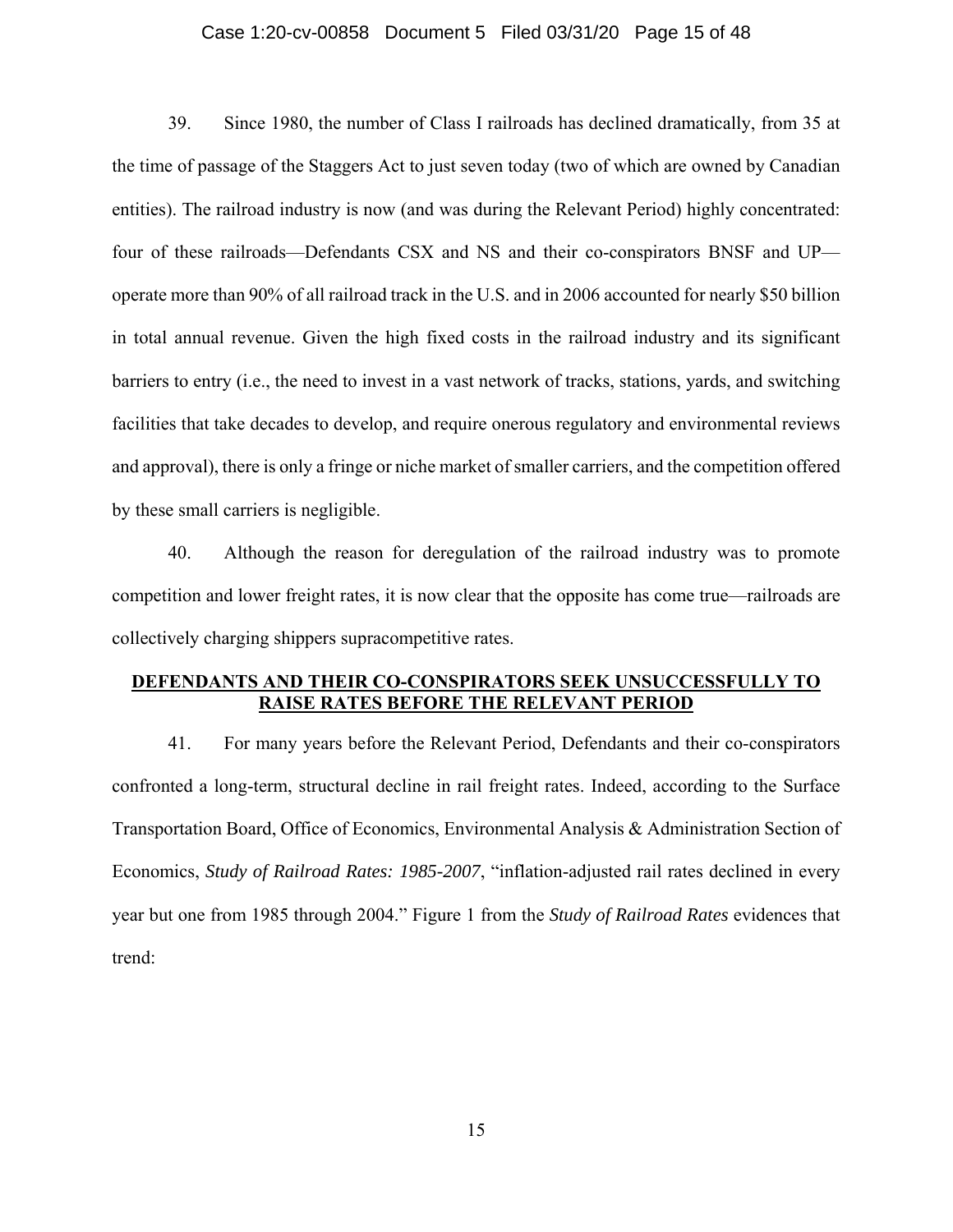

42. Between 2000 and early 2003, the three-year period preceding the Relevant Period, Defendants and their co-conspirators unilaterally took various actions designed to increase rail freight prices and revenues. These uncoordinated actions included, among other things, unilateral attempts by the individual Defendants and their co-conspirators to apply stand-alone FSCs. Indeed, in March 2001, Defendants and their co-conspirators considered but expressly decided not to create an industry-standard FSC.

43. During this period, Defendants and their co-conspirators acting on their own had limited success when trying to boost rates and revenues including through FSCs. The trend reflected in the STB data above was brought about by various factors, including what Defendant CSX characterized in an internal analysis as "some very vicious historical price wars" and "destructive pricing for rail share." A 2002 BNSF "risk assessment" described this problem, while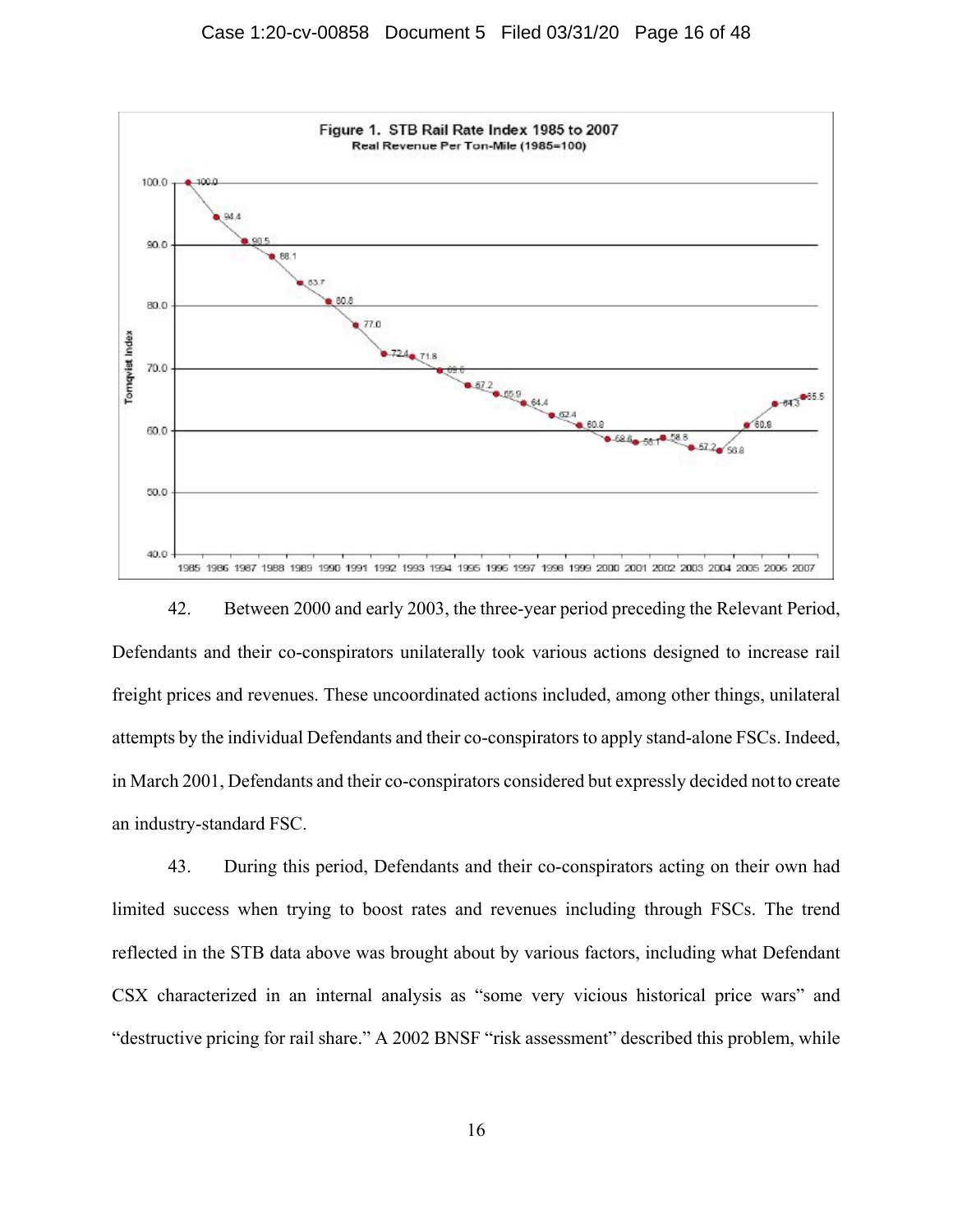## Case 1:20-cv-00858 Document 5 Filed 03/31/20 Page 17 of 48

at the same time foreshadowing the eventual coordination Defendants and their co-conspirators would agree upon to solve this problem:

The dynamic that is involved in that is our competition, particularly in the rail industry, not being able to improve revenue through adequate rate increases. We need to be able to achieve price rate improvement. How can we do this if the other competing railroads do not do this at the same time? We are still not together as an industry. We are fighting for revenue share as opposed to rate adequacy.

44. During this era of competition, Defendants' and their co-conspirators' efforts to impose FSCs were met by customer resistance and FSCs were applied only sporadically to a limited number of shippers. During this period, Defendants and their co-conspirators acknowledged their failure to contract for and collect FSCs. By way of example:

- a. NS: In June 2000, VP Thomas Brugman reported, "Customers are picking up on the surcharge situation and are starting to get nasty." VP Jeffrey Heller directed his group to "discontinue billing and waive outstanding [FSCs] immediately" for "[c]ontract customers who have refused to pay the FSC and are not paying it." The same month, Director of Marketing Ken Yopp made plans to keep "track of lost business [sic] account [sic] the FSC." In September 2002, manager of pricing systems Pat Glennon reported to SVP of Marketing Services Don Seale that "[c]ustomers are now more attuned to fuel issues and are less inclined to agree to a surcharge clause," and that eastern competitor CSX "appear[s] to be more lax in applying the surcharge to private authorities" and "[t]his does have competitive implications for NS." Glennon testified that in 2001 and 2002, FSCs were only "theoretically billable."
- b. CSX: In August 2000, CSX reported at a staff meeting that it could collect only 67.4% of the then-modest FSCs it had billed over the preceding nine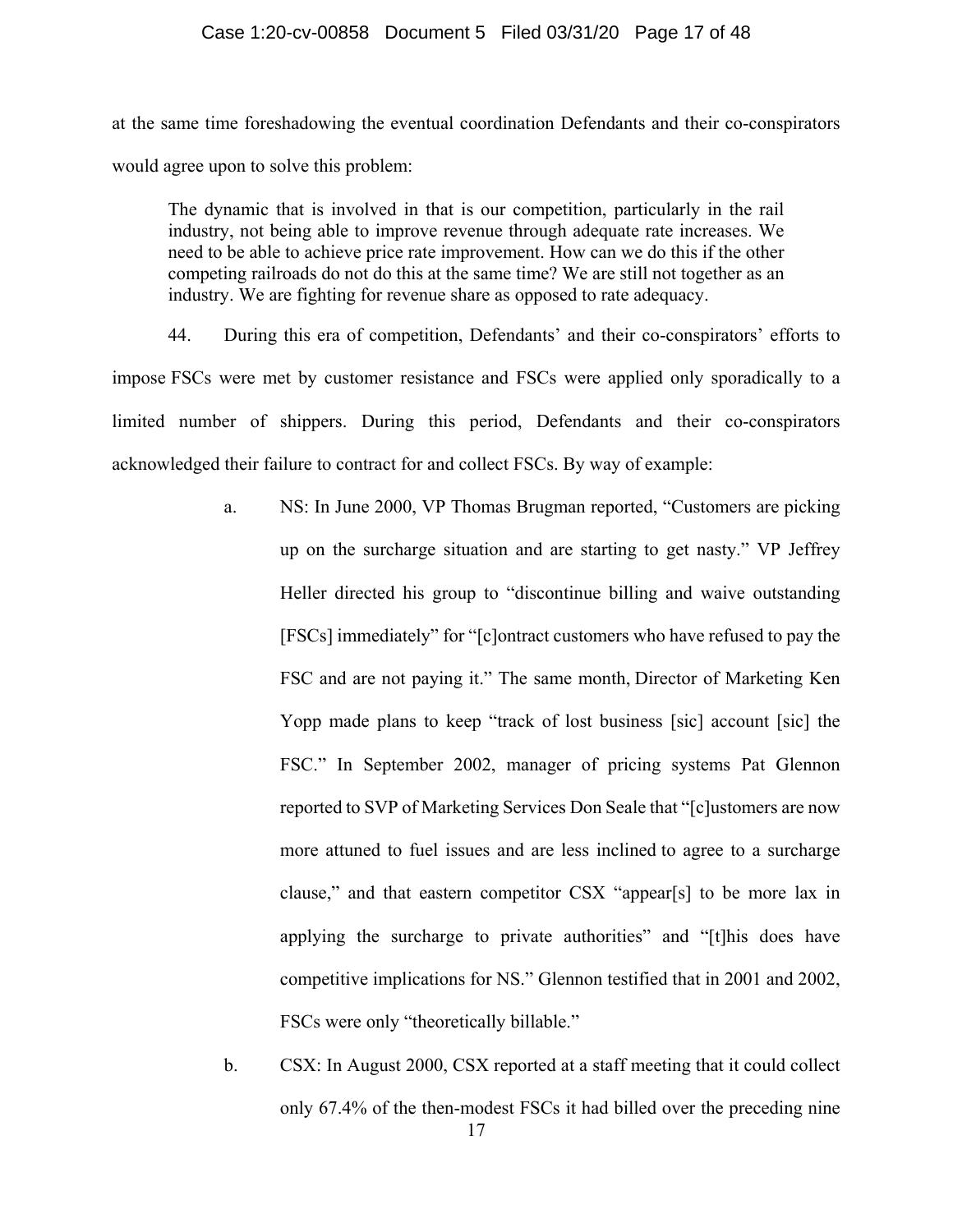months. EVP of Sales and Marketing Clarence Gooden testified that CSX's FSC coverage was "very low" and that he was "embarrassed" by the figure.

- c. BNSF: In May 2002, BNSF's Enterprise Wide Risk Assessment explained, "We are challenged to mitigate the risk through fuel surcharges, particularly as the UP does not use a fuel surcharge in the competitive marketplace. . . . The trucking industry uses fuel surcharges but our rail competitors do not and we therefore are hard pressed to achieve it. We do loose [sic] business because of that and we may have to lower margin in other aspects in order to keep the business with the surcharges where we do apply it." In January 2003, EVP and CMO Charles Schultz told Chairman, President, and CEO Matthew Rose and other executives, "any increase in fuel surcharges would result in a decrease in prices of the same amount in order to remain competitive." Schultz's successor John Lanigan testified BNSF's FSC coverage was "low" in January 2003—"in the 25 to 30 percent range."
- d. UP: Current EVP and CFO Robert Knight Jr. testified that between 2000 and 2002, "[t]here were some isolated situations where there were surcharges, but . . . no policy position." UP implemented an FSC program in December 2002, but initially limited the application of that program to certain tariffs and circulars and exempted private shipments in its Industrial Products group from FSCs. This was true even though FSCs were generally not triggered and only "theoretically billable." And in April 2003, Director Bob Toy reported, "Fuel surcharge \$ are melting away at the competition.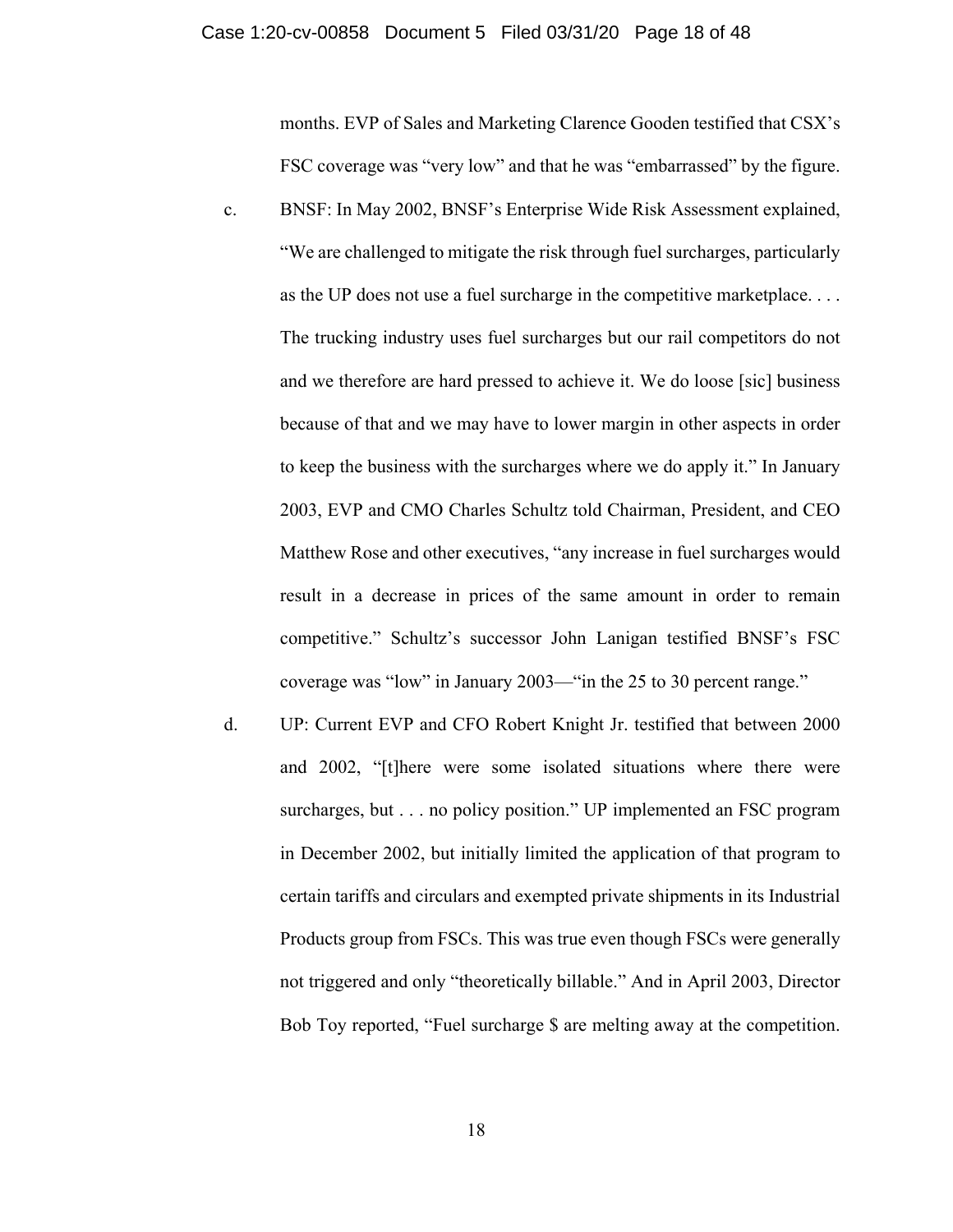# Case 1:20-cv-00858 Document 5 Filed 03/31/20 Page 19 of 48

In a downward-pressure environment, what's on paper must not work in the real world."

45. The reason Defendants and their co-conspirators were not able to achieve broader FSC coverage was clear: each was concerned they would lose business to the others if the others did not apply FSCs, made concessions, or otherwise applied FSCs less aggressively. Defendants and their co-conspirators expressed these concerns internally and, in fact, lost business through FSC competition. Each Defendant and co-conspirator also frequently agreed not to apply FSCs in the face of shipper objections. These competitive pressures applied across all rail freight traffic, affecting carload and intermodal traffic alike.

46. Defendants and their co-conspirators undercut each other on FSCs and waived them for competitive advantage. In 2000, NS's intermodal group "made the decision to stop applying the fuel surcharge to International accounts that are under contract." NS "stop[ped] invoicing the fuel surcharge immediately and cancel[led] any outstanding amounts" for any international customers with intermodal contracts who had "refused to pay the fuel surcharge and are not paying." In 2001, an NS intermodal employee noted to SVP of Marketing Services Don Seale and others that "we have finally been forced to acquiesce on some of the International contracts and stop charging an FSC where there is an RCR [Rail Cost Recovery Index]. Even our attorney's [sic] said we were on shakey [sic] ground, and after a year of assessing and collecting this from a few carriers, we have terminated it."

47. In January 2003, BNSF's EVP and CMO Chuck Schultz responded to a series of "Fuel Surcharge Questions" from CEO Matt Rose, including "Why can't we get more fuel surcharges or RCAF escalation in each of the forecast groups?" These groups included intermodal and carload traffic. Schultz responded that "competition [and] contract negotiating power all play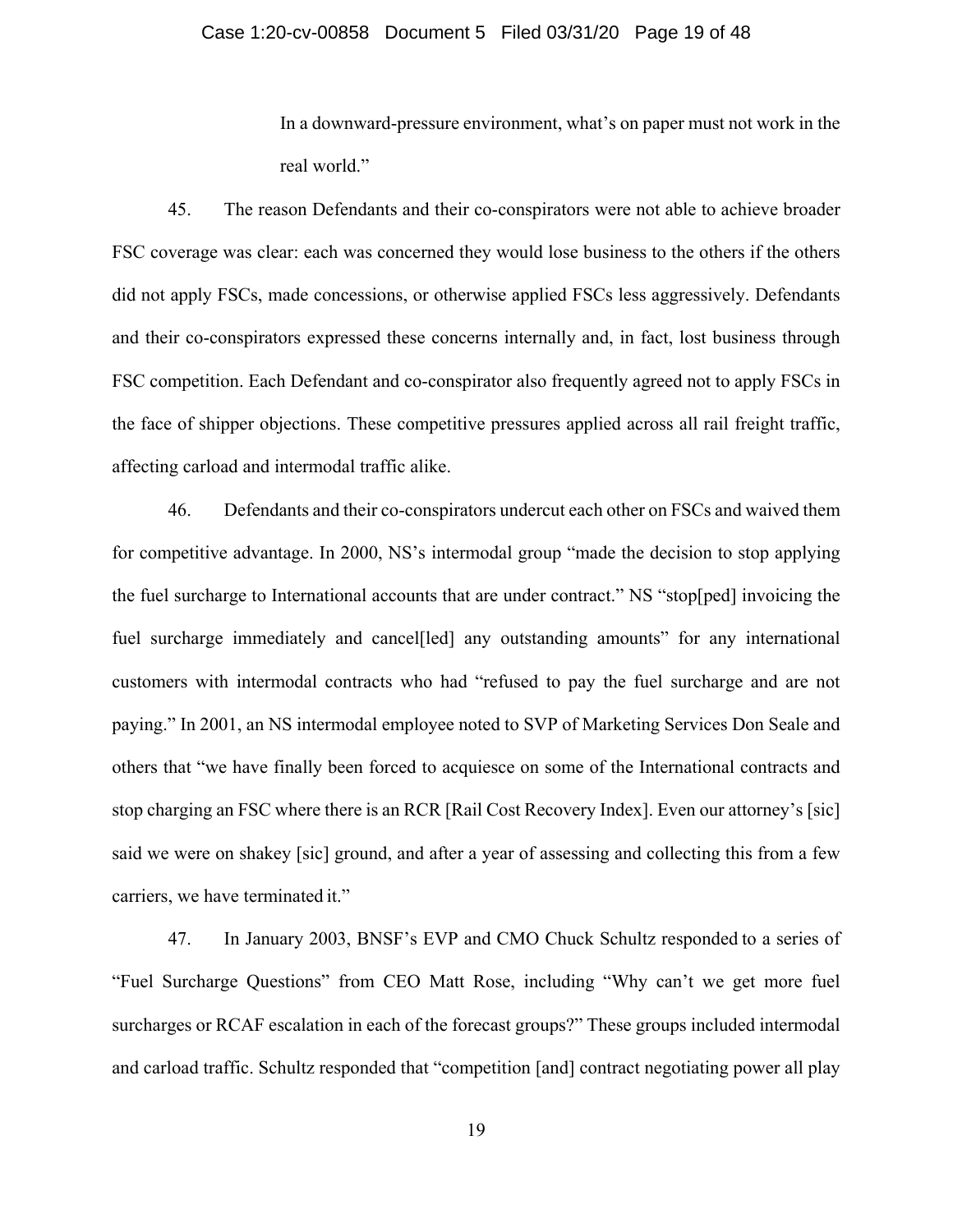# Case 1:20-cv-00858 Document 5 Filed 03/31/20 Page 20 of 48

a role." The effect was that "any increase in fuel surcharges would result in a decrease in prices of the same amount in order to remain competitive."

48. Absent coordination, Defendants and their co-conspirators struggled to identify who was undercutting whom. In April 2001, it was reported to Anne McMahon, NS's Manager of Planning and Intermodal, that NS was losing market share in part because its main eastern competitor "CSX has begun waiving the fuel surcharge for specific accounts." But a month later, an intermodal employee reported to UP's President and COO Ike Evans and CMO Jack Koraleski that "[w]hile it is difficult to pinpoint who is cutting prices . . . evidence continues to mount that it is NS."

49. In May 2002, BNSF reported that it was challenging to impose FSCs because its main western competitor, "UP[,] does not use a fuel surcharge in the competitive marketplace." It continued, "rail competitors do not [use FSCs] and we therefore are hard pressed to achieve it. We do loose [sic] business because of that and we may have to lower margin in other aspects in order to keep the business with the surcharges where we do apply it." In January 2003, NS reported that CSX "appear[s] to be more lax in applying the surcharge to private authorities" and "[t]his does have competitive implications for NS."

50. Customers balked at FSC entries on their bills. In April 2002, an employee complained that NS's intermodal FSC of 1.5% was generating "[n]ot much incremental revenue" and, later, another NS employee reported that shippers were resisting intermodal FSCs of only 3 percent. In October 2002, a UP employee cited an "issue" that intermodal customers had started requiring "separate billings for FSC," which had resulted in "[l]ess customer acceptance/payment as a separate line item charge on the Freight Bill." In 2003, BNSF Chief Economist Sam Kyei informed CMO John Lanigan of the "Status of BNSF Fuel Surcharge Programs," reporting that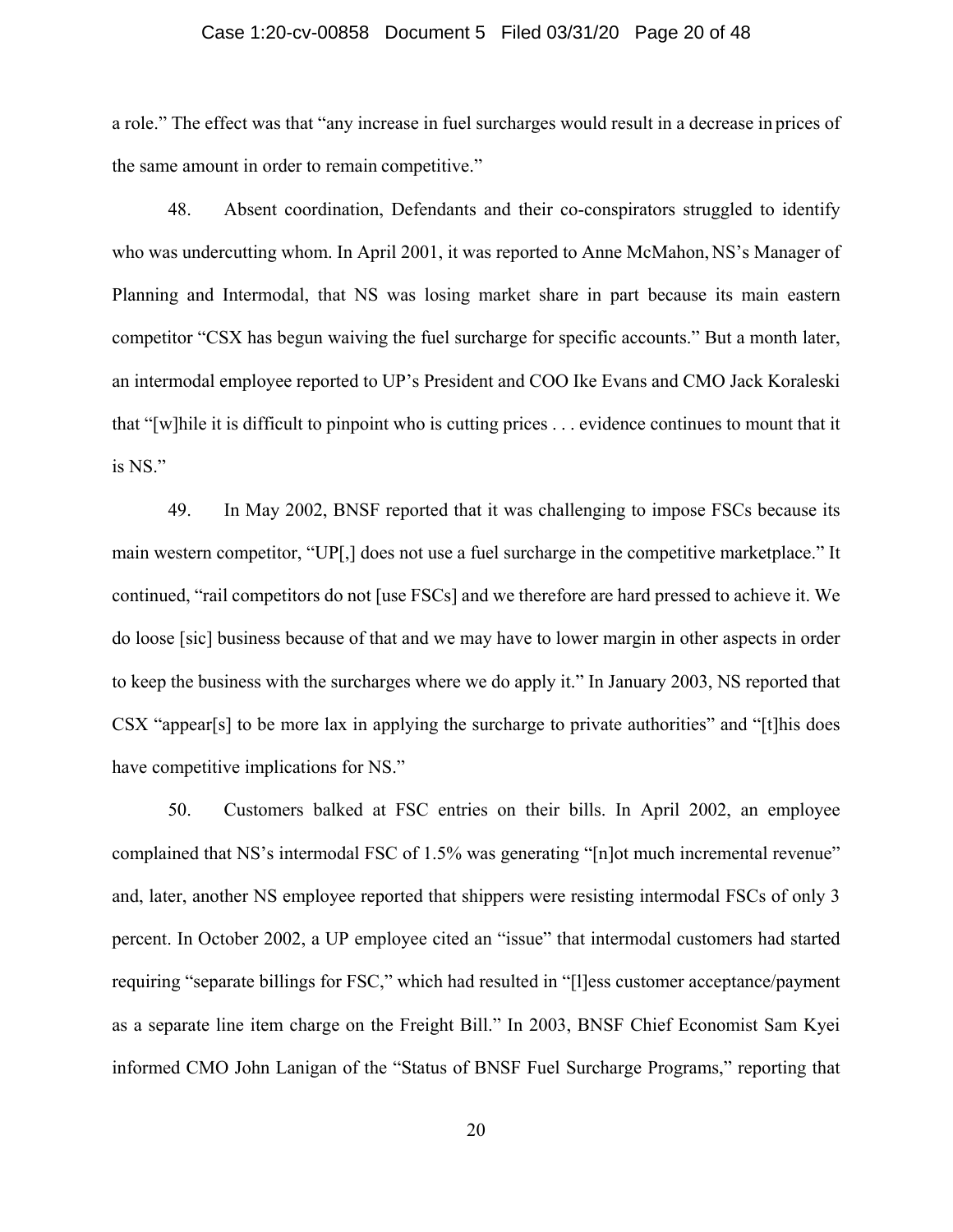# Case 1:20-cv-00858 Document 5 Filed 03/31/20 Page 21 of 48

the railroad had struggled to apply the "General Intermodal Program," garnering only 34% participation among international customers." He continued, BNSF needed to "assess the effectiveness of our participation rates through exception management and tracking."

51. And, in May 2003, BNSF announced that it would reduce its standard carload FSC to 2% from 5% in May 2003 because a 5% FSC "would be significantly higher than several competing railroads and that we might place ourselves, as well as our patrons, at a competitive disadvantage." In response, UP observed internally that "Fuel surcharge \$ are melting away at the competition. In a downward-pressure environment, what's on paper must not work in the real world."

52. Another impediment to broad application of FSCs during this period was the socalled Rail Cost Adjustment Factor, or "RCAF." The RCAF is a weighted index that accounts for all significant input costs, including fuel. The RCAF was utilized in multi-year contracts as a formula to adjust prices to account for increasing (or decreasing) input costs.

53. Defendants and their co-conspirators recognized that imposing a stand-alone FSC where fuel price increases were already covered by the RCAF would be perceived by shippers as "double dipping." For example, Pat Glennon, at the time NS's director of price administration, observed that "[p]hilosophically, it is hard to defend applying both a FSC and an index based rail cost recovery formula, particularly now that we are significantly increasing the FSC percentages."

54. As a result, the number of shippers covered by stand-alone, rate-based FSCs was relatively low before the Relevant Period, and FSCs did not contribute significantly to Defendants' or their co-conspirators' revenues or bottom lines.

# **DEFENDANTS AND THEIR CO-CONSPIRATORS CONSPIRE IN 2003 TO RAISE PRICES BY ESTABLISHING AND BROADLY ENFORCING A COORDINATED RATE-BASED FSC PROGRAM AS MEANS TO INCREASE ALL-IN RATES**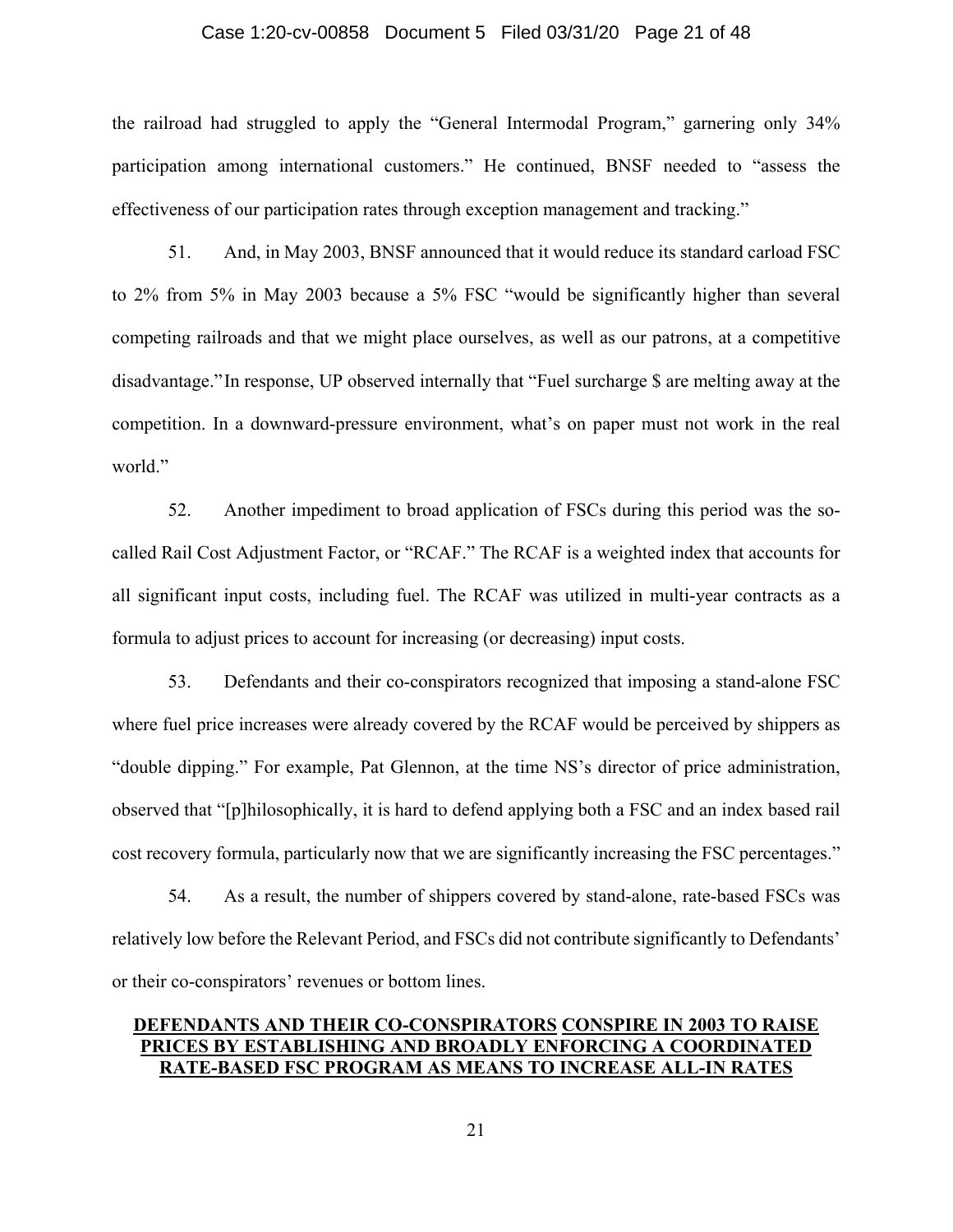# Case 1:20-cv-00858 Document 5 Filed 03/31/20 Page 22 of 48

55. By 2003, Defendants' and their co-conspirators' initial attempts to apply rate-based FSCs on their own taught them an important lesson: they could not achieve their revenue enhancement objectives unless the FSC was widely applied on a coordinated basis by all four conspirators. Absent coordination, a railroad seeking to impose FSCs more aggressively than its competitors would risk losing business to another railroad who imposed no FSC or whose FSC policies were more flexible. By early 2003, it became apparent to Defendants and their coconspirators that they would encounter difficulties making their FSC policies "stick" absent an industry-wide agreement.

56. Thus, beginning in the spring of 2003, Defendants' and their co-conspirators' senior executives—including their CEOs and top sales/marketing executives—engaged in an extraordinary series of in-person meetings, phone calls, and email communications concerning the establishment of a new FSC program. The purpose of these communications was to discuss, and agree upon, FSC policies and practices intended to apply across-the-board to shippers industrywide.

57. The FSC programs that Defendants and their co-conspirators implemented between March 2003 and January 2004 by mutual agreement are exactly the sort of industry-standard FSC that Defendants' and their co-conspirators' senior executives discussed.

58. On March 11, 2003, CSX internally recommended making changes to its FSC program that would have significantly reduced the surcharges applied to shippers' base rates.

59. That same day, UP issued a "Revised Fuel Surcharge Recommendation" and "Proposal" attributed to UP CMO Jack Koraleski. Under the UP "Revised" proposal, FSCs were more aggressive, escalating at roughly twice the rate of the formula CSX had internally recommended. The "Revised Surcharge proposal" retained the \$28 West Texas Intermediate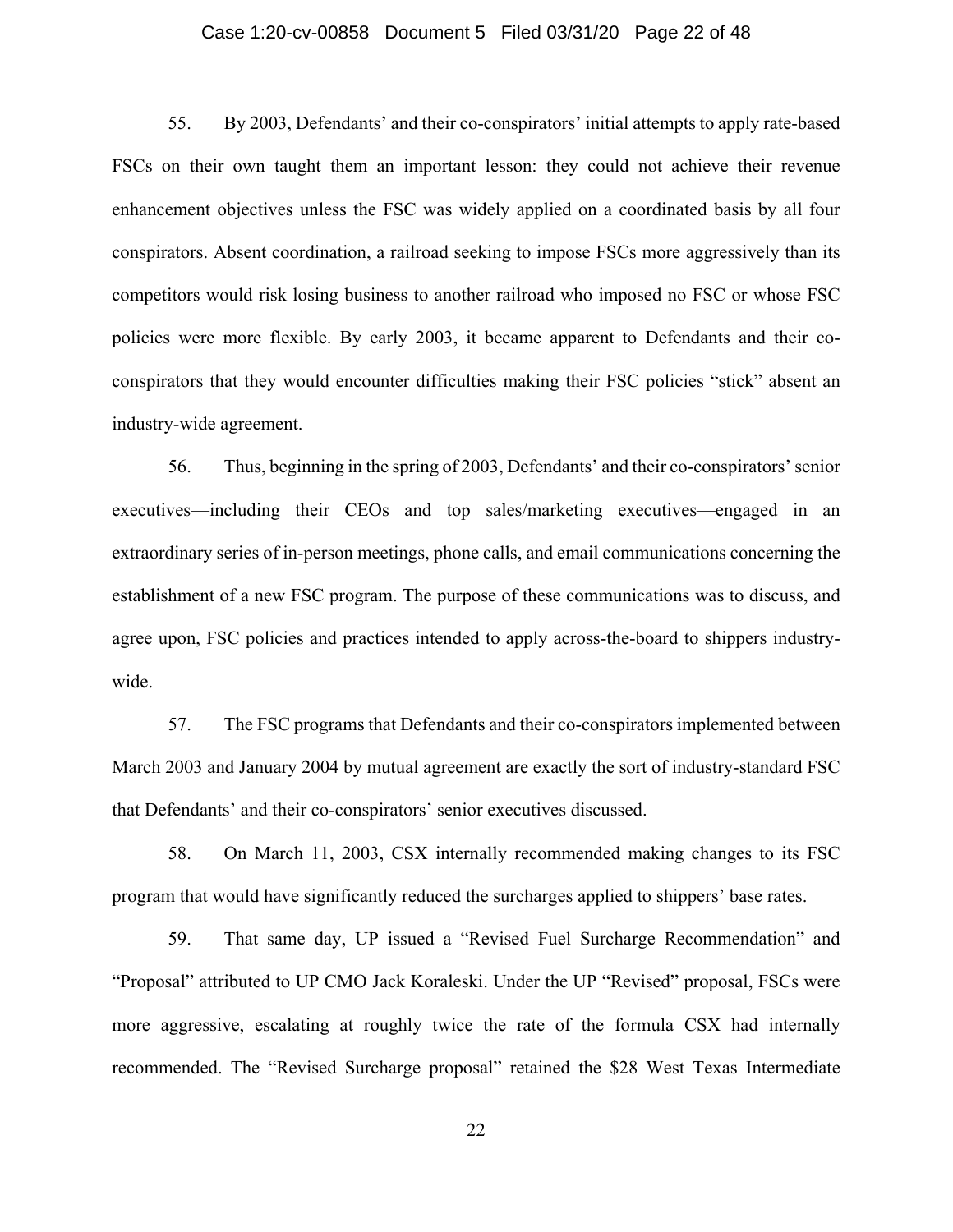#### Case 1:20-cv-00858 Document 5 Filed 03/31/20 Page 23 of 48

("WTI") strike price of UP's existing program but would increase by 0.4% for every \$1 increase in the WTI index, compared to UP's existing formula, which called for a 2.0% increase for every \$5 increase in the WTI index.

60. The following day, Koraleski traveled to CSX to play golf, socialize, and discuss "fuel surcharge methodology." Beforehand, Koraleski and CSX's executive vice president of sales and marketing, Clarence Gooden, "talked on" the subject of "[f]uel surcharge methodology."

61. On March 19 and 20, 2003, within one week of the UP-CSX meeting on "fuel surcharge methodology," CSX publicly announced a new FSC policy. The program retained the lower \$23 WTI trigger that CSX had proposed but abandoned the planned change to a relaxed escalation schedule, and instead adopted the more aggressive escalation formula contemplated in UP's "Revised Surcharge proposal." Thus, under CSX's new FSC policy, CSX would assess a 0.4% FSC when the price of oil on the WTI index exceeded \$23 per barrel, and an additional 0.4% for every dollar increase above \$23.48.

62. Further, unlike its predecessor program, which required the price of oil to exceed the threshold price (\$28 per barrel under the old program) for 30 consecutive days, CSX's new program would be based on the average price of oil from the preceding month. CSX reasoned that while these modifications to its FSC program might "seem[] somewhat benevolent," they would actually result in "a large increase in fuel surcharge billings – maybe as much as 100%."

63. On March 31, 2003, less than two weeks after CSX's announcement, UP decided to adopt "the same approach as the CSXT." Following the CSX approach, UP would impose a 0.4% FSC at a monthly-average WTI "trigger" price of \$23 (i.e., the index price at which FSCs begin), and assess an additional 0.4% charge for every dollar increase in the WTI index above \$23.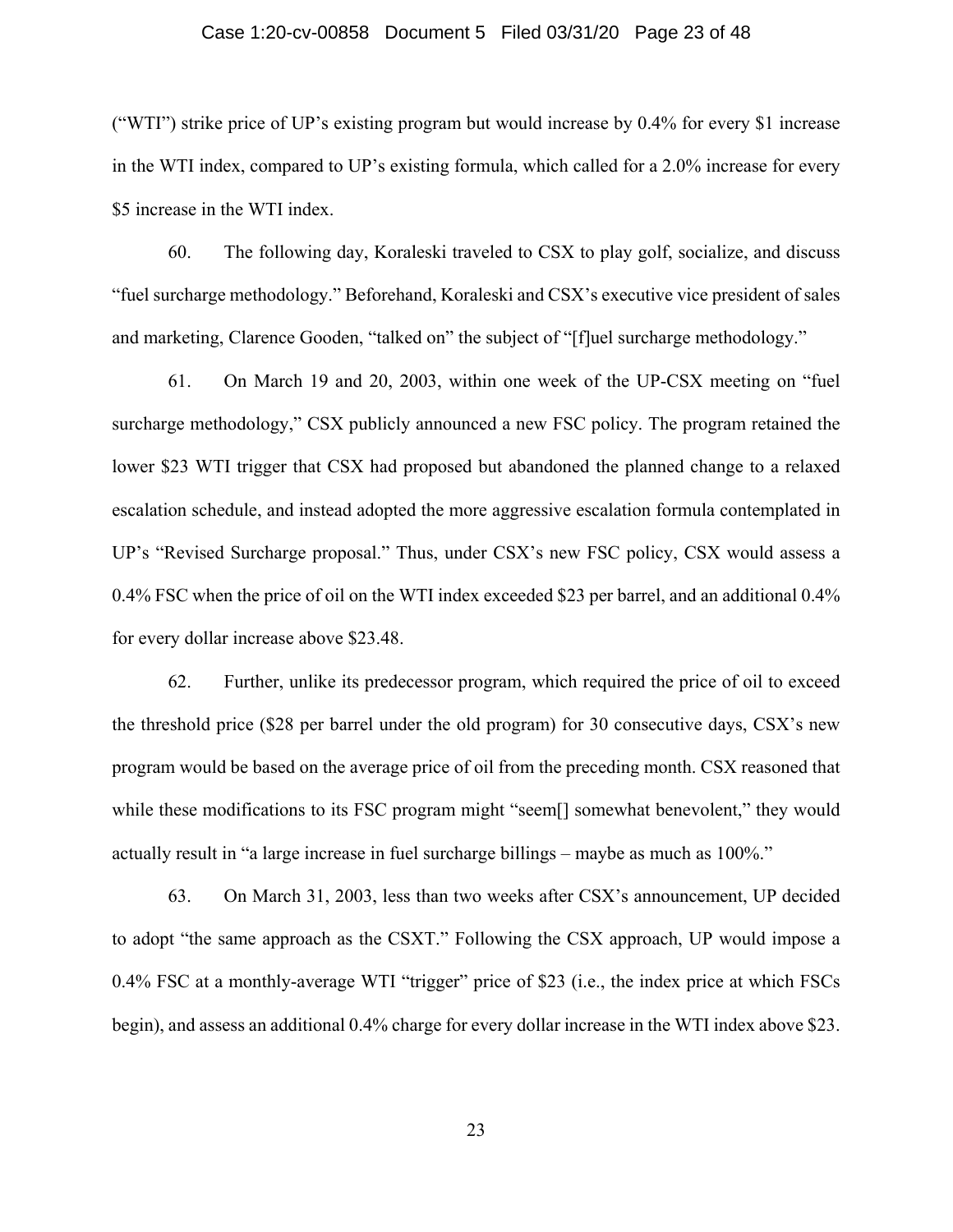#### Case 1:20-cv-00858 Document 5 Filed 03/31/20 Page 24 of 48

BNSF, which had previously discussed the need for a "synchronized" FSC policy with NS, had a predictably positive reaction to UP's announcement: "This is sweet!!!! Just like the CXST."

64. On March 18, 2003, NS and BNSF senior executives—including NS's Chairman, President, and CEO David Goode, Vice Chairman and COO Steve Tobias, Vice Chairman and CFO Hank Wolf, VP and CMO Ike Prillaman, SVP of Planning Jim McClellan, VP of Intermodal Mike McClellan, SVP of Transportation Mark Manion, SVP of Marketing Services Don Seale, BNSF's Chairman, President, and CEO Matt Rose, current President and CEO and then-VP and COO Carl Ice, CMO John Lanigan, CFO Tom Hund, VP of Network Strategy Pete Rickershauser, VP of Consumer Products and head of intermodal activities Steve Branscum—met and discussed how the FSC programs of all four conspirators were structured, and then adopted an "action item" for the BNSF and NS senior marketing officers to address "synchroniz[ing]" BNSF's FSC program with the programs of the other conspirators. This discussion point was assigned to NS's Seale and BNSF's Lanigan.

65. On March 27, 2003, Seale wrote to Lanigan that at an upcoming trade association meeting, he wanted to talk about "the fuel surcharge issue we discussed in Norfolk."

66. The trade association meeting was the biannual National Freight Transportation Association ("NFTA") meeting that took place on April 2-6, 2003 at the Wigwam resort, in Litchfield Park, Arizona. Each of the Defendants and co-conspirators attended the meeting. Almost immediately following the NFTA meeting, a new internal directive was issued at BNSF that was designed to ensure across-the-board FSC application: "Effective immediately and urgently per John Lanigan[:] Authority to omit FSC provision is to be granted to VP's only (who will also clear with John)."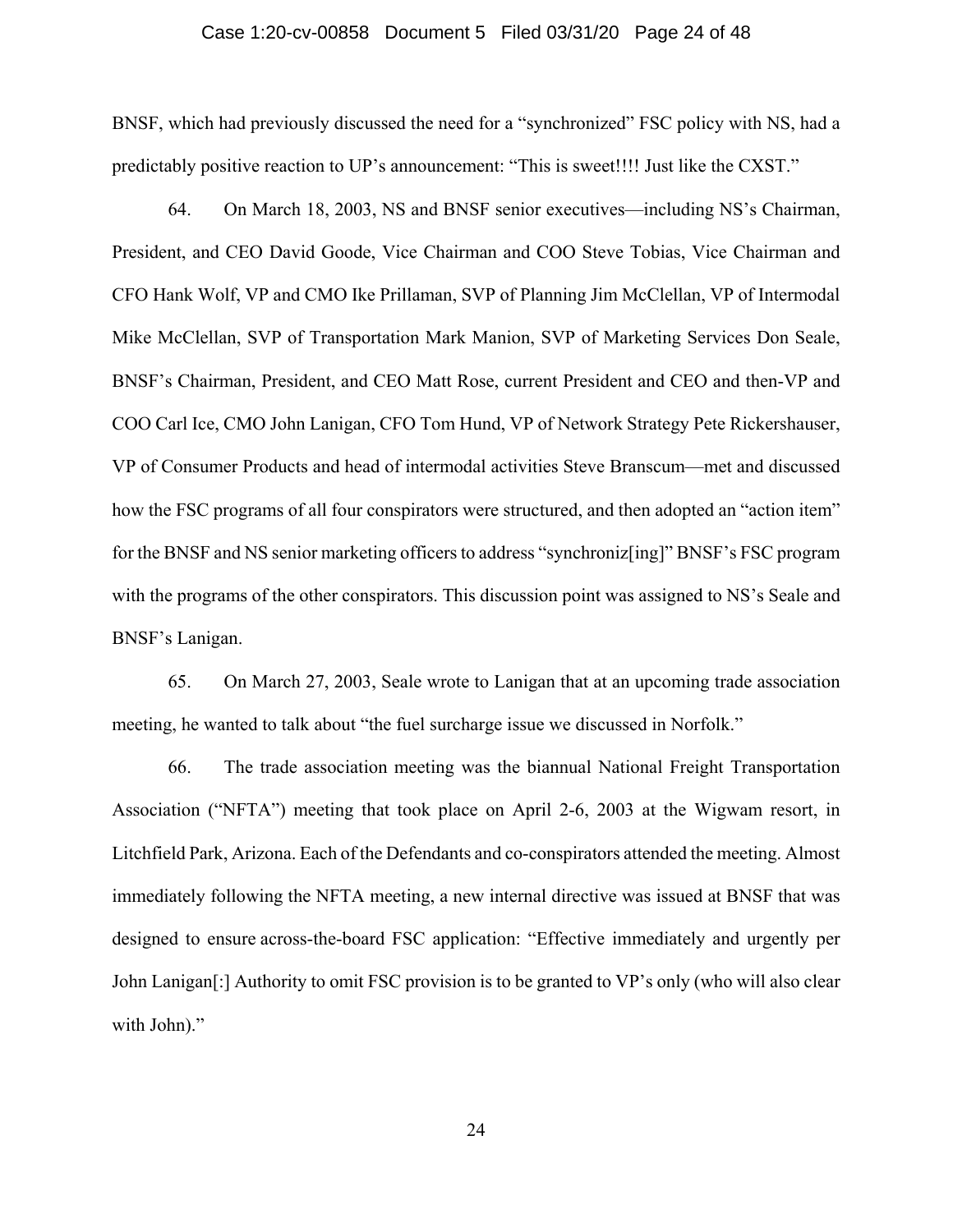# Case 1:20-cv-00858 Document 5 Filed 03/31/20 Page 25 of 48

67. On April 1, 2003, CSX CMO Mike Giftos and BNSF CMO John Lanigan met in Jacksonville, Florida to discuss "Fuel Surcharge."

68. When Defendants and their co-conspirators met to conspire, they discussed applying FSCs across *all* rail freight traffic; they did not distinguish between carload and intermodal traffic. The conspiring Defendants' and their co-conspirators' senior executives and chief marketing officers oversaw their railroads' carload and intermodal traffic alike and sought to apply FSCs to them broadly. The junior executives overseeing the carload and intermodal traffic also attended and participated in the meetings.

69. The same chief marketing officers who oversaw Defendants' and their coconspirators' carload traffic—and participated in the relevant meetings identified above—were responsible for Defendants' and their co-conspirators' intermodal businesses. Moreover, those employees directly in charge of intermodal traffic were participants. NS's VP of Intermodal Mike McClellan and BNSF's VP of Consumer Products and head of intermodal activities Steve Branscum attended the March 2003 meeting at which their railroads discussed how the FSC programs of all four conspirators were structured, and then adopted an "action item" for the BNSF and NS senior marketing officers to address "synchroniz[ing]" BNSF's FSC program with the programs of the other conspirators. CSX's Alan Blumenfield, his predecessor Les Passa, and UP's Bradley King, EVP of Network Design and Integration, participated in the June 2003 meeting at which CSX and UP's senior executives discussed their FSC formulas, their FSC strike prices, and the "outcry" they were facing from the initial rollout of their new FSC regimes. UP's intermodal group regularly imposed adjustable FSC provisions and their practice was to adjust them on ad hoc bases to align with BNSF's FSCs.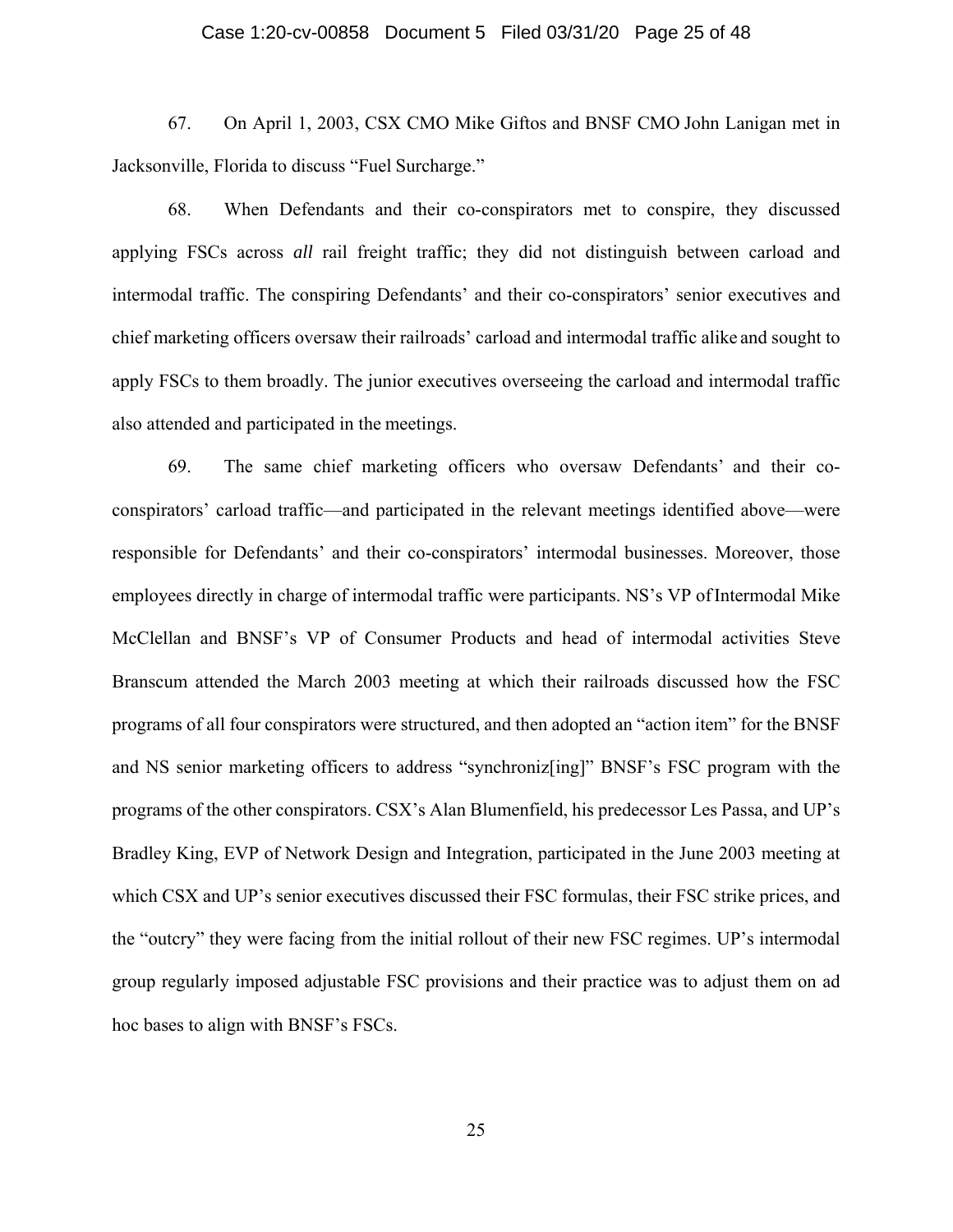#### Case 1:20-cv-00858 Document 5 Filed 03/31/20 Page 26 of 48

70. In early 2003, BNSF had been leaning toward a mileage-based carload FSC and trying to drum up support within the industry for a mileage-based FSC formula. But on May 7, 2003—approximately one month after the NFTA meeting and its meeting with CSX—BNSF abandoned that effort. Instead, it changed its FSC program to make it more aggressive by decreasing the formula's trigger price from an amount based on the per-gallon price of diesel fuel reflected in the On-Highway Diesel Fuel ("HDF") index, to \$1.25, a number that "reflected the \$23 WTI crude price used by UP."

71. Moreover, before this time, the FSC had been adjusted monthly based on the WTI Index. The BNSF FSC had been based on the HDF Index. In or about July 2003, however, UP switched to the HDF Index. From that point on, BNSF and UP (together, the "Western Railroads") moved in lockstep and charged the exact same FSC percentage for each month of the Relevant Period.

72. BNSF and UP agreed to administer the HDF Index in precisely the same way. Whenever the U.S. average price of diesel fuel as measured by the HDF Index equaled or was lower than \$1.35 per gallon, no FSC was applied. When the HDF Index exceeded \$1.35 per gallon, however, BNSF and UP both applied an FSC of 0.5% for every five cent increase above \$1.35 per gallon. So, for example, if the HDF Index rose to \$1.55 per gallon, BNSF and UP would apply an FSC of 2%. The FSC would increase 2% for every 20-cent increase in the HDF Index.

73. The Western Railroads also coordinated when they would change their FSC. They agreed that the FSC would be applied to shipments beginning the second month after the month in which there was a change in the HDF Index average price calculation. So, for example, if the HDF Index average price changed in January, the Western Railroads would announce their new FSC percentage on February 1 (always on the first day of the month), and then apply the FSC to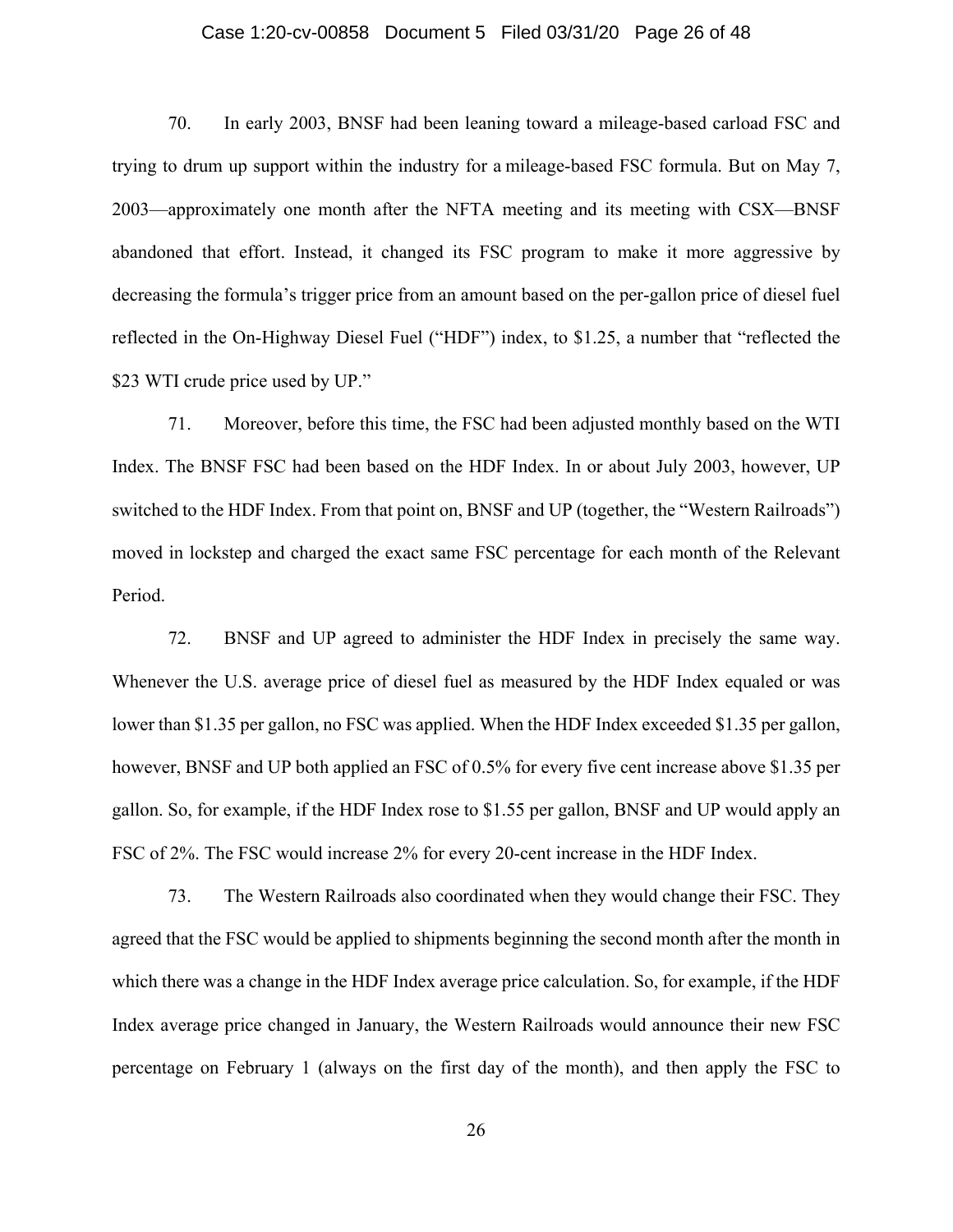# Case 1:20-cv-00858 Document 5 Filed 03/31/20 Page 27 of 48

shipments in March. The Western Railroads published their monthly FSC percentages on their websites, making any deviation from cartel pricing easily detectable.

74. The Western Railroads' agreed-upon coordination is reflected in their simultaneous selection and adoption of the same novel, arbitrary, and complex combination of features for their FSC programs, including use of the HDF Index for FSCs, setting the trigger point at \$1.35 per gallon of diesel fuel, and applying the FSC in the second calendar month after the HDF Index average price had changed. The similarities are both too precise and too comprehensive to have been independent responses to any common market phenomenon that the Defendants and coconspirators were facing.

75. UP's move to the same fuel price index used by BNSF in July of 2003 is striking evidence of concerted conduct in light of the fact that, just two months before, UP had announced a different modification to its existing FSC program. In April of 2003, UP made modifications to the trigger points it used for adjusting FSCs in its program, but did not change the index it employed. The fact that, just two months later, UP switched indices and began charging exactly the same FSCs as BNSF is further evidence that this switch was the result of concerted conduct.

76. As to NS, between March 2003 and December 2003, while positioning itself to quickly implement the FSC first announced by CSX, NS had regular discussions with the other conspirators, including discussions of what FSC was "acceptable" to them and the desirability of an industry-standard FSC.

77. As it had planned and prepared for from March 2003 onward, NS announced in January 2004 that it was adopting, effective March 1, 2004, a new FSC policy, which mimicked the policy announced by CSX in March 2003 and was intended to "standardize" NS's FSC with the FSCs of the other conspirators. As with CSX's program, NS would assess a 0.4% FSC when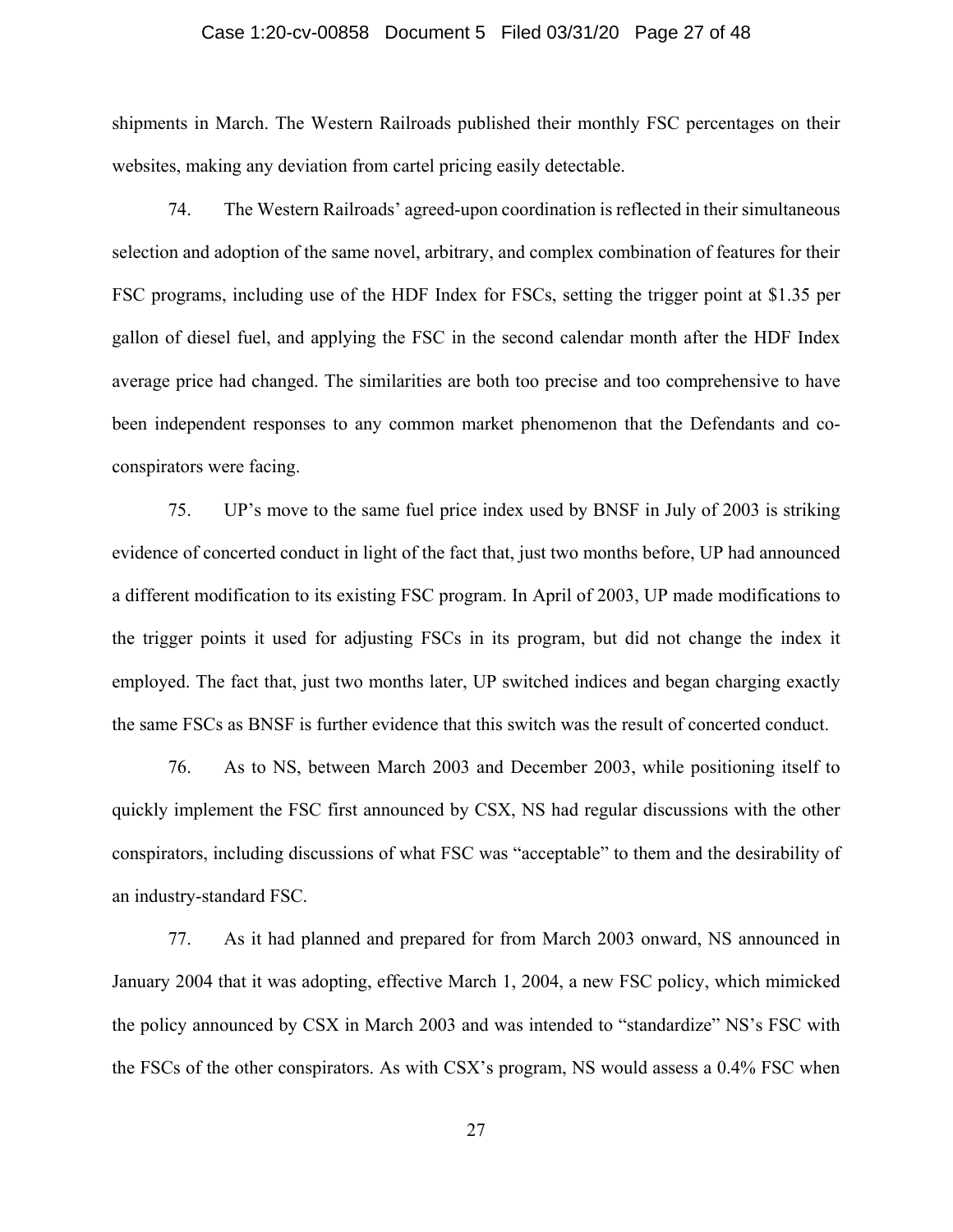#### Case 1:20-cv-00858 Document 5 Filed 03/31/20 Page 28 of 48

the price of oil on the WTI index exceeded \$23 per barrel, and an additional 0.4% for every dollar increase thereafter. Also like CSX, NS's program would be based on the average price of oil for the preceding month rather than the prior requirement of thirty consecutive days.

78. After NS's announcement, all four conspirators had essentially uniform carload FSCs and remained in synch throughout the Relevant Period. By October 2004, CSX had changed its intermodal FSC formula to be aligned with BNSF and NS's in every respect. UP's was nearly identical, but looked to weekly, rather than monthly, fuel prices. When weekly fluctuations caused UP's intermodal FSC to exceed the other conspirators', UP would "manually adjust the formuladriven amounts" to the other conspirators' FSCs. The synchronization continued through the end of the Relevant Period.

# **PUBLICATION OF THE AIILF AND FIXING FSC RATES**

79. Even after having agreed to coordinate their FSCs, however, Defendants and their co-conspirators still faced a significant barrier to widespread use of FSCs: widely-used private contracts had cost escalation provisions that already accounted for fuel costs. BNSF, UP, CSX and NS agreed to solve this problem by conspiring to remove fuel from the widely-used cost escalation indexes, thereby paving the way for widespread imposition of the new FSC program in which all four of the conspirators could participate, and from which all four could earn excessive profits.

80. In the fall of 2003, BNSF and UP initiated an effort in the AAR to get all conspirators to agree to take fuel costs out of the weighted RCAF and AII, and instead apply artificially high FSCs as a revenue enhancement mechanism: that is, use the "surcharge" to charge a percentage increase on the total cost of the freight transport, regardless of the actual cost of fuel for that transport job.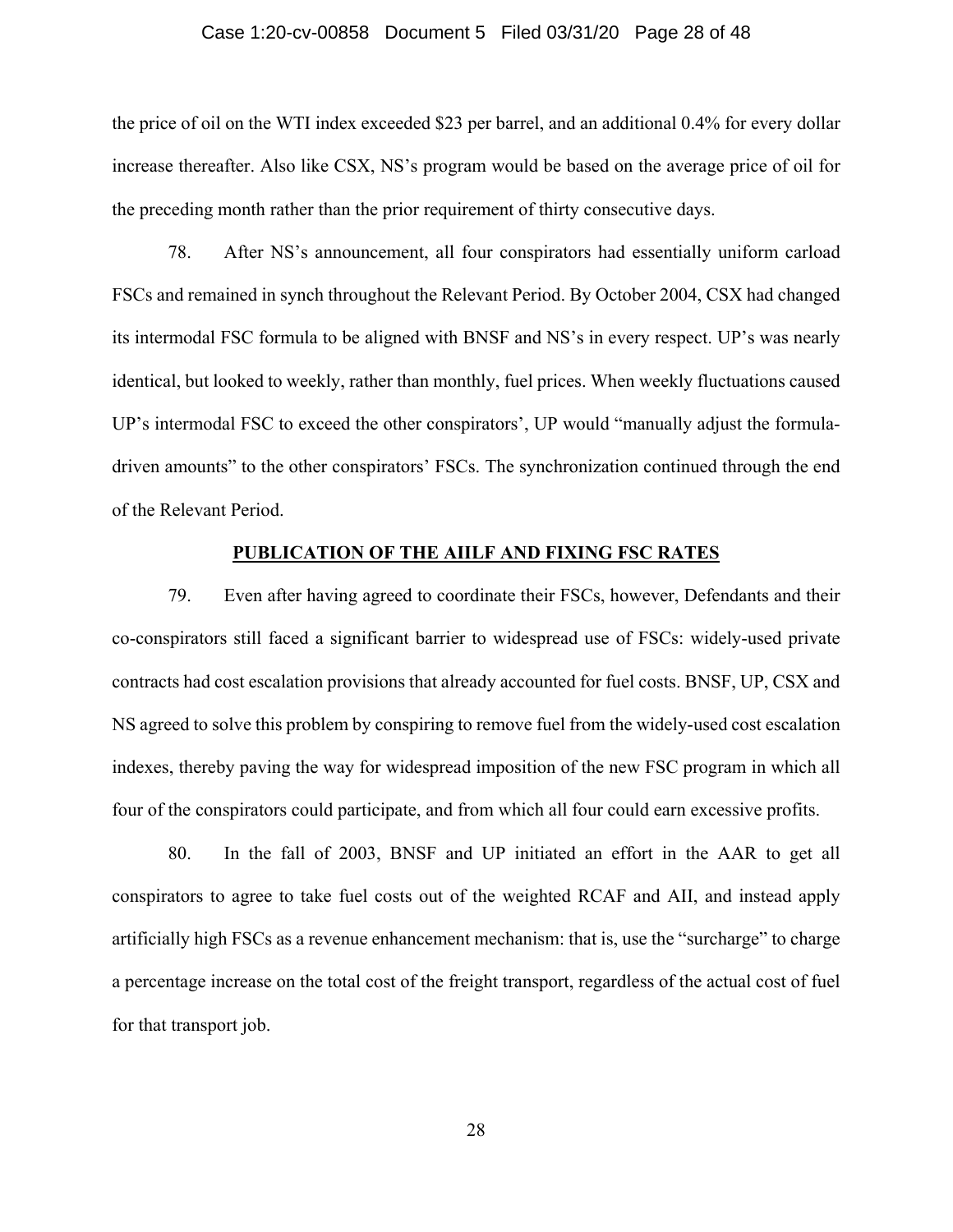#### Case 1:20-cv-00858 Document 5 Filed 03/31/20 Page 29 of 48

81. Pursuant to the agreements among and the Defendants and their co-conspirators, who dominate the AAR board, caused the AAR to announce in December 2003 the creation of an unprecedented, new All Inclusive Index Less Fuel (the "AIILF"). This new index was similar to the AII and the RCAF, except that this new index excluded fuel as a component. The AAR announcement in December 2003 stated: "This issue of AAR Railroad Cost Indexes inaugurates a new index: the All-Inclusive Index Less Fuel. This index is calculated using the same components and methods as the All-Inclusive Index uses for the Rail Cost Adjustment Factor, with the exception of the exclusion of the fuel component." This announcement, and the underlying decision to create the new index, were the collective action of the Defendants and their coconspirators, and could not have been accomplished without the conspiracy. The new AIILF specified the fourth quarter of 2002 as its base period.

82. Defendants and their co-conspirators conspired to cause the AAR to inaugurate the AIILF so that they could begin assessing separate, stand-alone FSCs, applied against the total cost of rail freight transportation, and coordinate that practice. The creation of this new index was an important, carefully-planned step taken collectively by the Defendants and their co-conspirators to allow implementation and continuation of their price fixing conspiracy—a conspiracy that would enable the Defendants and their co-conspirators to widely impose price increases on the entire cost of rail freight transport and thereby obtain additional revenues far beyond any actual increases in fuel costs. This step was a notable departure from past practice, and marked the first time that the AAR created a cost escalation index without a fuel cost component.

83. Co-conspirator BNSF has admitted that it worked through the AAR to accomplish this revenue-generating measure in 2003. When asked how BNSF would be able to apply the new revenue-based FSCs into contracts with coal shippers, John Lanigan, BNSF's Chief Marketing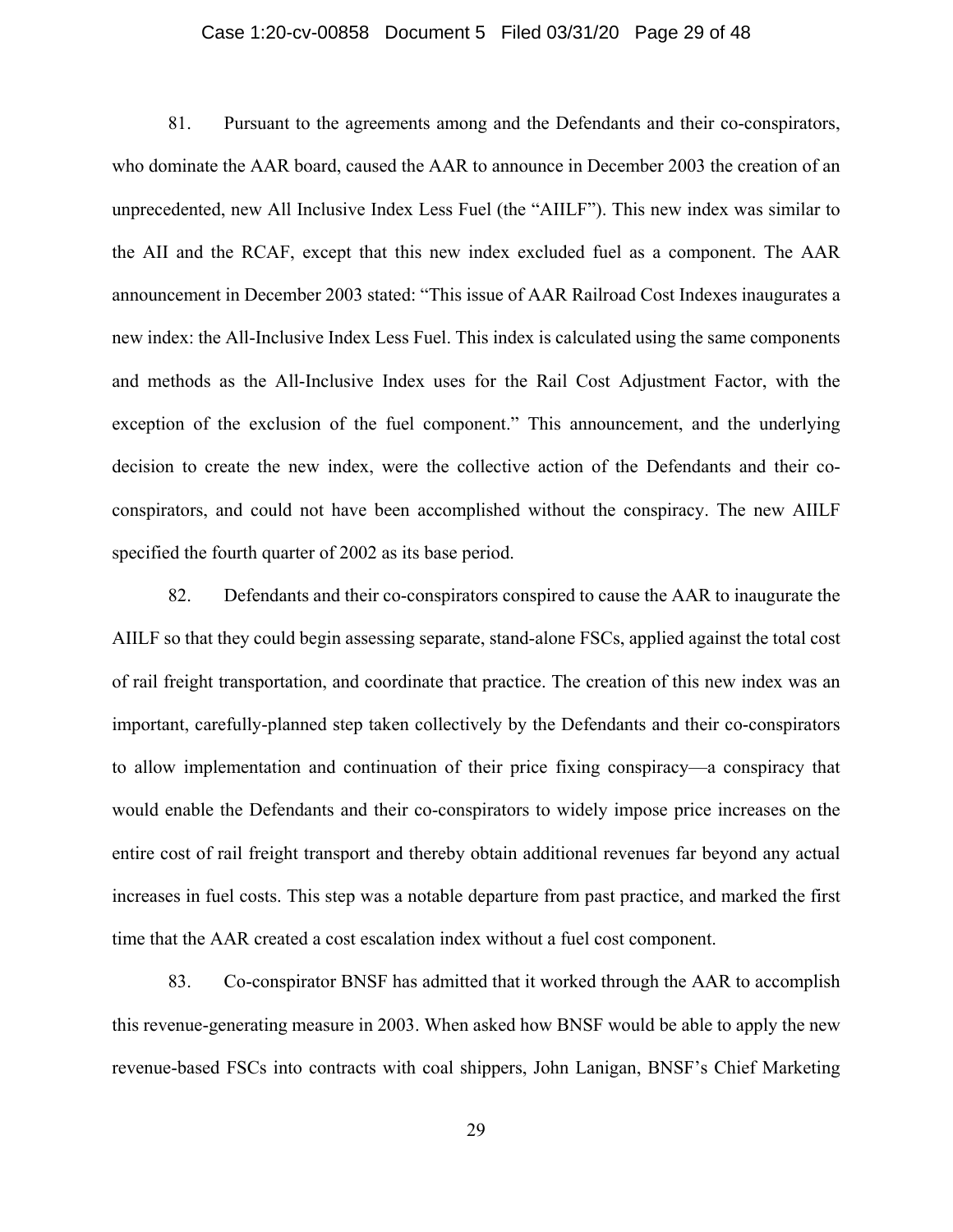#### Case 1:20-cv-00858 Document 5 Filed 03/31/20 Page 30 of 48

Officer, responded that BNSF would be able to do so because of the changes made to the RCAF through the AAR. Referring to Matthew K. Rose, BNSF's Chairman, President, and CEO, Lanigan stated: "What happened last year, and Matt led the charge on there, is that there's a new index that [the AAR] has that's basically an index without fuel . . . So we'll do RCAF less fuel plus a direct fuel surcharge in the future."

84. Almost immediately after the announcement in December 2003 of the new AIILF (the cost escalation index without fuel), and pursuant to the conspiracy, Defendants CSX and NS (together, the "Eastern Railroads"), suddenly moved into lockstep with FSCs based on the WTI Index. This move into lockstep was part and parcel of, and flowed from, the aforementioned agreements reached and implemented by BNSF, UP, CSX and NS in late 2003.

85. Specifically, the Eastern Railroads agreed to apply an FSC whenever the monthly average WTI price exceeded \$23 per barrel of crude oil. When that happened, the Eastern Railroads' rates were increased 0.4% for every \$1 that the price of WTI oil exceeded \$23 per barrel. So, for example, if the price of WTI oil was \$28 per barrel, the FSC percentage would be 2%. The FSC would be adjusted upward at 2% for every \$5 increase in the WTI average price.

86. The Eastern Railroads also coordinated when they would change their FSC—two calendar months after the WTI Index had adjusted, thereby adopting the same FSC price timing used by the Western Railroads. For example, if the WTI average price exceeded \$23 per barrel in January, the Eastern Railroads would assess the applicable FSC percentage to all bills of lading dated in the month of March. In this way, Defendants could apply exactly the same FSC percentage month after month. The Eastern Railroads published their monthly FSC percentages on their websites, making any deviation from cartel pricing easily detectable.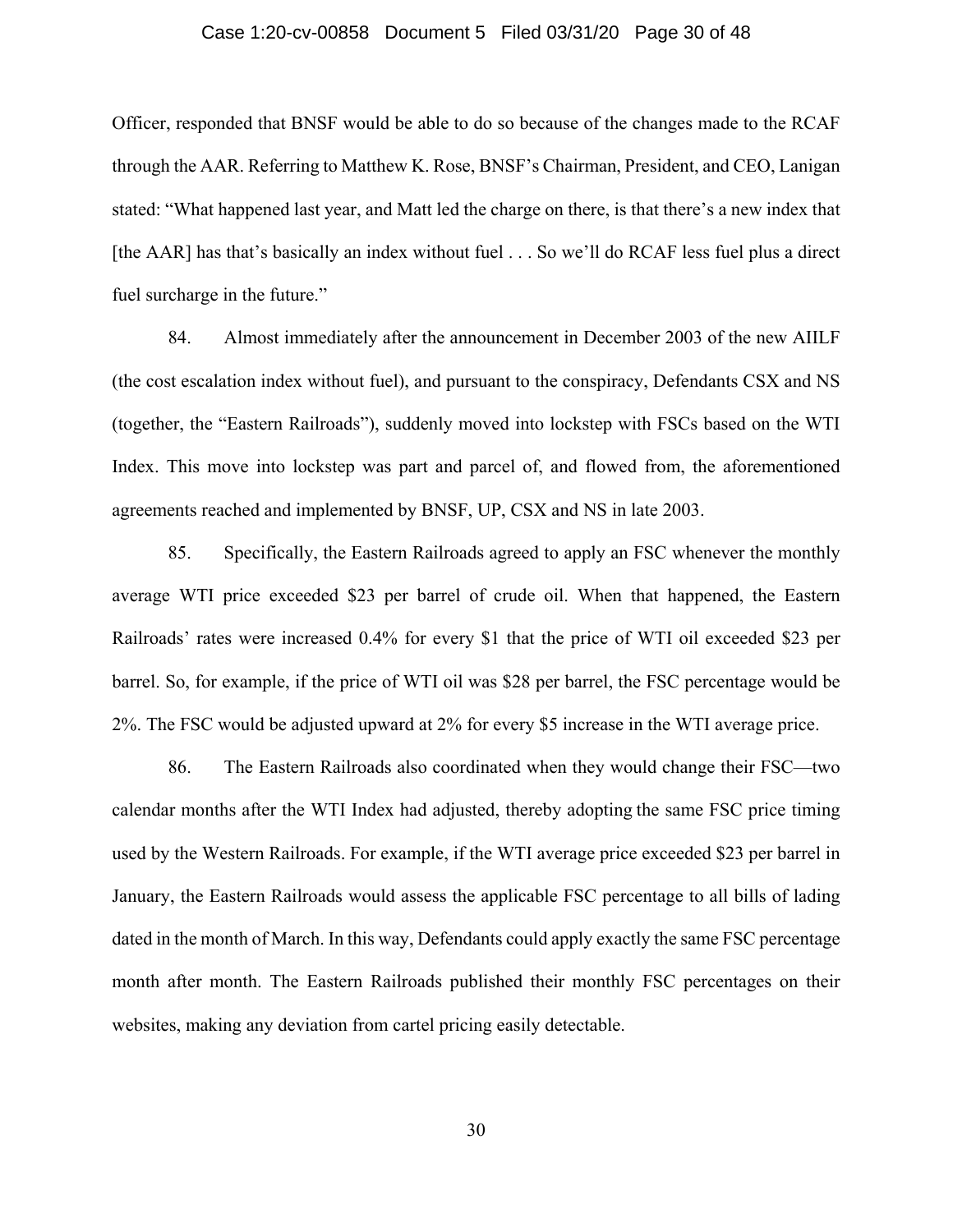# Case 1:20-cv-00858 Document 5 Filed 03/31/20 Page 31 of 48

87. The Eastern Railroads' coordination is reflected in their simultaneous selection and adoption of the same novel, arbitrary and complex combination of features for their FSC programs: including using the WTI Index for FSCs, setting the trigger point at \$23 per barrel, and applying the FSC in the second calendar month after the average price of WTI oil had changed. The similarities, and the coordination with the Western Railroads, are too precise and too comprehensive to have been independent responses to any common market phenomenon that the Defendants and their co-conspirators were facing.

88. There was no legitimate business justification or natural explanation for the collective action of BNSF, UP, CSX and NS to cause the AAR to adopt and publish the AIILF. Such a "revenue-based" FSC bore no direct relationship to Defendants' and their co-conspirators' actual increase in fuel costs. The FSC program was not a cost recovery mechanism, but a revenue enhancement measure that could only have been accomplished by the Defendants' and their coconspirators conspiratorial action of removing fuel from the widely used cost escalation indexes. The AII and RCAF both included a fuel cost component, and the Defendants and their coconspirators had used these indices for decades to measure fuel-cost increases. As an empirical matter, the fuel component of the AII and RCAF would have permitted the Defendants and their co-conspirators to recover all of their increased fuel costs throughout the Relevant Period. Thus, the motivation of BNSF, UP, CSX and NS in collectively causing the adoption of the AIILF could not have been greater fuel cost recovery or more efficient fuel cost recovery.

89. The actions by Defendants and their co-conspirators thus were not independent responses to a common problem of increasing fuel costs. Rather, the only purpose in taking these collective actions was to begin wide application of more aggressive stand-alone FSCs to revenue (i.e., the entire base rate for the freight shipment), not costs; to act in concert with one another in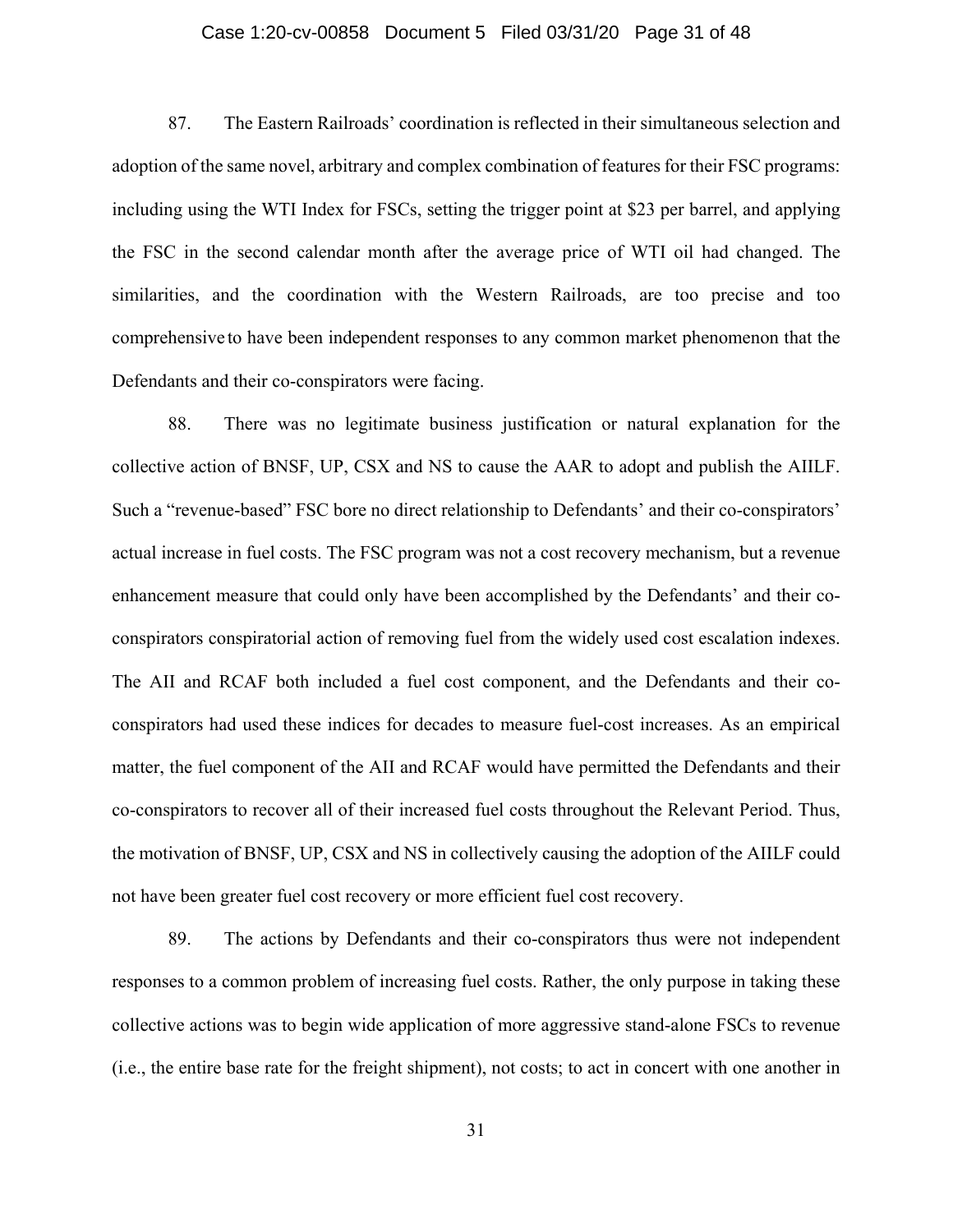#### Case 1:20-cv-00858 Document 5 Filed 03/31/20 Page 32 of 48

setting FSC prices and demanding them from shippers and customers; and to ensure collective enforcement of the program. That is, pursuant to their conspiracy, Defendants and their coconspirators would now be able to undermine resistance from shippers and begin across-the-board application of the supposed fuel cost increase percentage to the entire cost of the freight shipment (notwithstanding that fuel only accounts for a portion of the costs of the shipment). Through these collective actions, BNSF, UP, CSX and NS planned to use the stand-alone FSC as an easy way to dramatically increase profits without having to wait for new rail capacity to come on line to meet growing demand—so long as these railroads participated by not competing on FSC prices to undercut one another.

90. In November of 2004, BNSF's CMO John Lanigan "visit[ed] with his railroad counterparts at the upcoming NEMC [Network Efficiency Management Committee] / SOMC [Safety & Operations Management Committee] meeting in Kansas City to judge the appetite for a mileage-based FSC program." The other conspirators "pushed back as expected." Again, Defendants and their co-conspirators had collectively rebuffed the concept of an FSC that could potentially be more correlated with actual fuel costs, agreeing instead to continue charging supracompetitive rate- based FSCs.

91. With the conspiracy underway, the two Western Railroads, using the HDF Index, moved in lockstep and charged virtually identical FSCs on a monthly basis throughout the Relevant Period. The chart below shows that the FSC percentages charged by the Western Railroads for freight shipments varied before the Relevant Period began, but were identical starting in July 2003 through at least mid-2007.

**MONTHLY FSC PERCENTAGES – WESTERN RAILROADS** 

| MONTH    | JCE  |     |
|----------|------|-----|
| $Jun-02$ | l 0/ | 10. |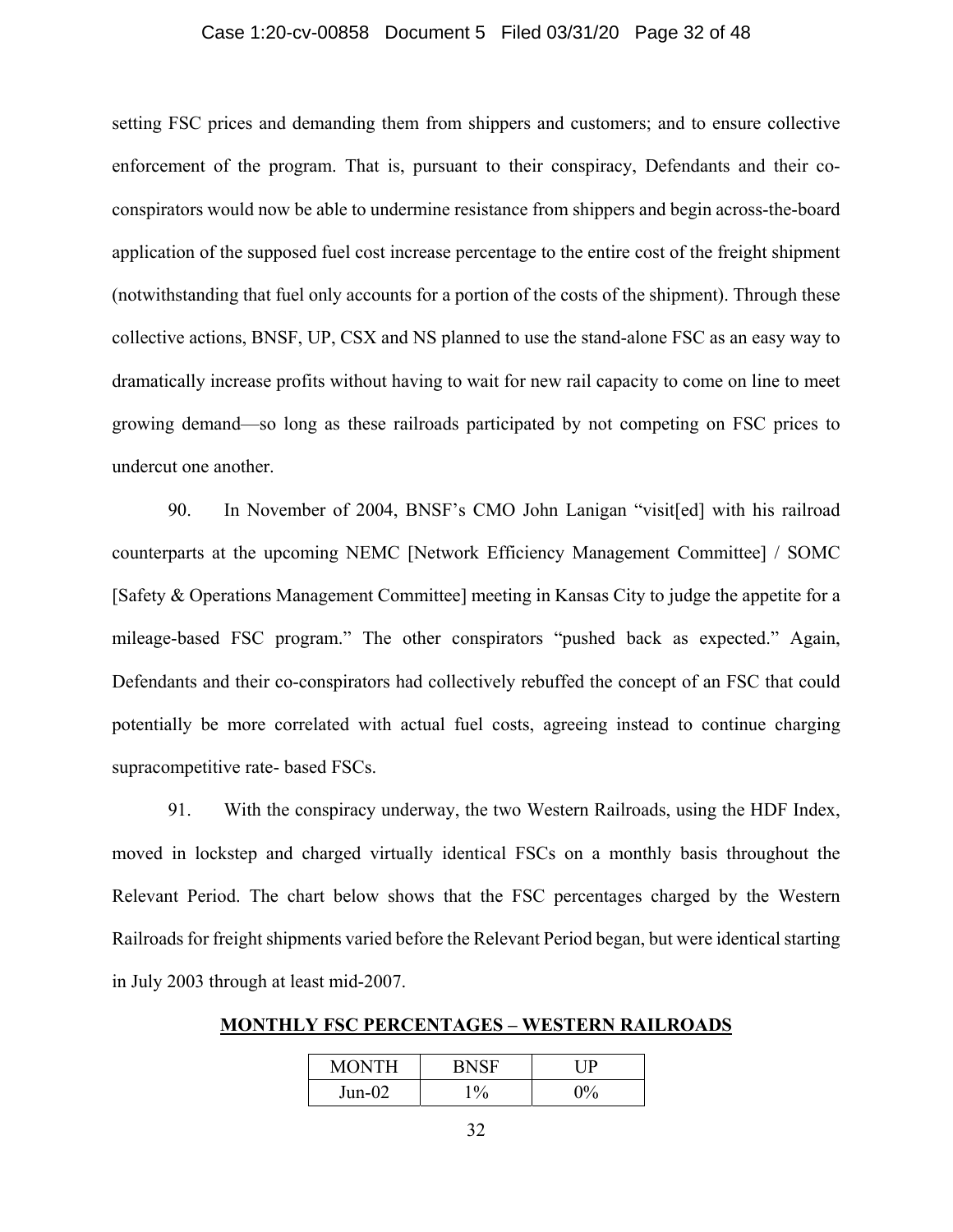| Jul-02    | $1\%$   | 0%      |
|-----------|---------|---------|
| Aug-02    | $0\%$   | $0\%$   |
| $Sep-02$  | 0%      | $0\%$   |
| Oct-02    | $1\%$   | $0\%$   |
| $Nov-02$  | $2\%$   | $0\%$   |
| Dec-02    | 2.5%    | $0\%$   |
| $Jan-03$  | 2%      | 2%      |
| Feb-03    | 2%      | 2%      |
| Mar-03    | 2.5%    | 2%      |
| Apr-03    | 4.5%    | $2\%$   |
| $May-03$  | $2\%$   | $2\%$   |
| $Jun-03$  | 3.0%    | 2.0%    |
| $Jul-03$  | 2.5%    | 2.5%    |
| Aug-03    | 2.0%    | 2.0%    |
| $Sep-03$  | 2.0%    | 2.0%    |
| $Oct-03$  | 2.5%    | 2.5%    |
| $Nov-03$  | 2.5%    | 2.5%    |
| Dec-03    | 2.5%    | 2.5%    |
| $Jan-04$  | 2.5%    | 2.5%    |
| Feb-04    | 2.5%    | 2.5%    |
| Mar-04    | 3.5%    | 3.5%    |
| Apr-04    | 3.5%    | 3.5%    |
| $May-04$  | 4.0%    | 4.0%    |
| $Jun-04$  | 4.5%    | 4.5%    |
| Jul-04    | 5.0%    | 5.0%    |
| Aug-04    | 5.0%    | 5.0%    |
| $Sep-04$  | 5.0%    | 5.0%    |
| $Oct-04$  | $6.0\%$ | $6.0\%$ |
| $Nov-04$  | 7.0%    | 7.0%    |
| Dec-04    | 9.0%    | 9.0%    |
| $Jan-05$  | 9.0%    | 9.0%    |
| Feb-05    | 8.0%    | 8.0%    |
| Mar-05    | 7.5%    | 7.5%    |
| Apr- $05$ | 8.0%    | 8.0%    |
| May-05    | 10.0%   | 10.0%   |
| $Jun-05$  | 10.5%   | 10.5%   |
| $Jul-05$  | 9.5%    | 9.5%    |
| Aug- $05$ | 10.5%   | 10.5%   |
| $Sep-05$  | 11.5%   | 11.5%   |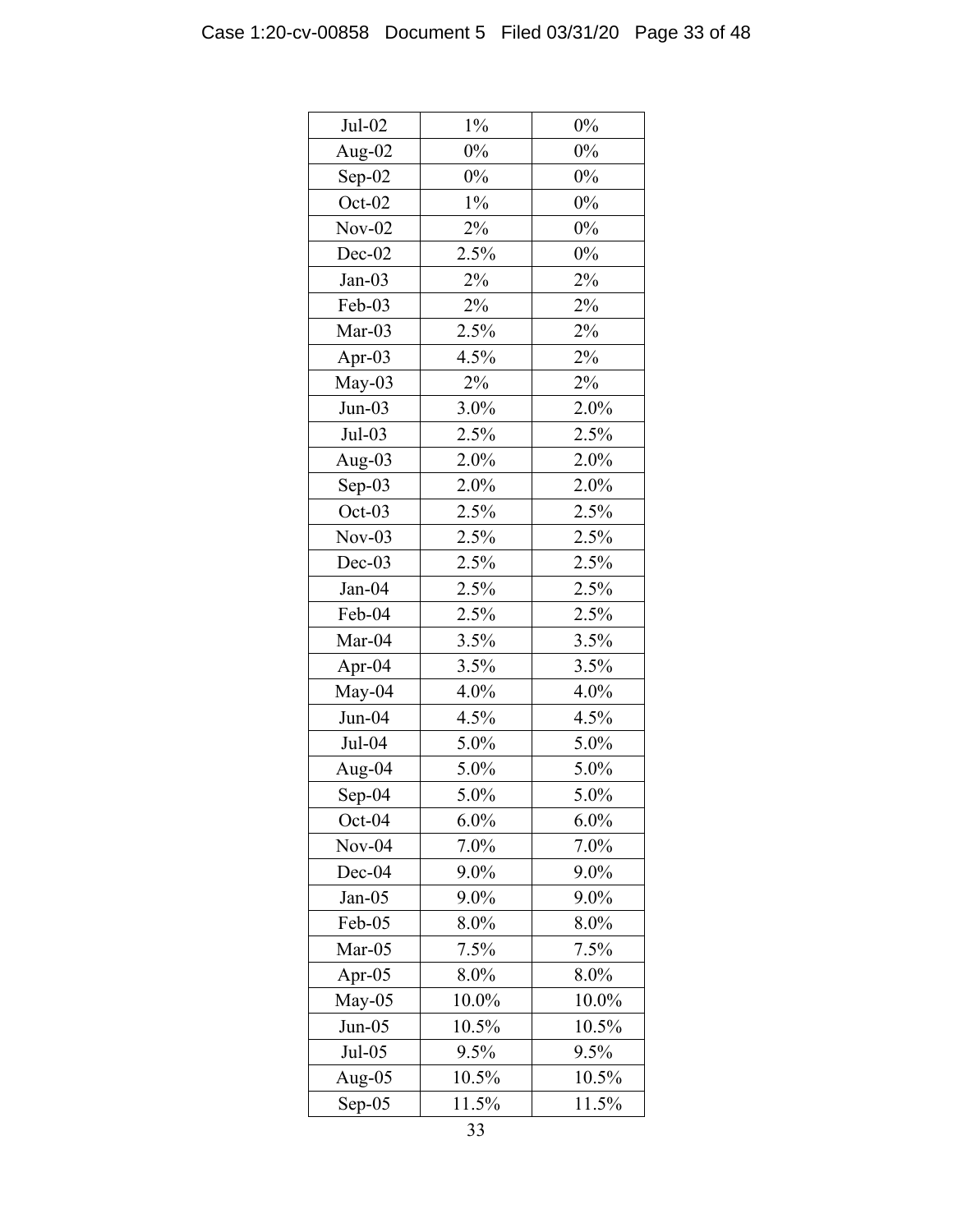| $Oct-05$ | 13.0% | 13.0% |
|----------|-------|-------|
| $Nov-05$ | 16.0% | 16.0% |
| $Dec-05$ | 18.5% | 18.5% |
| $Jan-06$ | 13.5% | 13.5% |
| Feb-06   | 12.0% | 12.0% |
| Mar-06   | 12.5% | 12.5% |
| Apr-06   | 12.5% | 12.5% |
| May-06   | 13.5% | 13.5% |
| $Jun-06$ | 15.0% | 15.0% |
| $Jul-06$ | 16.5% | 16.5% |
| Aug-06   | 16.5% | 16.5% |
| $Sep-06$ | 17.0% | 17.0% |
| Oct-06   | 18.0% | 18.0% |
| $Nov-06$ | 15.5% | 15.5% |
| Dec-06   | 13.0% | 13.0% |
| $Jan-07$ | 13.0% | 13.0% |
| Feb-07   | 14.0% | 14.0% |
| Mar-07   | 12.5% | 12.5% |
| Apr-07   | 12.5% | 12.5% |
| May-07   | 14.5% | 14.5% |
| $Jun-07$ | 16.0% | 16.0% |

92. As detailed above, there also was uniformity among the Eastern Railroads in the monthly FSC percentages, based on the WTI Index, that they charged customers for most of the Relevant Period. The chart below shows that the FSC percentages charged by Defendants CSX and NS for carload shipments varied before the Relevant Period, but were identical starting in March 2004 through at least mid-2007.

| <b>MONTH</b> | CSX <sup>-</sup> | NS    |
|--------------|------------------|-------|
| Jun- $03$    | $2.4\%$          | $2\%$ |
| $Jul-03$     | $2.4\%$          | $2\%$ |
| Aug- $03$    | $3.2\%$          | $2\%$ |

**MONTHLY FSC PERCENTAGES – EASTERN RAILROADS1**

 <sup>1</sup>  $1$  The fact that this Complaint includes charts of the monthly FSC percentages for the Western and Eastern Railroads that end only in mid-2007 is not meant to suggest that either the conspiracy or its effects ended in mid-2007.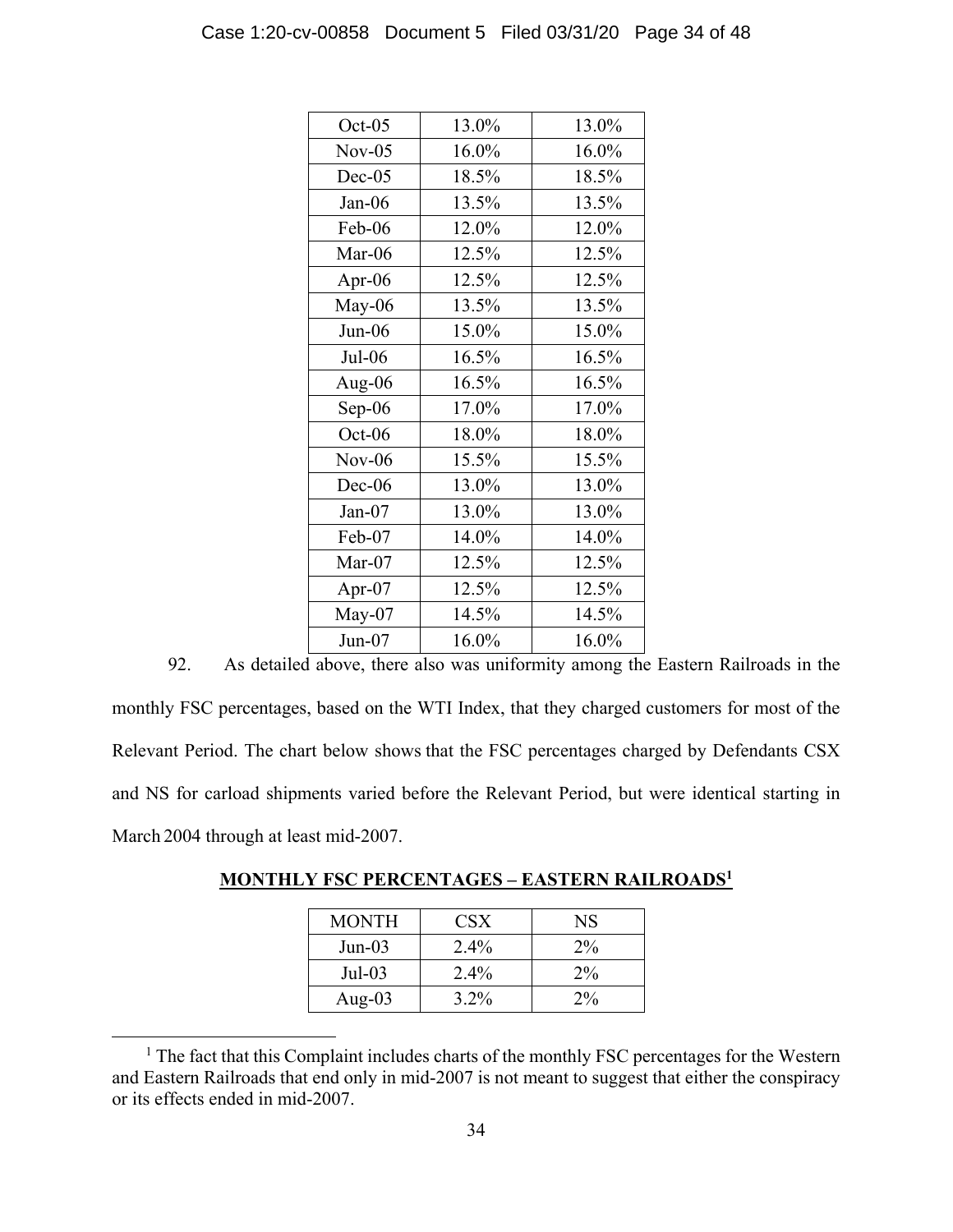| $Sep-03$   | 3.2%    | 2%    |
|------------|---------|-------|
| $Oct-03$   | 3.6%    | 2%    |
| $Nov-03$   | 2.4%    | 2.0%  |
| $Dec-03$   | 3.2%    | 2.0%  |
| Jan-04     | 3.6%    | 2.0%  |
| Feb-04     | 4.0%    | 2%    |
| Mar-04     | 4.8%    | 4.8%  |
| Apr-04     | 4.8%    | 4.8%  |
| May-04     | 5.6%    | 5.6%  |
| $Jun-04$   | 5.6%    | 5.6%  |
| $Jul-04$   | 7.2%    | 7.2%  |
| Aug- $04$  | 6.4%    | 6.4%  |
| $Sep-04$   | $7.2\%$ | 7.2%  |
| Oct-04     | 8.8%    | 8.8%  |
| $Nov-04$   | 9.2%    | 9.2%  |
| Dec-04     | 12.4%   | 12.4% |
| $Jan-05$   | 10.4%   | 10.4% |
| Feb-05     | 8.4%    | 8.4%  |
| Mar-05     | 9.6%    | 9.6%  |
| Apr-05     | 10.0%   | 10.0% |
| $May-05$   | 12.8%   | 12.8% |
| $Jun-05$   | 12.4%   | 12.4% |
| $Jul-05$   | 10.8%   | 10.8% |
| Aug- $05$  | 13.6%   | 13.6% |
| $Sep-05$   | 14.4%   | 14.4% |
| $Oct-05$   | 16.8%   | 16.8% |
| $Nov-05$   | 17.2%   | 17.2% |
| Dec-05     | 16.0%   | 16.0% |
| $Jan-06$   | 14.4%   | 14.4% |
| Feb-06     | 14.8%   | 14.8% |
| Mar-06     | 17.2%   | 17.2% |
| Apr- $062$ | 15.6%   | 15.6% |

 <sup>2</sup> On April 24, 2006, NS announced that it would "revise its fuel surcharge program," assessing a 0.3% surcharge when the price of oil on the WTI index exceeded \$64 per barrel, and an additional 0.3% for every dollar increase above \$64 per barrel. While NS claimed to the STB that it was rebasing because of a "decision to reduce its fuel surcharge percentage," NS had calculated the rebased fuel surcharge "to bake in FSC [the existing fuel surcharges] to [base] rate." NS had determined that a 16.4% base rate increase would allow it a "full % [fuel surcharge] pass thru"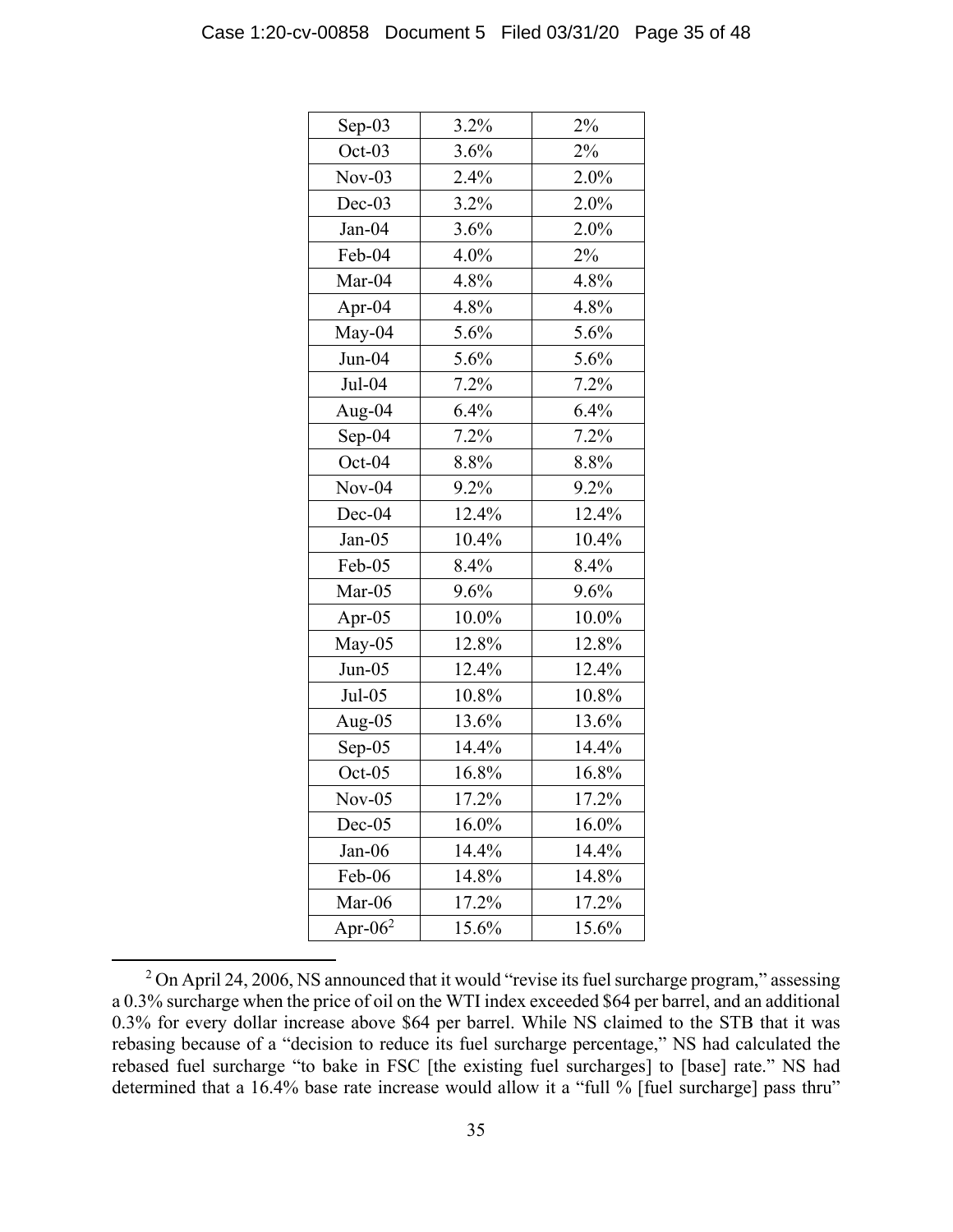## Case 1:20-cv-00858 Document 5 Filed 03/31/20 Page 36 of 48

| $May-06$  | 16.0%    | 16.0%    |
|-----------|----------|----------|
| $Jun-06$  | 18.8%    | 18.8%    |
| $Jul-06$  | 19.2%    | 19.2%    |
| Aug-06    | 19.2%    | 19.2%    |
| $Sep-06$  | 20.8%    | 20.8%    |
| $Oct-06$  | 20.4%    | 20.4%    |
| $Nov-06$  | 16.4%    | 16.4%    |
| $Dec-06$  | $14.4\%$ | $14.4\%$ |
| Jan- $07$ | 14.8%    | 14.8%    |
| Feb-07    | 16.0%    | 16.0%    |
| Mar-07    | 12.8%    | 12.8%    |
| Apr-07    | 14.8%    | 14.8%    |
| $May-07$  | 15.2%    | 15.2%    |
| $Jun-07$  | 16.4%    | 16.4%    |

93. In stark contrast to this uniformity in FSC percentages, fuel cost as a percentage of operating cost and fuel efficiency differs widely among the conspiring railroads. Absent collusion, it is extremely unlikely that Defendants and their co-conspirators, in both the east and the west, would independently price their FSCs to arrive at the identical percentage month after month, year after year. The fact that Defendants and their co-conspirators moved in uniform lockstep indicates that Defendants and their co-conspirators were coordinating their behavior and conspired to fix prices for FSCs. In addition, the advance announcements of each conspirator's FSCs was an important implementation and enforcement mechanism for the conspiracy.

94. Although Defendants and their co-conspirators began to adjust their FSC programs after the 2007 STB ruling discussed below—including, in some cases, by adopting mileage-based FSCs—Defendants and their co-conspirators continued to engage in discussions concerning FSCs

 $\overline{a}$ 

under the new program. Importantly, NS executives discussed the rebasing plan with their counterparts at the other conspiring railroads, who recognized that the new FSC program was an economic wash compared to the program announced in late 2003 (which continued to apply to shippers under earlier contracts in any event).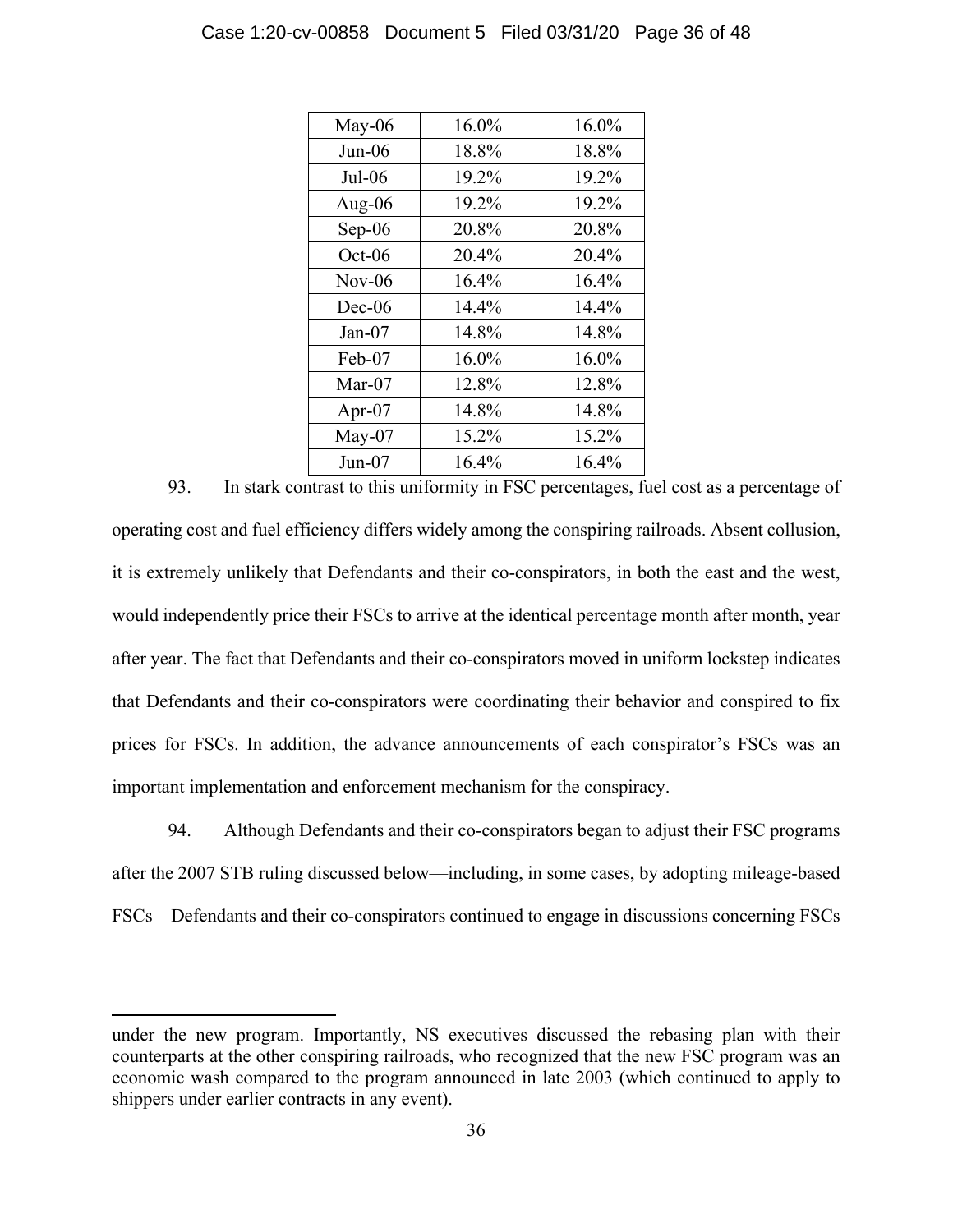# Case 1:20-cv-00858 Document 5 Filed 03/31/20 Page 37 of 48

following the STB ruling, and to apply rate-based FSCs that are the subject of this case to their shippers pursuant to agreements entered into before the STB Ruling.

95. While the above formulas and percentages reflect the FSCs applied by Defendants and their co-conspirators to their carload businesses (i.e., shipments that travel from origin to destination only by railcars), Defendants and their co-conspirators also coordinated with respect to the FSCs applied to their intermodal business (i.e., shipments that travel by rail and one other mode of transportation such as truck or ship).

# **IMPLEMENTATION OF THE SCHEME: DEFENDANTS' AND THEIR CO-CONSPIRATORS' ACROSS-THE-BOARD APPLICATION OF FSCs**

96. Defendants and their co-conspirators recognized that their coordinated FSCs were more aggressive and could generate substantially more revenue. For example, describing the new FSC program that resulted from Defendants' and their co-conspirators' coordination, CSX's John Couch remarked: "While the above seems somewhat benevolent, it is actually a large increase in fuel surcharge billings – maybe as much as 100%." In addition, an internal NS email from April 2003 remarked, "By dropping the base to \$23 per barrel, raising the percentage yield and talking [sic] it sooner, the change is in fact a blatant general rate increase, and will appear so to customers."

97. Defendants and their co-conspirators' recognized that their new aggressive FSC program could be undermined by resistance from shippers and competition between the conspiring railroads. A 2003 internal NS memorandum recognized that moving to the more aggressive formula would "run the risk of losing the surcharge altogether. . . . The loss of the FSC clause with just a few major customers could offset some of the gains derived from the new FSC." And, in a 2005 BNSF "Risk Assessment" memorandum, BNSF observed the "risk that competitors reverse course on using a fuel surcharge" to gain market share, recognizing that "it would only take one competitor to abandon this in an attempt to gain market share to cause this to fail."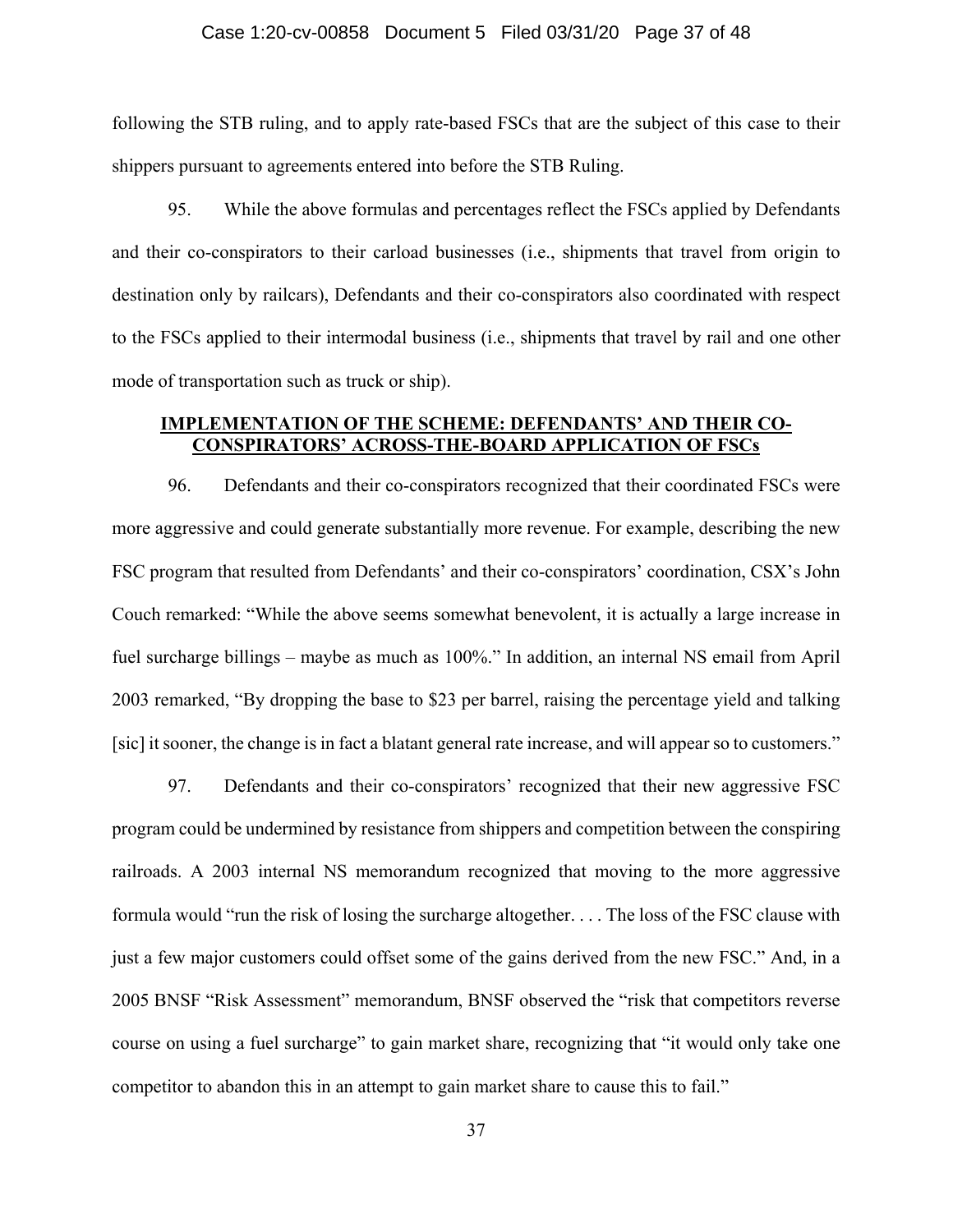# Case 1:20-cv-00858 Document 5 Filed 03/31/20 Page 38 of 48

98. To ensure that shipper resistance would be muted, and to achieve their conspiratorial goals, each Defendant and co-conspirator adopted policies to apply FSCs to 100% of its traffic and tracked its progress toward attaining that goal. It required "total FSC discipline" on all shipments, including intermodal. For example, in 2004, BNSF marketing leadership began an initiative to monitor FSC "adherence" on a quarterly basis. These adherence reports track topics such as FSC revenue, the amount of newly-issued price authorities including FSCs, and top opportunities (e.g., shippers with expiring contracts that do not include an FSC). The reports showing increasing FSC coverage each year—were presented to the chief marketing officer with a goal of achieving a 100% participation rate for BNSF's shippers. The same year, BNSF issued a "Mandate" that the "Marketing Team should strive for 100% fuel coverage by account" and a "business unit strategy of re-signing all expiring contracts with full fuel surcharge provisions."

99. Customers were forced to pay the FSCs despite one BNSF regional sales manager's report that "the response [to a 9% FSC pricing update] was ferocious." He requested some "propaganda" because he could only "muddle through an explanation" that did not "satisf[y] anyone."

100. CSX also monitored its effectiveness in applying FSCs to its shippers, and started tracking its progress toward implementing its FSC mandate—that "[e]verything is subject to fuel surcharge." CSX tracked the progress that its individual marketing teams were making toward widespread FSC application, and tracked contracts without FSCs to ensure they would receive FSCs upon renewal. Its carload policy was indistinguishable from its intermodal policy. A 2006 CSX analysis projected increased coverage of its intermodal FSC on the presumption that "100% of contracts that come due will be renewed with full fuel surcharge."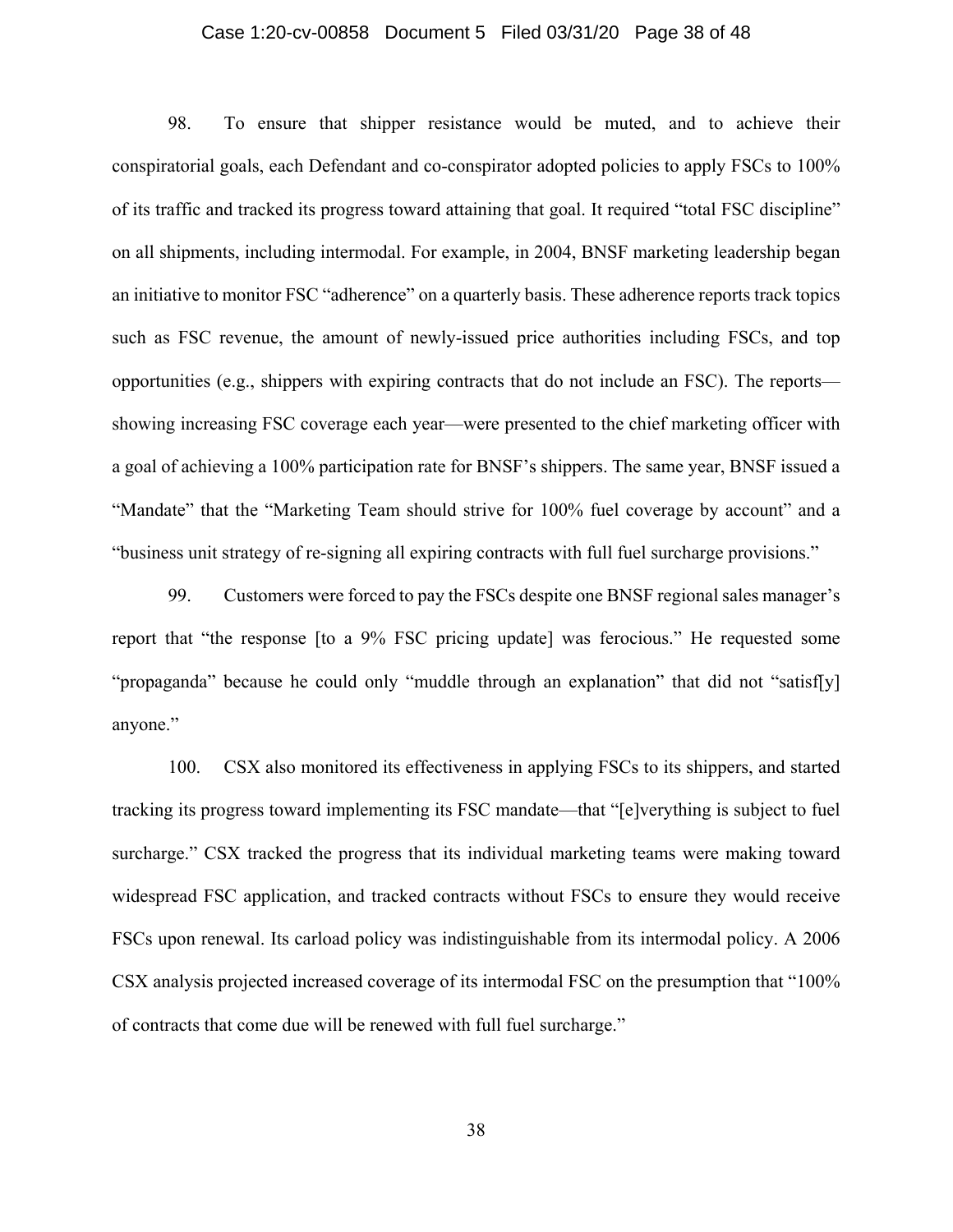#### Case 1:20-cv-00858 Document 5 Filed 03/31/20 Page 39 of 48

101. Starting in early 2004, UP engaged in similar analyses. An analysis of UP's FSC coverage was also performed for the chief marketing officer—who had requested "each of the business teams to be looking for ways to expand fuel surcharge coverage in 2004." An internal presentation stated that UP had "adopted a standard Intermodal fuel surcharge policy that is applied universally to all of our customers as their contracts expire. No exceptions."

102. NS also tracked its ever-expanding FSC coverage and NS's Don Seale instructed division heads to identify "the largest remaining contracts (including annual revenue involved) that do not have fuel surcharge application" to "see how much we plan to move this upward in 2006 and 2007." An NS intermodal VP said, "Seniors are going to continue to push us aggressively" to avoid FSC exceptions. NS's VP of intermodal marketing reported in 2006 that there were only "a handful" of intermodal customers not paying the standard FSC and that efforts were being made to bring these customers onto the standard program. At this time, only one NS intermodal customer did not pay any fuel surcharge at all and NS expected to apply one when the agreement was renewed the next year.

103. Defendants and their co-conspirators policed the conspiracy by exchanging FSC coverage data. For example, at a meeting in fall of 2003 CSX-BNSF meeting attended by CSX's Director of Market Strategy John Couch and EVP of Sales and Marketing Clarence Gooden, BNSF told CSX the percentage of its carload and intermodal business having either an FSC or escalator clause. Subsequent to that meeting, Gooden asked Couch how CSX's coverage compared to BNSF's. After a meeting between BNSF and NS in late 2004, BNSF sent NS's SVP of Marketing Services Don Seale a report addressing FSC coverage for "all [BNSF] traffic (not solely with NS) that moved under the price authority in the past twelve months."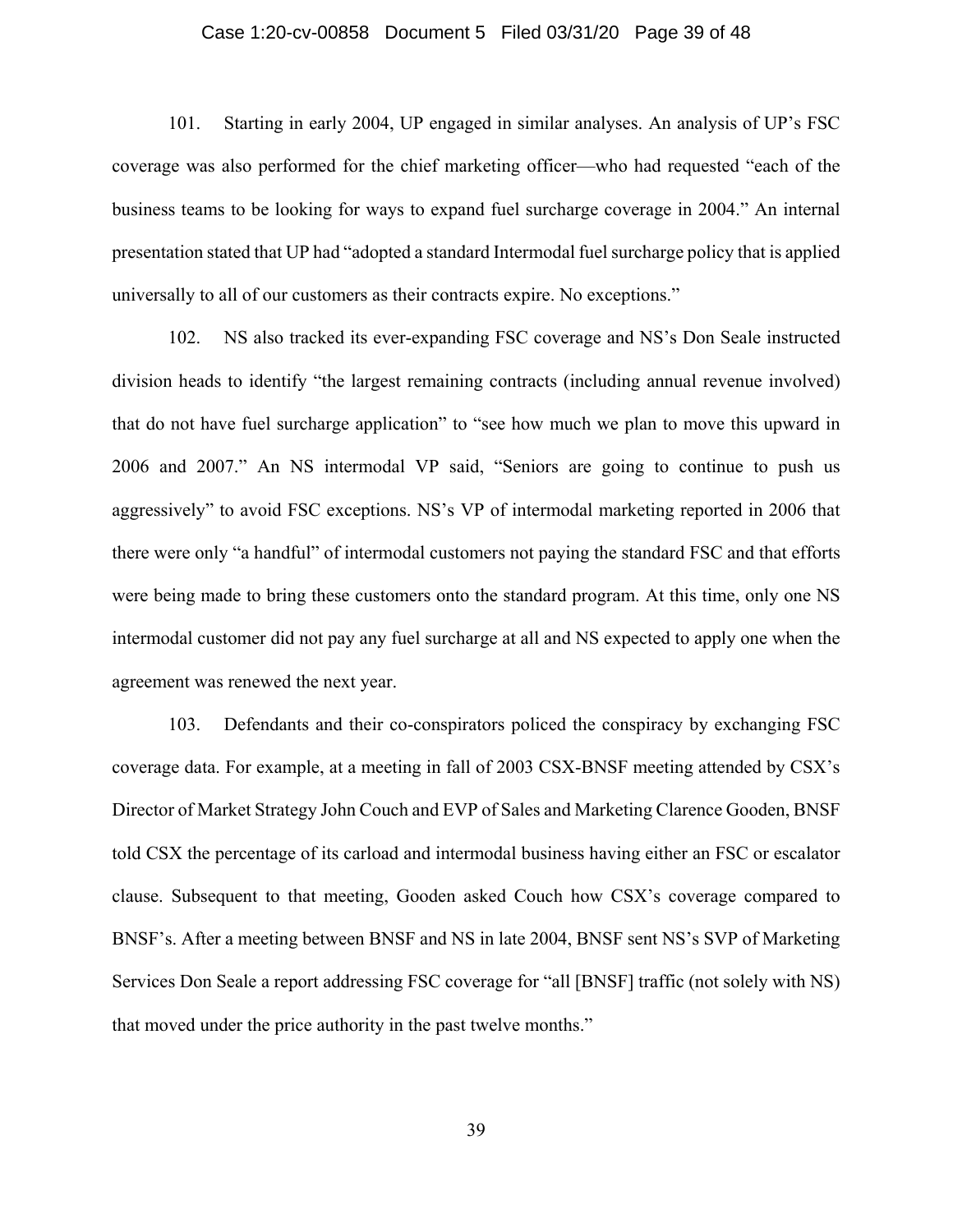# Case 1:20-cv-00858 Document 5 Filed 03/31/20 Page 40 of 48

104. In furtherance of the conspiracy, Defendants and their co-conspirators instituted strict policies against granting exceptions to the standard FSCs and declined to negotiate discounts on the FSCs and overall contract rates, even though prior to mid-2003 it had been customary for the Defendants and their co-conspirators at least to entertain such negotiations. Shippers from many different industries, some with significant economic power, tried to negotiate the FSC percentages, but were told by the Defendants and their co-conspirators (who had previously been willing to negotiate discounts on rail freight rates) that the FSCs were "not negotiable."

105. Defendants and their co-conspirators also enforced strict policies against discounting base rates to offset the standard FSCs. For example, in an internal NS email, NS's CMO (Don Seale) remarked, "I want to underscore that we should not be foregoing base rate increases in return for FSC application. That is a shell game that all product managers should not play." A 2004 presentation to BNSF's Consumer Products business unit,<sup>3</sup> which includes both domestic and international intermodal traffic, identified as part of "CEO's Goals for Marketing's Fuel Surcharge Programs" that "Discounted programs unacceptable. CEO will not sign contracts not meeting the above criteria. . . . Minimize price/fuel surcharge tradeoffs."

106. As a result of these and related policies, any negotiations with their shippers about FSCs that took place started from the standard, supracompetitive FSC.

107. Even an individual conspirator's FSC formula that stayed the same during the Relevant Period as it was before the conspiracy—like BNSF's intermodal FSC—caused shippers to pay supracompetitive prices because the conspiracy allowed Defendants and their coconspirators to collect surcharges that were theretofore uncollectable due to customer resistance,

 <sup>3</sup> <sup>3</sup> BNSF has four business units: Agricultural Products, Coal, Consumer Products, and Industrial Products.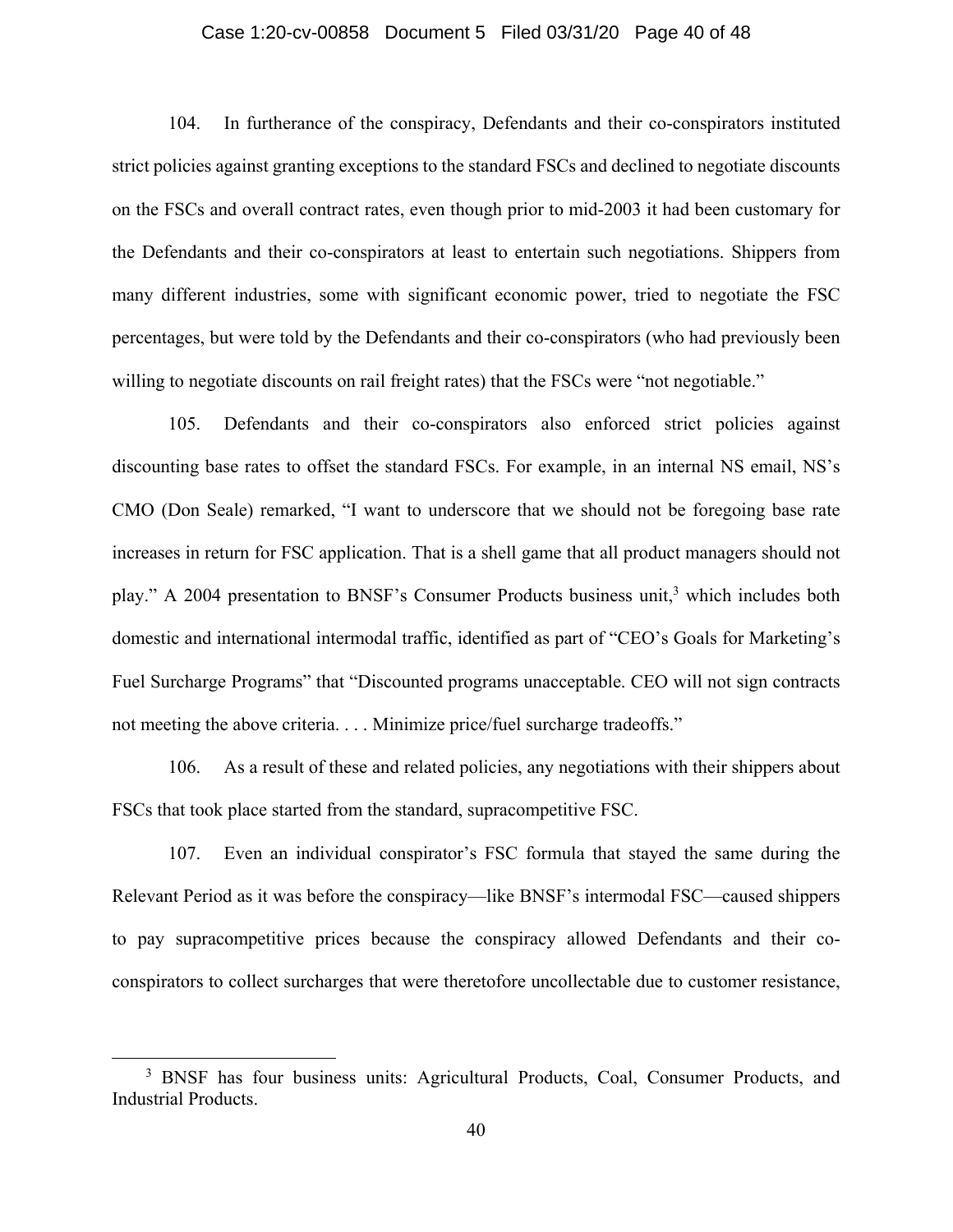#### Case 1:20-cv-00858 Document 5 Filed 03/31/20 Page 41 of 48

Defendants' and their co-conspirators' waiver, or competitive pressures. By uniformly applying and enforcing their FSCs, Defendants and their co-conspirators collected FSCs they would have been unable to collect from shippers but for their conspiracy.

108. In addition, Defendants and their co-conspirators applied their standard FSCs uniformly to all traffic and commodities. For example, in October of 2005, NS advised UP as follows: "We only have 1 fuel surcharge mechanism which applies to all commodities. Our corporate directive is to stay with the standard language and avoid modifying it."

109. And Defendants and their co-conspirators imposed standard FSCs on all shippers without regard to whether the shipper had access to alternative modes of transportation. In written testimony submitted to Congress, NS's Chairman Moorman recognized that even so-called "captive" shippers—shippers without access to alternative modes of transportation—have leverage in negotiating a better rate/serve package on traffic at single served facilities. He explained:

Most large companies have multiple rail-served facilities with some of the facilities served by one railroad, some facilities served by another railroad and some facilities served by two railroads. The customer uses its traffic at the dually served facilities to negotiate a better rate/service package on traffic at the single served facilities. That is one source of leverage. Another source is product competition. For example, assume we are the sole serving carrier at a chemical plant that ships to numerous receivers. When the receiver can use another product in lieu of the one produced at our solely served facility, we will lose the business. . . . Another major source of competition is geographic competition. . . . In short, even where there is only one railroad serving a facility, there are market factors at play. These competitive constraints are real.

110. Before the conspiracy, captive shippers could negotiate out of the FSCs. But during the conspiracy they could not.

#### **THE STB DECISION**

111. On January 25, 2007, the STB, which regulates certain aspects of the railroad industry, issued an administrative decision concluding that the railroads' practice of computing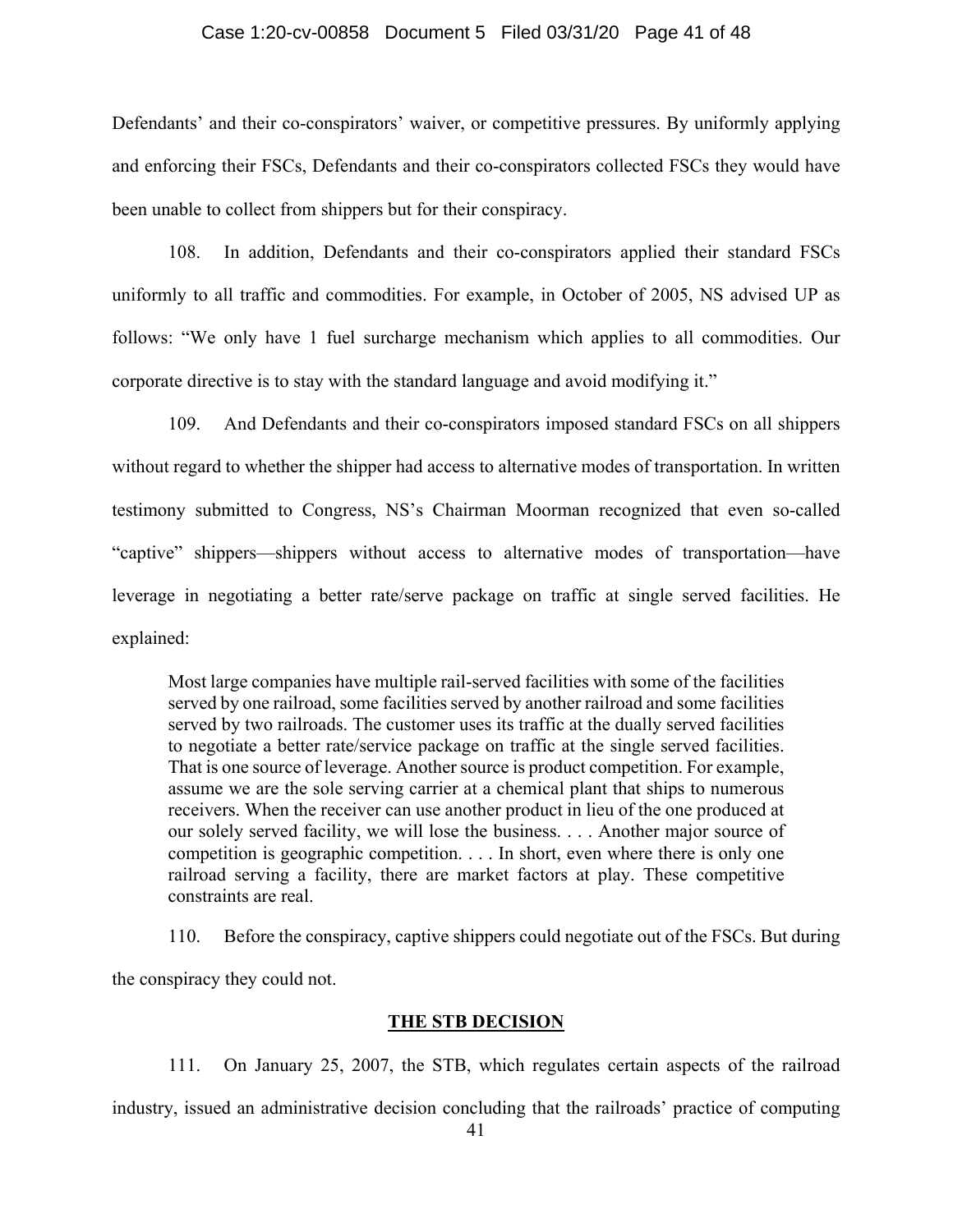## Case 1:20-cv-00858 Document 5 Filed 03/31/20 Page 42 of 48

FSCs as a percentage of base rate for rate-regulated rail freight transport was an "unreasonable practice," because the FSCs are not tied to the fuel consumption associated with the individual movements to which they are applied. *Rail Fuel Surcharges*, STB Ex Parte No. 661 (Jan. 25, 2007). In its ruling, the STB explained that:

After considering all of the comments, we affirm the preliminary conclusion in the August decision that it is an unreasonable practice to compute fuel surcharges as a percentage of the base rates. Because railroads rely on differential pricing, under which rates are dependent on factors other than costs, a surcharge that is tied to the level of the base rate, rather than to fuel consumption for the movement to which the surcharge is applied, cannot fairly be described as merely a cost recovery mechanism. Rather, a fuel surcharge program that increases all rates by a set percentage stands virtually no prospect of reflecting the actual increase in fuel costs for handling the particular traffic to which the surcharge is applied. Two shippers may have traffic with identical fuel costs, but if one starts out with a higher base rate (because, for example, it has fewer transportation alternatives), it will pay dramatically more in fuel surcharges.

*See Surface Transportation Board Decision, Rail Fuel Surcharges* (STB Ex Parte No. 661, January

26, 2007) at 6.

112. The STB's decision addressed rate-regulated rail freight traffic only (which is not the subject of this Complaint). The STB expressly stated that its jurisdiction did not reach rail freight traffic under private contract or otherwise exempted from rate regulation.

113. As detailed above, pursuant to their conspiracy, Defendants and their coconspirators applied the same unreasonable FSC practices addressed by the STB to the private rail freight transportation contracts, and other unregulated freight transport, at issue in this case.

# **THE CONSPIRACY SUCCEEDS**

114. Defendants and their co-conspirators reaped huge, supracompetitive profits as a result of the success of their conspiracy. Through their agreement to coordinate on FSCs, Defendants and their co-conspirators realized billions of dollars in revenues during the Relevant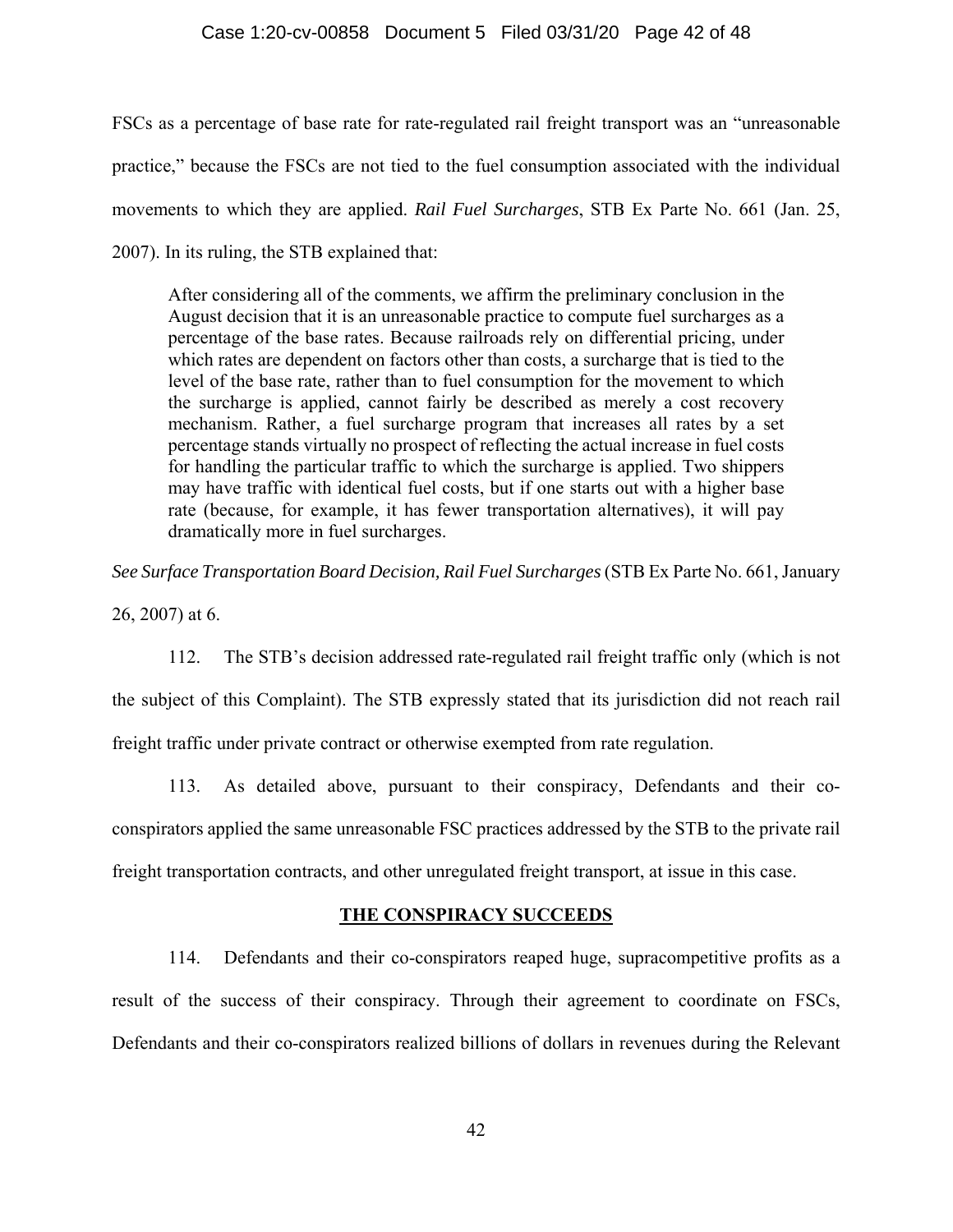#### Case 1:20-cv-00858 Document 5 Filed 03/31/20 Page 43 of 48

Period in excess of their actual increase in fuel costs from the specific customers on whom they imposed the FSC.

115. Defendants and their co-conspirators recognized that their coordinated FSCs in fact resulted in significant over-recovery of fuel price increases. NS, for example, recognized by July 2004 that "[c]urrent FSC revenues exceed the relative increase in fuel costs when compared to the \$23 WTI base," and Don Seale of NS testified that in 2005, NS's "increase in Fuel Surcharge revenue exceeded the increase in its diesel fuel, gasoline, and lubricant expenses."

116. UP senior management instructed that fuel surcharges were not intended to be set at "some 'trying to make whole' value" and UP's CFO saw "nothing wrong with recovering at a rate greater than 100%." An October 2005 presentation shows UP estimated greater than 100% of incremental fuel cost recovery through FSCs for each of its six business groups.

117. BNSF's average cost for diesel fuel in 3rd Quarter 2003 was \$0.846 per gallon and its average cost of diesel fuel for 3rd Quarter 2004 was \$0.988 per gallon. Thus, BNSF's cost of fuel increased 14.4% from 3rd Quarter 2003 to 2004. In contrast, the FSC charged by BNSF based on the HDF 3rd Quarter 2003 price was \$1.46 per gallon and \$1.83 per gallon in 3rd Quarter 2004, amounting to a 25.3% increase. As a result of this disparity in increase percentages, shippers purchasing from BNSF paid 11% more than the actual price BNSF paid for fuel from 3rd Quarter 2003 to 2004. Shippers of unregulated freight from the other conspirators similarly overpaid during this and other periods, particularly since the inflated percentage increase was applied to the entire rate at issue not merely to the fuel cost component of that rate.

118. This over-recovery applied to intermodal and carload traffic alike. BNSF recognized that conspiring railroads' coordination of fuel surcharges for intermodal shipments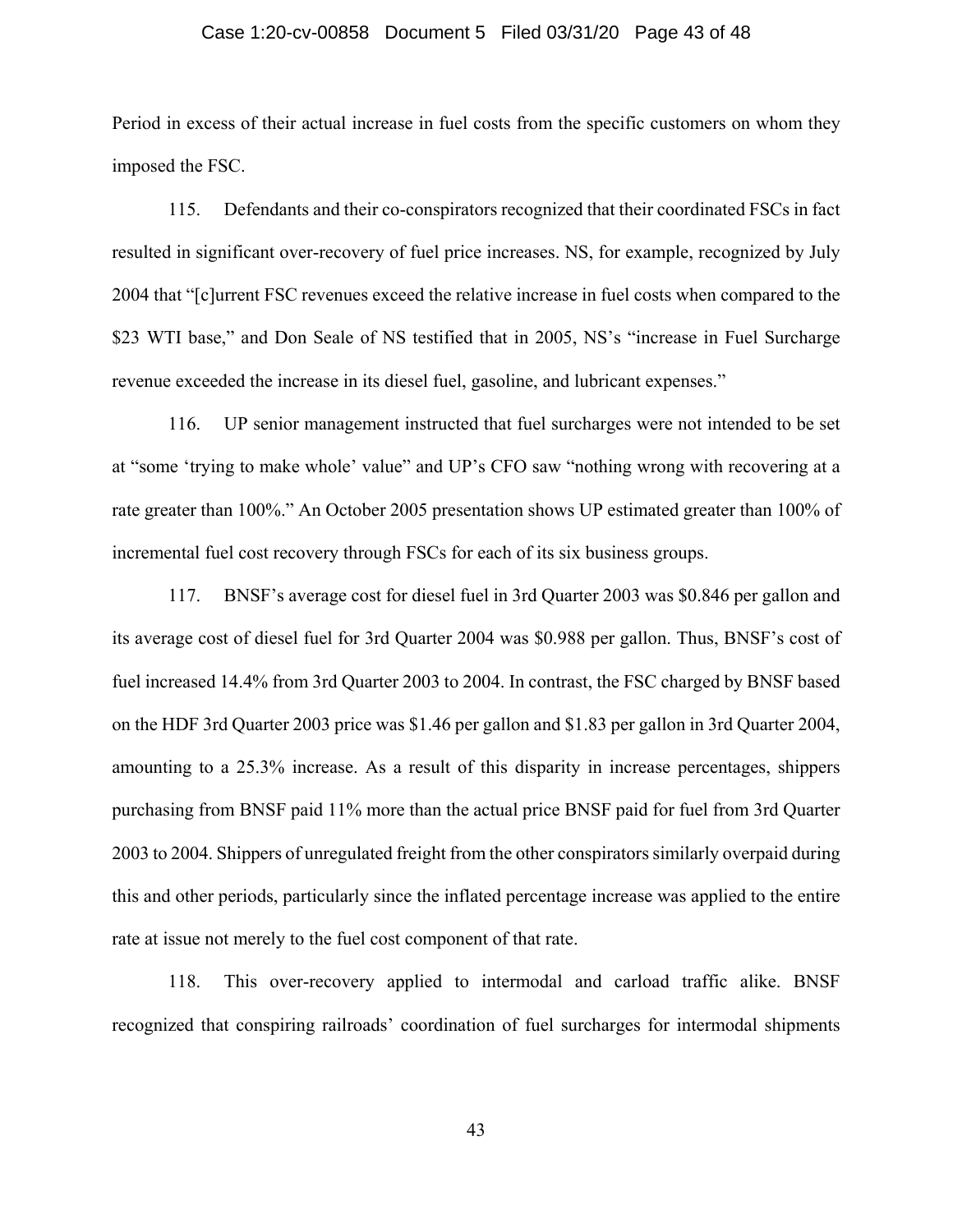# Case 1:20-cv-00858 Document 5 Filed 03/31/20 Page 44 of 48

made them a "'profit-center' . . . for the customers that participate." UP's finance department calculated a "recovery percentage" of 188% for its intermodal group for the first quarter of 2005.

119. By calculating FSCs as a percentage of the shipping rate, Defendants and their coconspirators deflected attention from the cost savings they achieved through fuel efficiency gains. As explained in a 2007 AAR publication, Defendants' and their co-conspirators' fuel efficiency is "constantly improving." BNSF, for example, disclosed in 2005 that it had achieved a 9% improvement in fuel efficiency over the prior ten years. In 2006, the railroads could, on average, move one ton of freight 423 miles on one gallon of diesel fuel.

120. As a result, the conspiracy worked as planned to help to remove the competitive pressures that had kept their rates down for years. As the head of UP, James Young, admitted in 2007, "three, four years ago [the FSCs] were really non-existent," and "it's only been the last couple of years that . . . the financial returns in this business has [sic] started to move in the right direction."

121. Following the conspirators' agreement to coordinate their FSCs, Defendants' and their co-conspirators' total revenues skyrocketed during the Relevant Period, with the Defendants and their co-conspirators reporting record revenues and profits virtually every year. As noted above, Defendants and their co-conspirators themselves attributed these record figures in large part to FSCs.

122. As result of the conspiracy Defendants and their co-conspirators were able to reverse the "destructive pricing for rail share" that led to their conspiracy. In the 2009 STB study referenced above, the STB concluded that "inflation-adjusted rail rates increased in 2005, 2006, and 2007," representing "*a significant change from prior years*, given that inflation-adjusted rail rates declined in every year but one from 1985 through 2004." The STB concluded that while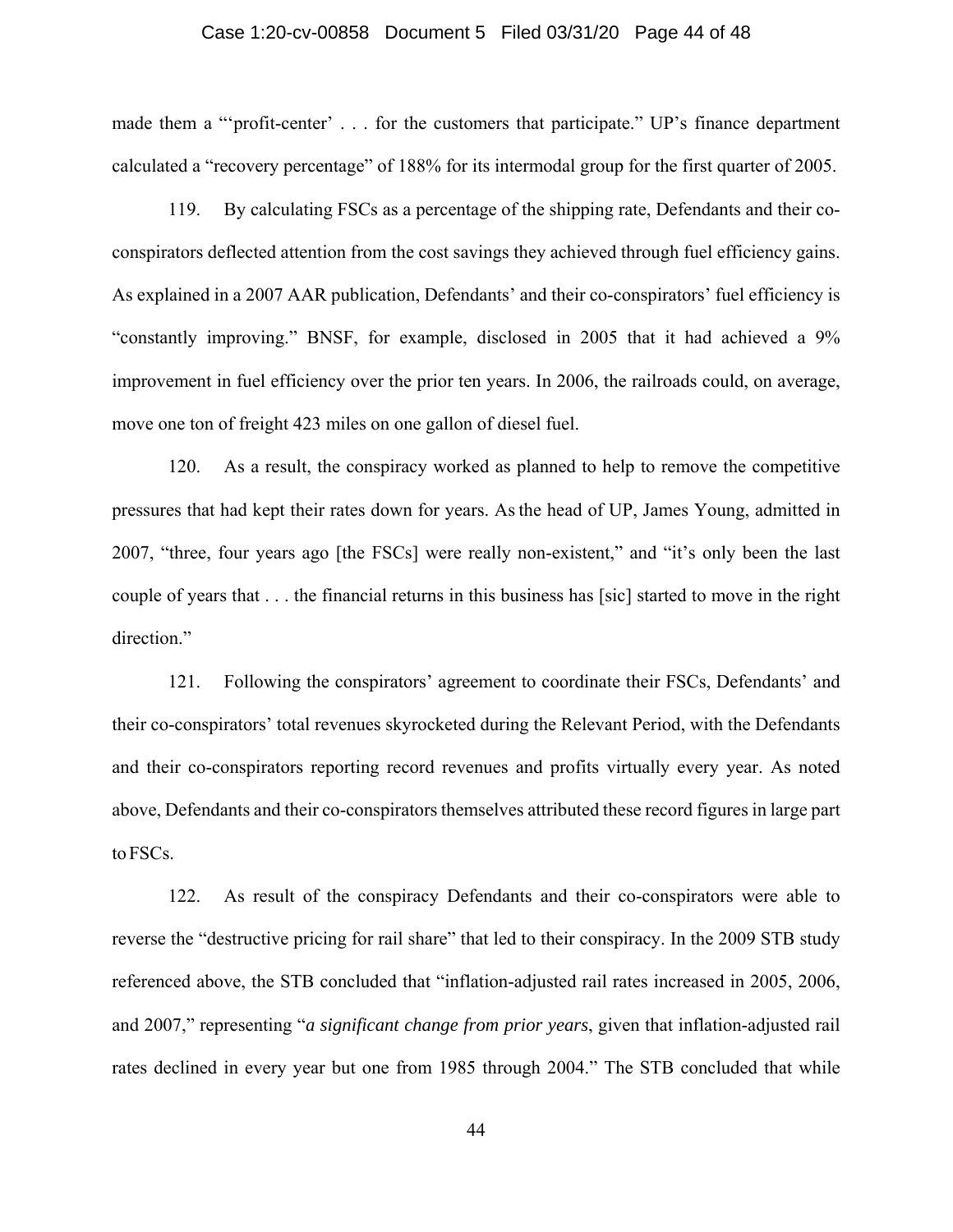#### Case 1:20-cv-00858 Document 5 Filed 03/31/20 Page 45 of 48

rising fuel costs contributed to the rate increases "*even after factoring out rising fuel costs, railroad rates have risen in the last three years after falling for decades*."

123. And a 2010 Senate Commerce Committee Report conducted a "review of the largest four railroads' Securities and Exchange Commission (SEC) filings," which it found "show[ed] just how profitable the large rail companies have become over the last decade. Figure 1 demonstrates that the four largest U.S. rail carriers have nearly doubled their collective profit margin in the last ten years to 13%." The referenced Figure 1 demonstrates that Defendants' and their co-conspirators' profits spiked following their collective imposition of the new FSC regime described above:



Figure 1 - Combined Profit Margins (Net Income/Revenue) for BNSF, Union Pacific, CSX, and Norfolk Southern, 2000-09 (Source: SEC filings)

# **COUNT I (Violation of Section 1 of The Sherman Act and Section 4 of the Clayton Act)**

124. Plaintiffs incorporate by reference the allegations in the paragraphs above as if they were fully set forth herein.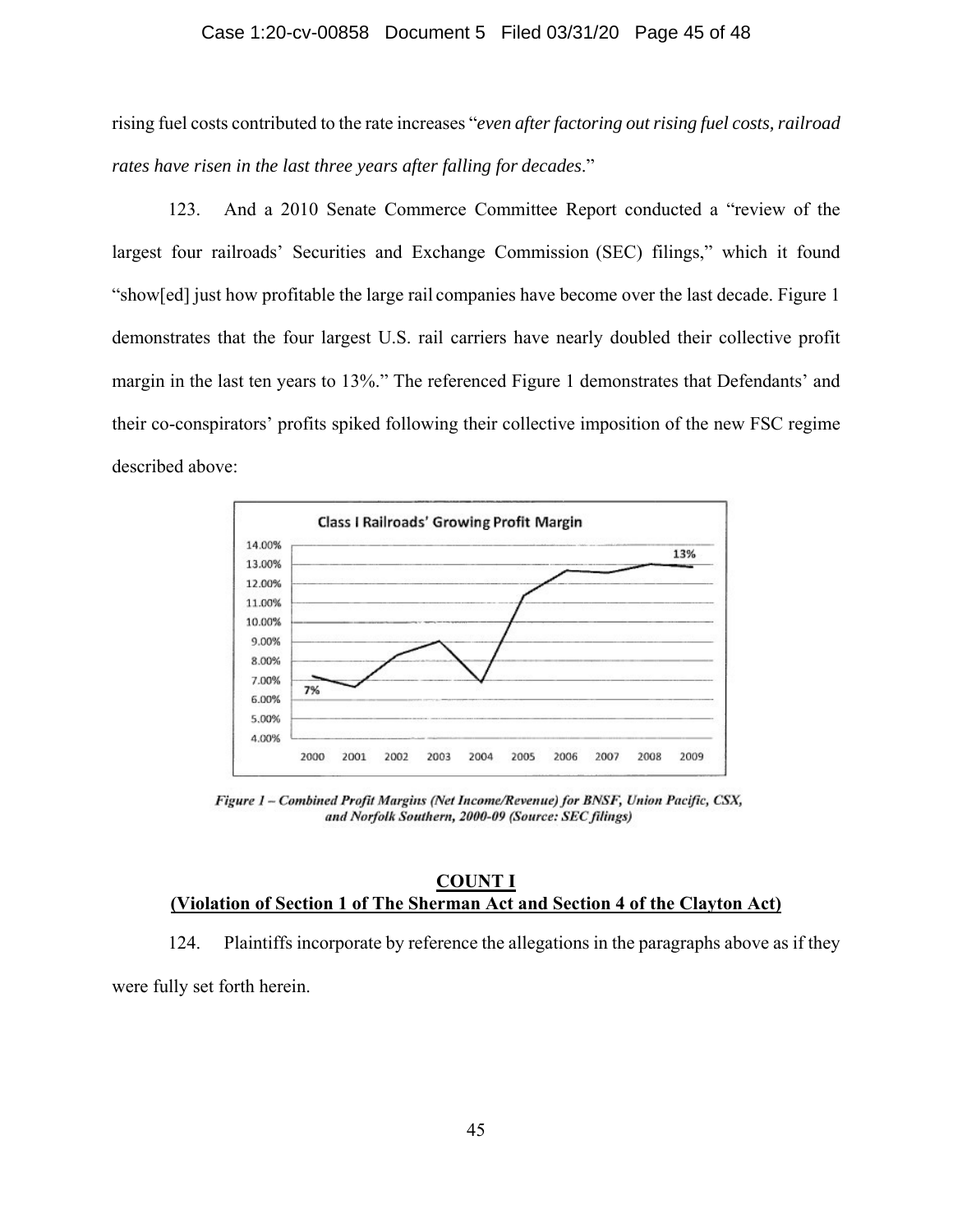#### Case 1:20-cv-00858 Document 5 Filed 03/31/20 Page 46 of 48

125. Defendants and their co-conspirators entered into and engaged in a contract, combination, or conspiracy in unreasonable restraint of trade in violation of Section 1 of the Sherman Act and Section 4 of the Clayton Act.

126. The contract, combination, or conspiracy resulted in an agreement, understanding, or concerted action between and among Defendants and their co-conspirators in furtherance of which Defendants and their co-conspirators fixed, maintained, and standardized prices for FSCs for rail freight transportation handled through private contracts and other means exempt from regulation. Such contract, combination or conspiracy constitutes a per se violation of the federal antitrust laws and is, in any event, an unreasonable and unlawful restraint of trade.

127. Defendants' and their co-conspirators' contract, combination, agreement, understanding, or concerted action occurred within the flow of, and substantially affected, interstate and international commerce.

128. Defendants' and their co-conspirators' conduct was through mutual understandings or agreements by, between, and among Defendants and their co-conspirators.

129. The contract, combination, or conspiracy has had the following effects:

- a. Prices charged to each Plaintiff for FSCs applied to unregulated rail freight transportation were fixed and/or maintained at supracompetitive levels;
- b. Each Plaintiff has been deprived of the benefits of free, open, and unrestricted competition in the market for rail freight transportation services; and
- c. Competition in establishing the prices paid, customers of, and territories for rail freight transportation services has been unlawfully restrained, suppressed, and eliminated.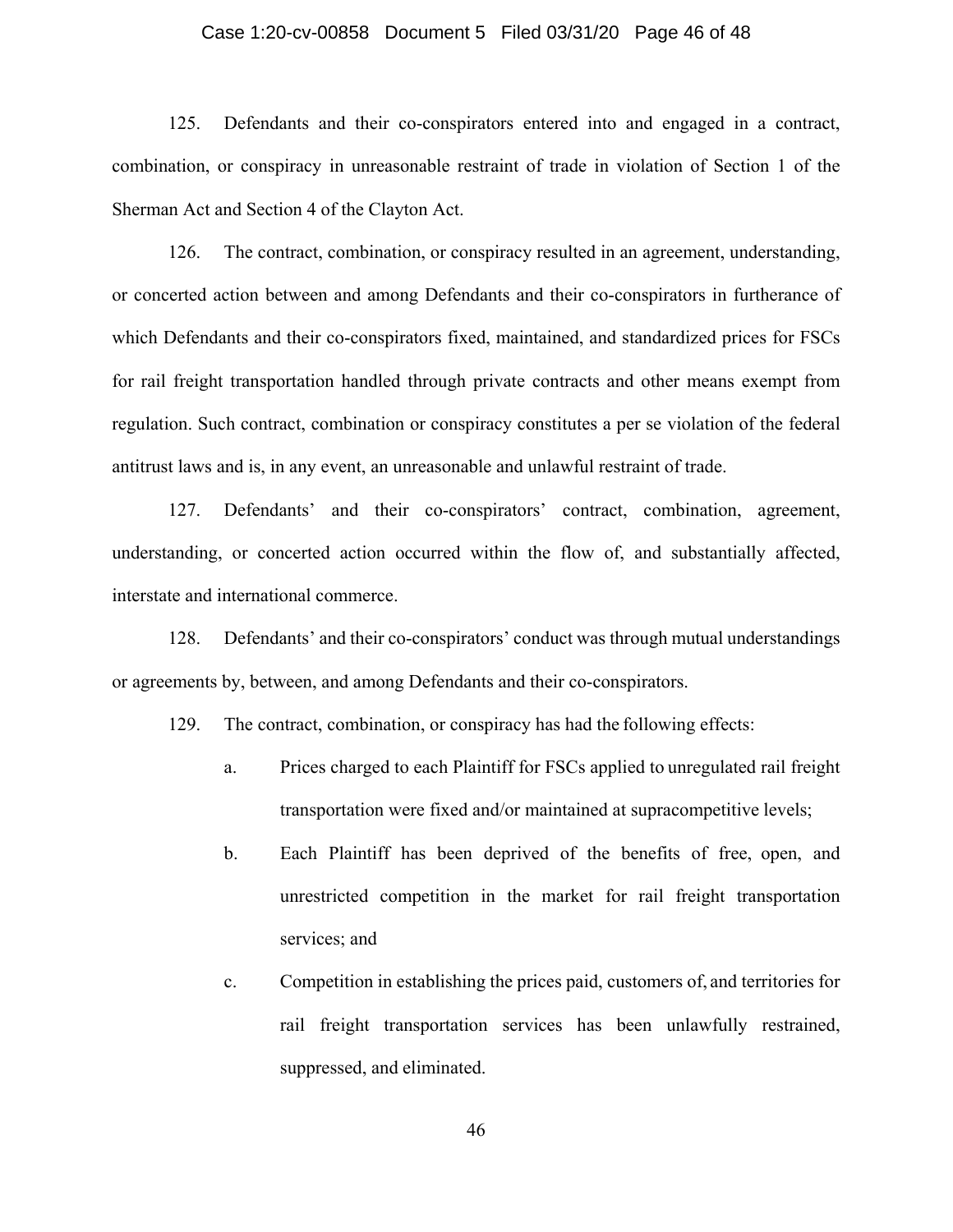# Case 1:20-cv-00858 Document 5 Filed 03/31/20 Page 47 of 48

130. As a proximate result of the conspiracy described herein, each Plaintiff paid FCSs in connection with those unregulated rail freight transportation services that they would not have paid in the absence of the conspiracy; and the prices each Plaintiff paid to Defendants during the Relevant Period for those unregulated rail freight transportation services on which FSCs were imposed were greater than the prices each Plaintiff would have paid absent the conspiracy alleged herein.

131. Each Plaintiff has therefore been injured in its business and property by reason of Defendants' antitrust violations.

WHEREFORE, Plaintiffs pray for relief as follows:

- a. That the unlawful contract, combination, and conspiracy alleged in Count I be adjudged and decreed to be an unreasonable restraint of trade or commerce in violation of Section 1 of the Sherman Act;
- b. That Plaintiffs recover compensatory damages, as provided by law, determined to have been sustained by Plaintiffs, and that judgment be entered against Defendants on behalf of Plaintiffs;
- c. That Plaintiffs recover treble damages, as provided by law;
- d. That Plaintiffs recover their costs of the suit, including attorneys' fees, as provided by law; and
- e. For such further relief as the Court may deem just and proper.

#### **DEMAND FOR JURY TRIAL**

Pursuant to Rule 38(a) of the Federal Rules of Civil Procedure, Plaintiffs demand a jury trial as to all issues triable by a jury.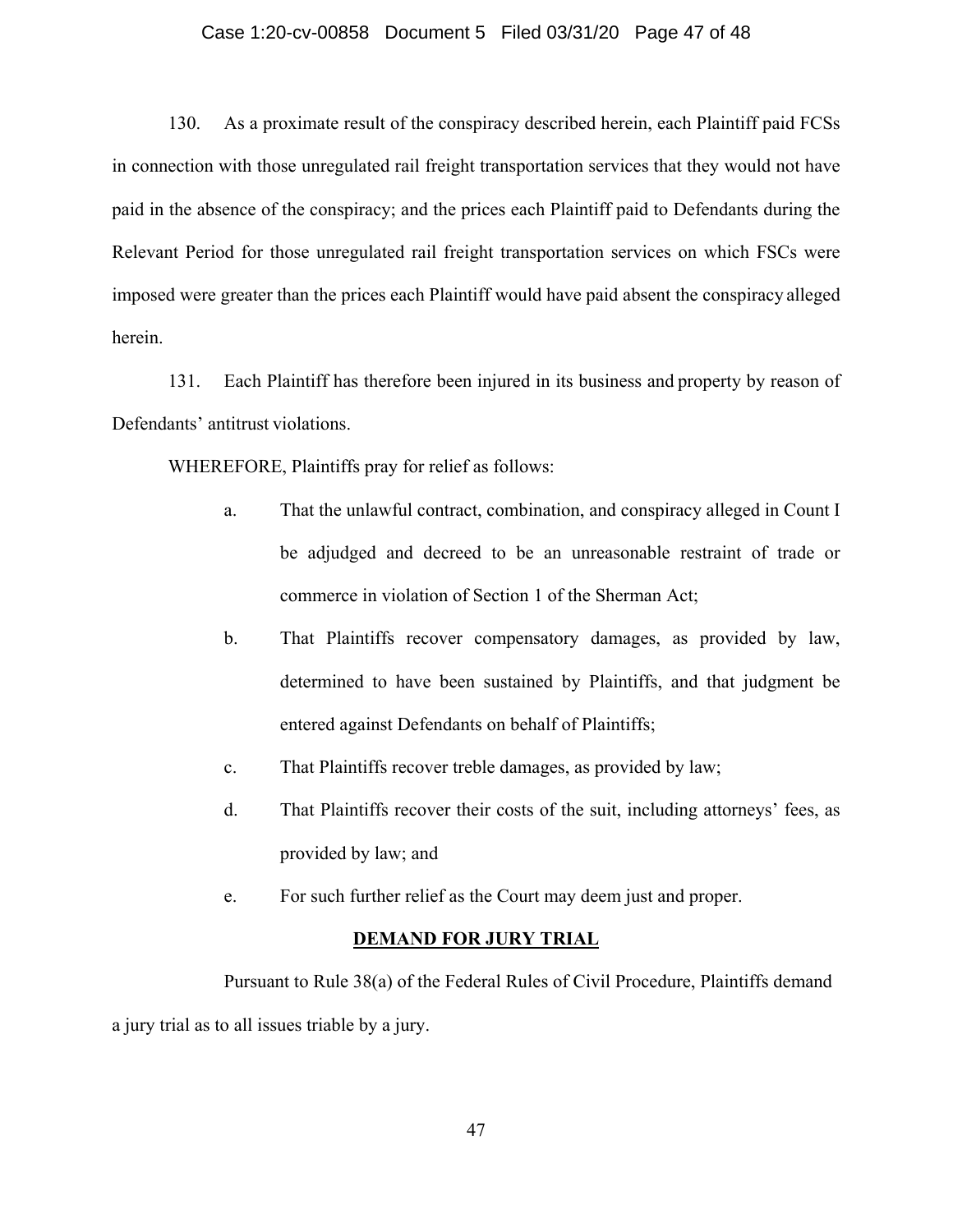March 31, 2020 Respectfully submitted,

*/s/ Benjamin D. Brown* 

 Benjamin D. Brown (DC Bar. No. 495836) Robert A. Braun (DC Bar. No. 1023352.) Leonardo Chingcuanco Cohen Milstein Sellers & Toll PLLC 1100 New York Ave. NW ● Fifth Floor Washington, DC 20005  $(202)$  408-4600 bbrown@cohenmilstein.com rbraun@cohenmilstein.com lchingcuanco@cohenmilstein.com

*Attorneys for Nippon Yusen Kabushiki Kaisha and NYK Line (North America) Inc.*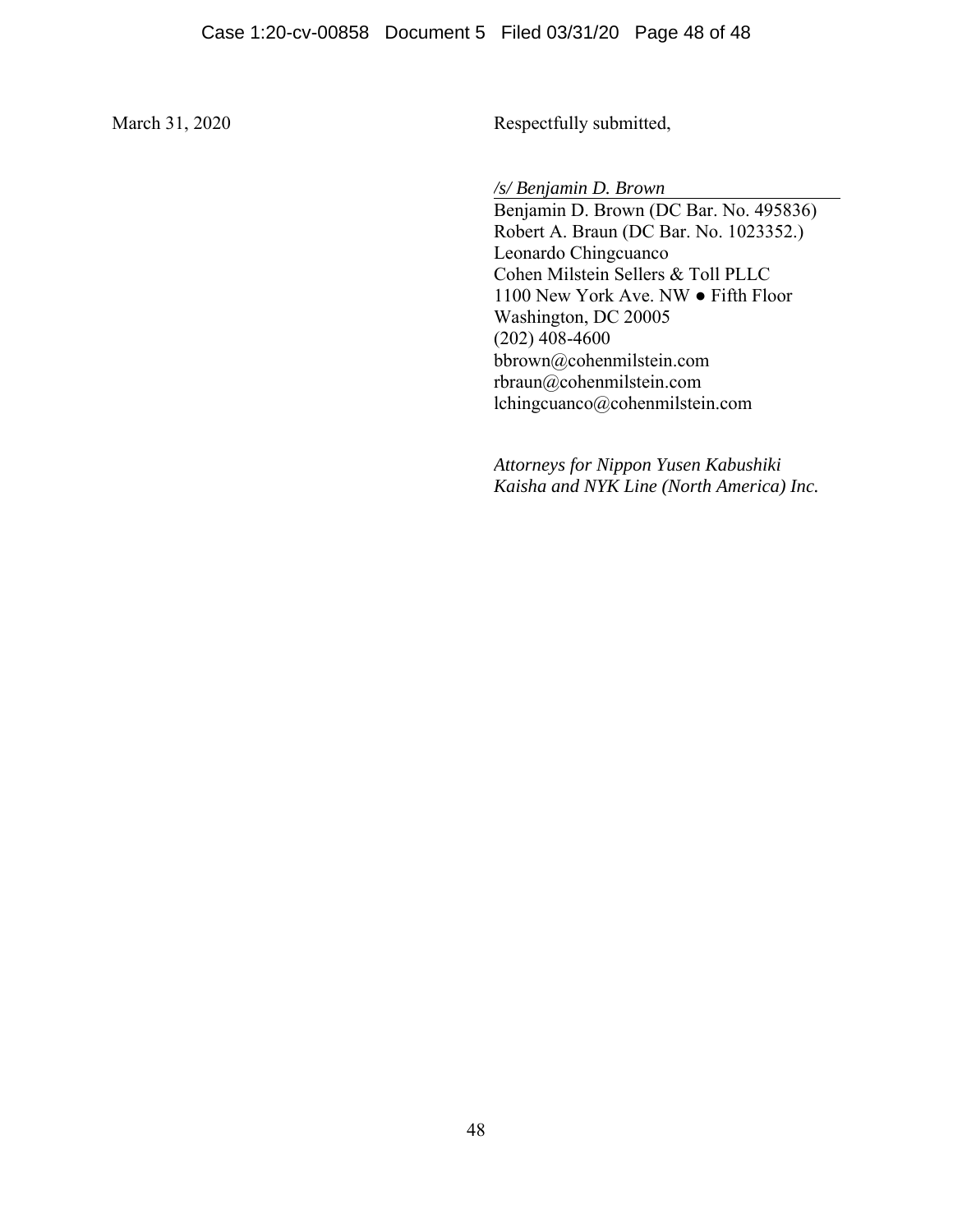| <b>JS-44 (Rev. 6/17 DC)</b>                                                                                                                                                                                                                                                                                                                                                                                                                                                                                                                                                                                                                                                                                                                                                                                                            |                                                                                                                                                                                                                                                                                                                                                                                                                                                 |                                                   | UIVIL COVER SHEEL                                                                                                                                                                                                                                                                                                                     |                                                                                                                                                                                                                                                                                                                                       |                     |                       |                                                                                                                                                                                                                                                                                                                                                                                                                                                                                        |              |                     |
|----------------------------------------------------------------------------------------------------------------------------------------------------------------------------------------------------------------------------------------------------------------------------------------------------------------------------------------------------------------------------------------------------------------------------------------------------------------------------------------------------------------------------------------------------------------------------------------------------------------------------------------------------------------------------------------------------------------------------------------------------------------------------------------------------------------------------------------|-------------------------------------------------------------------------------------------------------------------------------------------------------------------------------------------------------------------------------------------------------------------------------------------------------------------------------------------------------------------------------------------------------------------------------------------------|---------------------------------------------------|---------------------------------------------------------------------------------------------------------------------------------------------------------------------------------------------------------------------------------------------------------------------------------------------------------------------------------------|---------------------------------------------------------------------------------------------------------------------------------------------------------------------------------------------------------------------------------------------------------------------------------------------------------------------------------------|---------------------|-----------------------|----------------------------------------------------------------------------------------------------------------------------------------------------------------------------------------------------------------------------------------------------------------------------------------------------------------------------------------------------------------------------------------------------------------------------------------------------------------------------------------|--------------|---------------------|
| <b>I.</b> (a) PLAINTIFFS                                                                                                                                                                                                                                                                                                                                                                                                                                                                                                                                                                                                                                                                                                                                                                                                               |                                                                                                                                                                                                                                                                                                                                                                                                                                                 |                                                   | <b>DEFENDANTS</b>                                                                                                                                                                                                                                                                                                                     |                                                                                                                                                                                                                                                                                                                                       |                     |                       |                                                                                                                                                                                                                                                                                                                                                                                                                                                                                        |              |                     |
| Nippon Yusen Kabushiki Kaisha; and NYK Line (North<br>America) Inc.                                                                                                                                                                                                                                                                                                                                                                                                                                                                                                                                                                                                                                                                                                                                                                    |                                                                                                                                                                                                                                                                                                                                                                                                                                                 |                                                   |                                                                                                                                                                                                                                                                                                                                       |                                                                                                                                                                                                                                                                                                                                       |                     |                       | Norfolk Southern Railway Co.; and CSX Transportation, Inc.                                                                                                                                                                                                                                                                                                                                                                                                                             |              |                     |
| (b) COUNTY OF RESIDENCE OF FIRST LISTED PLAINTIFF 99999<br>(EXCEPT IN U.S. PLAINTIFF CASES)                                                                                                                                                                                                                                                                                                                                                                                                                                                                                                                                                                                                                                                                                                                                            |                                                                                                                                                                                                                                                                                                                                                                                                                                                 |                                                   |                                                                                                                                                                                                                                                                                                                                       |                                                                                                                                                                                                                                                                                                                                       |                     |                       | COUNTY OF RESIDENCE OF FIRST LISTED DEFENDANT<br>(IN U.S. PLAINTIFF CASES ONLY)<br>NOTE IN LAND CONDEMNATION CASES, USE THE LOCATION OF THE TRACT OF LAND INVOLVED                                                                                                                                                                                                                                                                                                                     |              |                     |
| (c) ATTORNEYS (FIRM NAME, ADDRESS, AND TELEPHONE NUMBER)<br>Benjamin D. Brown<br>Cohen Milstein Sellers & Toll PLLC<br>1100 New York Ave, Ste. 500<br>Washington, DC 20005<br>202-408-4600                                                                                                                                                                                                                                                                                                                                                                                                                                                                                                                                                                                                                                             |                                                                                                                                                                                                                                                                                                                                                                                                                                                 |                                                   | <b>ATTORNEYS (IF KNOWN)</b>                                                                                                                                                                                                                                                                                                           |                                                                                                                                                                                                                                                                                                                                       |                     |                       |                                                                                                                                                                                                                                                                                                                                                                                                                                                                                        |              |                     |
| <b>II. BASIS OF JURISDICTION</b>                                                                                                                                                                                                                                                                                                                                                                                                                                                                                                                                                                                                                                                                                                                                                                                                       |                                                                                                                                                                                                                                                                                                                                                                                                                                                 |                                                   |                                                                                                                                                                                                                                                                                                                                       |                                                                                                                                                                                                                                                                                                                                       |                     |                       | III. CITIZENSHIP OF PRINCIPAL PARTIES (PLACE AN x IN ONE BOX FOR                                                                                                                                                                                                                                                                                                                                                                                                                       |              |                     |
| (PLACE AN x IN ONE BOX ONLY)<br>1 U.S. Government<br>Plaintiff                                                                                                                                                                                                                                                                                                                                                                                                                                                                                                                                                                                                                                                                                                                                                                         | 3 Federal Question<br>(U.S. Government Not a Party)                                                                                                                                                                                                                                                                                                                                                                                             | Citizen of this State                             |                                                                                                                                                                                                                                                                                                                                       | <b>PTF</b><br>$\bigcirc$ 1                                                                                                                                                                                                                                                                                                            | DFT<br>$\bigcirc$ 1 |                       | PLAINTIFF AND ONE BOX FOR DEFENDANT) FOR DIVERSITY CASES ONLY!<br><b>Incorporated or Principal Place</b><br>of Business in This State                                                                                                                                                                                                                                                                                                                                                  | PTF<br>O 4   | DFT<br>$\bigcirc$ 4 |
| 2 U.S. Government<br>Defendant                                                                                                                                                                                                                                                                                                                                                                                                                                                                                                                                                                                                                                                                                                                                                                                                         | 4 Diversity<br>(Indicate Citizenship of<br>Parties in item III)                                                                                                                                                                                                                                                                                                                                                                                 | <b>Citizen of Another State</b>                   |                                                                                                                                                                                                                                                                                                                                       | $\Omega$                                                                                                                                                                                                                                                                                                                              | $\mathbf{O}$ 2      |                       | <b>Incorporated and Principal Place</b><br>of Business in Another State                                                                                                                                                                                                                                                                                                                                                                                                                | $\bigcirc$ 5 | O <sub>5</sub>      |
|                                                                                                                                                                                                                                                                                                                                                                                                                                                                                                                                                                                                                                                                                                                                                                                                                                        |                                                                                                                                                                                                                                                                                                                                                                                                                                                 | Citizen or Subject of a<br><b>Foreign Country</b> |                                                                                                                                                                                                                                                                                                                                       | $\bigcirc$ 3                                                                                                                                                                                                                                                                                                                          | $\bigcirc$ 3        | <b>Foreign Nation</b> |                                                                                                                                                                                                                                                                                                                                                                                                                                                                                        | 6            | O 6                 |
|                                                                                                                                                                                                                                                                                                                                                                                                                                                                                                                                                                                                                                                                                                                                                                                                                                        | <b>IV. CASE ASSIGNMENT AND NATURE OF SUIT</b>                                                                                                                                                                                                                                                                                                                                                                                                   |                                                   |                                                                                                                                                                                                                                                                                                                                       |                                                                                                                                                                                                                                                                                                                                       |                     |                       |                                                                                                                                                                                                                                                                                                                                                                                                                                                                                        |              |                     |
|                                                                                                                                                                                                                                                                                                                                                                                                                                                                                                                                                                                                                                                                                                                                                                                                                                        | (Place an X in one category, A-N, that best represents your Cause of Action and one in a corresponding Nature of Suit)                                                                                                                                                                                                                                                                                                                          |                                                   |                                                                                                                                                                                                                                                                                                                                       |                                                                                                                                                                                                                                                                                                                                       |                     |                       |                                                                                                                                                                                                                                                                                                                                                                                                                                                                                        |              |                     |
| $\boldsymbol{\odot}$<br>A. Antitrust                                                                                                                                                                                                                                                                                                                                                                                                                                                                                                                                                                                                                                                                                                                                                                                                   | <b>B.</b> Personal Injury/<br><b>Malpractice</b>                                                                                                                                                                                                                                                                                                                                                                                                | O<br>C. Administrative Agency<br>Review           |                                                                                                                                                                                                                                                                                                                                       | <b>O</b> D. Temporary Restraining<br><b>Order/Preliminary</b>                                                                                                                                                                                                                                                                         |                     |                       |                                                                                                                                                                                                                                                                                                                                                                                                                                                                                        |              |                     |
| $\vert$ X 410 Antitrust<br>310 Airplane                                                                                                                                                                                                                                                                                                                                                                                                                                                                                                                                                                                                                                                                                                                                                                                                |                                                                                                                                                                                                                                                                                                                                                                                                                                                 |                                                   | 151 Medicare Act                                                                                                                                                                                                                                                                                                                      |                                                                                                                                                                                                                                                                                                                                       |                     |                       | <b>Injunction</b>                                                                                                                                                                                                                                                                                                                                                                                                                                                                      |              |                     |
| <b>340 Marine</b>                                                                                                                                                                                                                                                                                                                                                                                                                                                                                                                                                                                                                                                                                                                                                                                                                      | <b>315 Airplane Product Liability</b><br>320 Assault, Libel & Slander<br>330 Federal Employers Liability<br><b>345 Marine Product Liability</b><br><b>350 Motor Vehicle</b><br>355 Motor Vehicle Product Liability<br><b>360 Other Personal Injury</b><br><b>362 Medical Malpractice</b><br><b>365 Product Liability</b><br>367 Health Care/Pharmaceutical<br><b>Personal Injury Product Liability</b><br><b>368 Asbestos Product Liability</b> |                                                   | <b>Social Security</b><br>861 HIA (1395ff)<br>862 Black Lung (923)<br>863 DIWC/DIWW (405(g))<br>864 SSID Title XVI<br>865 RSI (405(g))<br><b>Other Statutes</b><br><b>891 Agricultural Acts</b><br><b>893 Environmental Matters</b><br><b>890 Other Statutory Actions (If</b><br><b>Administrative Agency is</b><br><b>Involved</b> ) |                                                                                                                                                                                                                                                                                                                                       |                     |                       | Any nature of suit from any category<br>may be selected for this category of<br>case assignment.<br>*(If Antitrust, then A governs)*                                                                                                                                                                                                                                                                                                                                                   |              |                     |
| O<br>E. General Civil (Other)                                                                                                                                                                                                                                                                                                                                                                                                                                                                                                                                                                                                                                                                                                                                                                                                          | <b>OR</b>                                                                                                                                                                                                                                                                                                                                                                                                                                       | O                                                 | <b>F.</b> Pro Se General Civil                                                                                                                                                                                                                                                                                                        | Federal Tax Suits                                                                                                                                                                                                                                                                                                                     |                     |                       | <b>462 Naturalization</b>                                                                                                                                                                                                                                                                                                                                                                                                                                                              |              |                     |
| <b>Real Property</b><br><b>Bankruptcy</b><br><b>7210 Land Condemnation</b><br>422 Appeal 27 USC 158<br>423 Withdrawal 28 USC 157<br><b>220 Foreclosure</b><br>230 Rent, Lease & Ejectment<br><b>Prisoner Petitions</b><br><b>240 Torts to Land</b><br><b>535 Death Penalty</b><br><b>245 Tort Product Liability</b><br>540 Mandamus & Other<br><b>290 All Other Real Property</b><br><b>550 Civil Rights</b><br><b>555 Prison Conditions</b><br><b>Personal Property</b><br>370 Other Fraud<br><b>560 Civil Detainee - Conditions</b><br>371 Truth in Lending<br>of Confinement<br><b>380 Other Personal Property</b><br><b>Property Rights</b><br><b>Damage</b><br>820 Copyrights<br>385 Property Damage<br>830 Patent<br><b>Product Liability</b><br>835 Patent - Abbreviated New<br><b>Drug Application</b><br><b>840 Trademark</b> |                                                                                                                                                                                                                                                                                                                                                                                                                                                 |                                                   | <b>Other Statutes</b>                                                                                                                                                                                                                                                                                                                 | 870 Taxes (US plaintiff or<br>defendant)<br>871 IRS-Third Party 26 USC<br>7609<br><b>Forfeiture/Penalty</b><br>625 Drug Related Seizure of<br>Property 21 USC 881<br>690 Other<br>375 False Claims Act<br>376 Qui Tam (31 USC<br>3729(a)<br><b>400 State Reapportionment</b><br>430 Banks & Banking<br>450 Commerce/ICC<br>Rates/etc. |                     |                       | <b>Application</b><br><b>465 Other Immigration</b><br><b>Actions</b><br><b>470 Racketeer Influenced</b><br>& Corrupt Organization<br><b>480 Consumer Credit</b><br>490 Cable/Satellite TV<br>850 Securities/Commodities/<br><b>Exchange</b><br><b>896 Arbitration</b><br>899 Administrative Procedure<br><b>Act/Review or Appeal of</b><br><b>Agency Decision</b><br>950 Constitutionality of State<br><b>Statutes</b><br>890 Other Statutory Actions<br>(if not administrative agency |              |                     |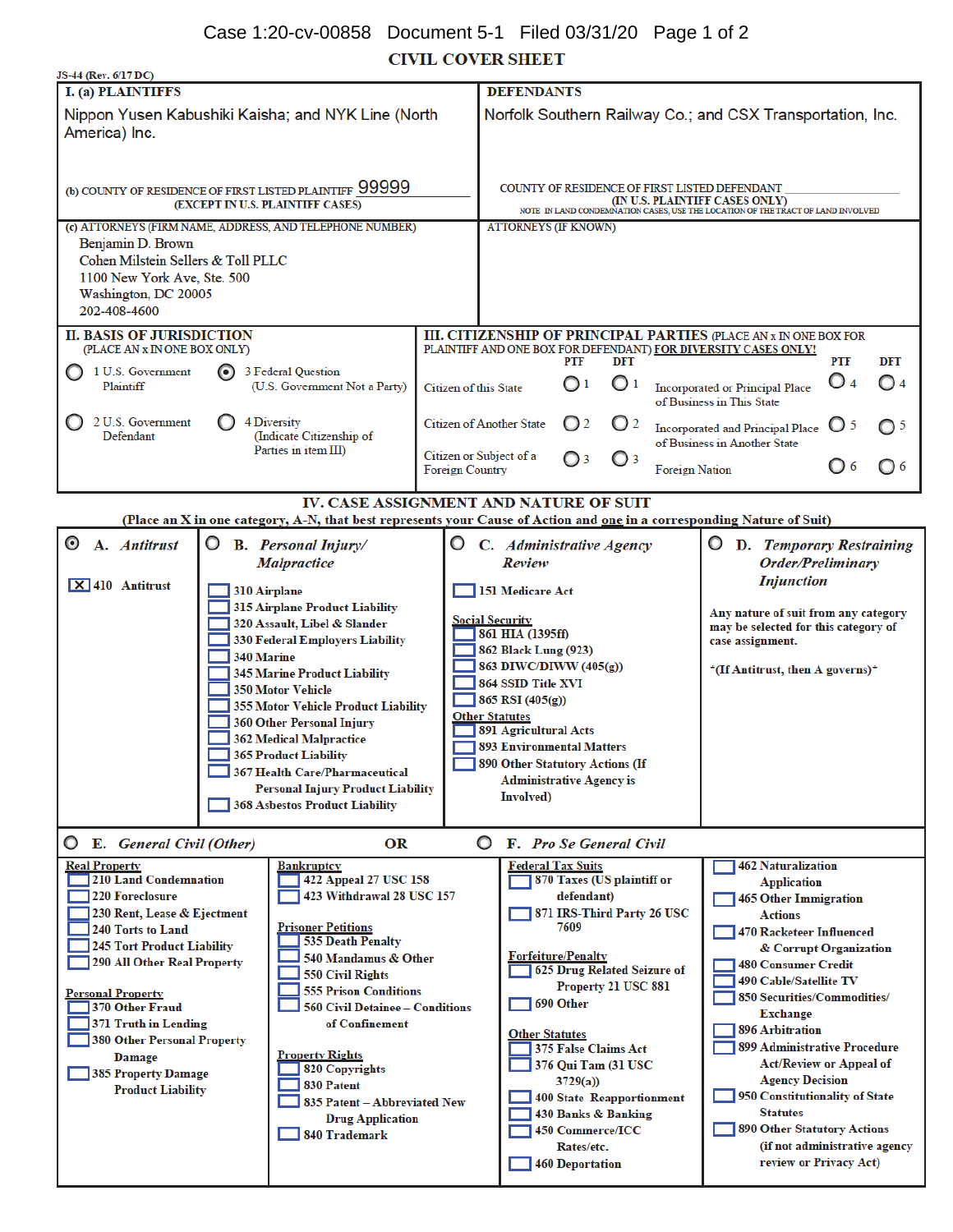Case 1:20-cv-00858 Document 5-1 Filed 03/31/20 Page 2 of 2

| G. Habeas Corpus/<br>2255                                                                                                                                                                                                                                                                                                                                                                        | O<br>H. Employment<br><b>Discrimination</b>                                                                                                                                                                                                                                                      | $\bigcirc$ I. FOIA/Privacy Act                                                                                                                                                                                                                                                                                                                                | J. Student Loan<br>O                                                                    |  |  |  |
|--------------------------------------------------------------------------------------------------------------------------------------------------------------------------------------------------------------------------------------------------------------------------------------------------------------------------------------------------------------------------------------------------|--------------------------------------------------------------------------------------------------------------------------------------------------------------------------------------------------------------------------------------------------------------------------------------------------|---------------------------------------------------------------------------------------------------------------------------------------------------------------------------------------------------------------------------------------------------------------------------------------------------------------------------------------------------------------|-----------------------------------------------------------------------------------------|--|--|--|
| 530 Habeas Corpus - General<br><b>510 Motion/Vacate Sentence</b><br>463 Habeas Corpus - Alien<br><b>Detainee</b>                                                                                                                                                                                                                                                                                 | 442 Civil Rights - Employment<br>(criteria: race, gender/sex,<br>national origin,<br>discrimination, disability, age,<br>religion, retaliation)                                                                                                                                                  | <b>895 Freedom of Information Act</b><br><b>890 Other Statutory Actions</b><br>(if Privacy Act)                                                                                                                                                                                                                                                               | 152 Recovery of Defaulted<br><b>Student Loan</b><br>(excluding veterans)                |  |  |  |
|                                                                                                                                                                                                                                                                                                                                                                                                  | $*(\text{If pro se, select this deck})^*$                                                                                                                                                                                                                                                        | *(If pro se, select this deck)*                                                                                                                                                                                                                                                                                                                               |                                                                                         |  |  |  |
| K. Labor/ERISA<br>(non-employment)<br>710 Fair Labor Standards Act<br>720 Labor/Mgmt. Relations<br>740 Labor Railway Act<br><b>751 Family and Medical</b><br><b>Leave Act</b><br><b>790 Other Labor Litigation</b><br>791 Empl. Ret. Inc. Security Act                                                                                                                                           | $\bigcirc$ L. Other Civil Rights<br>(non-employment)<br><b>441 Voting (if not Voting Rights</b><br>Act)<br>443 Housing/Accommodations<br><b>440 Other Civil Rights</b><br>445 Americans w/Disabilities -<br><b>Employment</b><br>446 Americans w/Disabilities -<br>Other<br><b>448 Education</b> | O<br>M. Contract<br>110 Insurance<br>120 Marine<br>130 Miller Act<br><b>140 Negotiable Instrument</b><br>150 Recovery of Overpayment<br>& Enforcement of<br>Judgment<br>153 Recovery of Overpayment<br>of Veteran's Benefits<br><b>160 Stockholder's Suits</b><br><b>190 Other Contracts</b><br><b>195 Contract Product Liability</b><br><b>196 Franchise</b> | O N. Three-Judge<br><b>Court</b><br>441 Civil Rights - Voting<br>(if Voting Rights Act) |  |  |  |
| <b>V. ORIGIN</b>                                                                                                                                                                                                                                                                                                                                                                                 |                                                                                                                                                                                                                                                                                                  |                                                                                                                                                                                                                                                                                                                                                               |                                                                                         |  |  |  |
| 6 Multi-district $\bigcirc$ 7 Appeal to<br>8 Multi-district<br>1 Original<br>◯ 2 Removed<br><b>3 Remanded</b><br>$\bigcirc$ 4 Reinstated<br>◯ 5 Transferred<br>Proceeding<br>or Reopened<br>from another<br><b>Litigation</b><br><b>District Judge</b><br>Litigation-<br>from State<br>from Appellate<br>from Mag.<br><b>Direct File</b><br><b>Court</b><br>Court<br>district (specify)<br>Judge |                                                                                                                                                                                                                                                                                                  |                                                                                                                                                                                                                                                                                                                                                               |                                                                                         |  |  |  |
| VI. CAUSE OF ACTION (CITE THE U.S. CIVIL STATUTE UNDER WHICH YOU ARE FILING AND WRITE A BRIEF STATEMENT OF CAUSE.)                                                                                                                                                                                                                                                                               |                                                                                                                                                                                                                                                                                                  |                                                                                                                                                                                                                                                                                                                                                               |                                                                                         |  |  |  |
| <b>CHECK IF THIS IS A CLASS</b><br>Check YES only if demanded in complaint<br>VII. REQUESTED IN<br><b>DEMAND \$</b><br><b>ACTION UNDER F R C P 23</b><br>YES X<br>NO<br><b>COMPLAINT</b><br><b>JURY DEMAND:</b>                                                                                                                                                                                  |                                                                                                                                                                                                                                                                                                  |                                                                                                                                                                                                                                                                                                                                                               |                                                                                         |  |  |  |
| <b>VIII. RELATED CASE(S)</b><br><b>IF ANY</b>                                                                                                                                                                                                                                                                                                                                                    | (See instruction)<br>YES X                                                                                                                                                                                                                                                                       | NO                                                                                                                                                                                                                                                                                                                                                            | If yes, please complete related case form                                               |  |  |  |
| 3/31/2020<br>DATE:                                                                                                                                                                                                                                                                                                                                                                               | SIGNATURE OF ATTORNEY OF RECORD                                                                                                                                                                                                                                                                  | /s/ Benjamin D. Brown                                                                                                                                                                                                                                                                                                                                         |                                                                                         |  |  |  |

#### INSTRUCTIONS FOR COMPLETING CIVIL COVER SHEET JS-44 **Authority for Civil Cover Sheet**

The JS-44 civil cover sheet and the information contained herein neither replaces nor supplements the filings and services of pleadings or other papers as required by law, except as provided by local rules of court. This form, approved by the Judicial Conference of the United States in September 1974, is required for the use of the Clerk of Court for the purpose of initiating the civil docket sheet. Consequently, a civil cover sheet is submitted to the Clerk of Court for each civil complaint filed. Listed below are tips for completing the civil cover sheet. These tips coincide with the Roman Numerals on the cover sheet.

- COUNTY OF RESIDENCE OF FIRST LISTED PLAINTIFF/DEFENDANT (b) County of residence: Use 11001 to indicate plaintiff if resident I. of Washington, DC, 88888 if plaintiff is resident of United States but not Washington, DC, and 99999 if plaintiff is outside the United States.
- Ш. CITIZENSHIP OF PRINCIPAL PARTIES: This section is completed only if diversity of citizenship was selected as the Basis of Jurisdiction under Section II.
- CASE ASSIGNMENT AND NATURE OF SUIT: The assignment of a judge to your case will depend on the category you select that best IV. represents the primary cause of action found in your complaint. You may select only one category. You must also select one corresponding nature of suit found under the category of the case.
- VI. CAUSE OF ACTION: Cite the U.S. Civil Statute under which you are filing and write a brief statement of the primary cause.
- VIII. RELATED CASE(S), IF ANY: If you indicated that there is a related case, you must complete a related case form, which may be obtained from the Clerk's Office.

Because of the need for accurate and complete information, you should ensure the accuracy of the information provided prior to signing the form.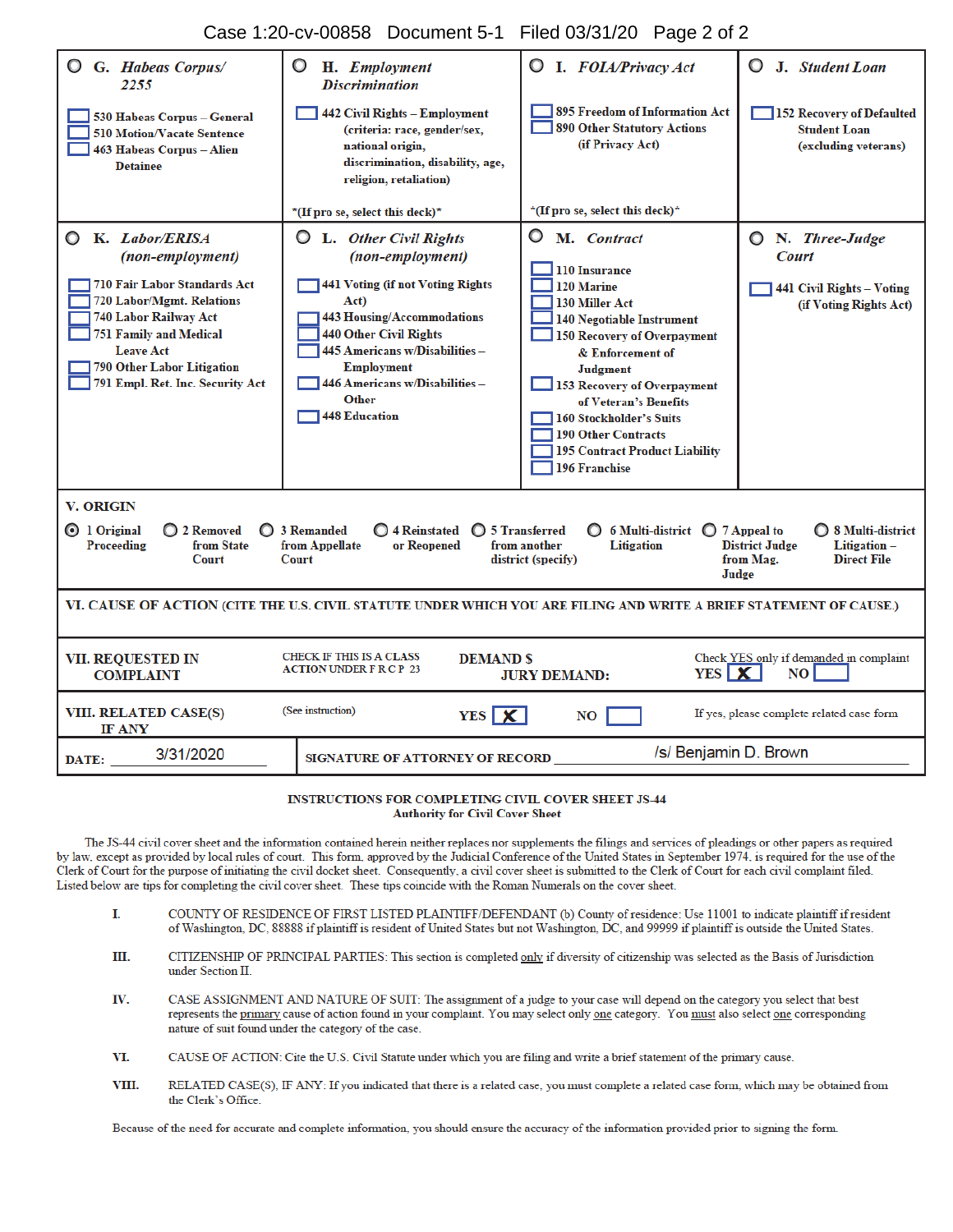AO 440 (Rev. 06/12; DC 3/15) Summons in a Civil Action

# UNITED STATES DISTRICT COURT

for the

District of Columbia

 $\mathcal{E}$  $\mathcal{L}$  $\mathcal{E}$  $\mathcal{E}$  $\mathcal{E}$  $\mathcal{E}$  $\mathcal{E}$  $\mathcal{E}$  $\mathcal{E}$  $\mathcal{E}$  $\overline{\mathcal{L}}$  $\mathcal{E}$ 

Nippon Yusen Kabushiki Kaisha, et. al.

 $Plaintiff(s)$ 

V. Civil Action No.

Norfolk Southern Railway Co., et. al.

 $Defendant(s)$ 

# **SUMMONS IN A CIVIL ACTION**

To: (Defendant's name and address) Norfolk Southern Railway Co. c/o Joseph H. Carpenter IV Three Commercial place Norfolk, VA 23510

A lawsuit has been filed against you.

Within 21 days after service of this summons on you (not counting the day you received it) — or 60 days if you are the United States or a United States agency, or an officer or employee of the United States described in Fed. R. Civ. P. 12 (a)(2) or (3) — you must serve on the plaintiff an answer to the attached complaint or a motion under Rule 12 of the Federal Rules of Civil Procedure. The answer or motion must be served on the plaintiff or plaintiff's attorney, whose name and address are: Benjamin D. Brown

Cohen Milstein Sellers & Toll PLLC 1100 New York Ave NW, Suite 500 Washington, DC 20005 202-408-4600 bbrown@cohenmilstein.com

If you fail to respond, judgment by default will be entered against you for the relief demanded in the complaint. You also must file your answer or motion with the court.

*ANGELA D. CAESAR, CLERK OF COURT* 

Date:

*Signature of Clerk or Deputy Clerk*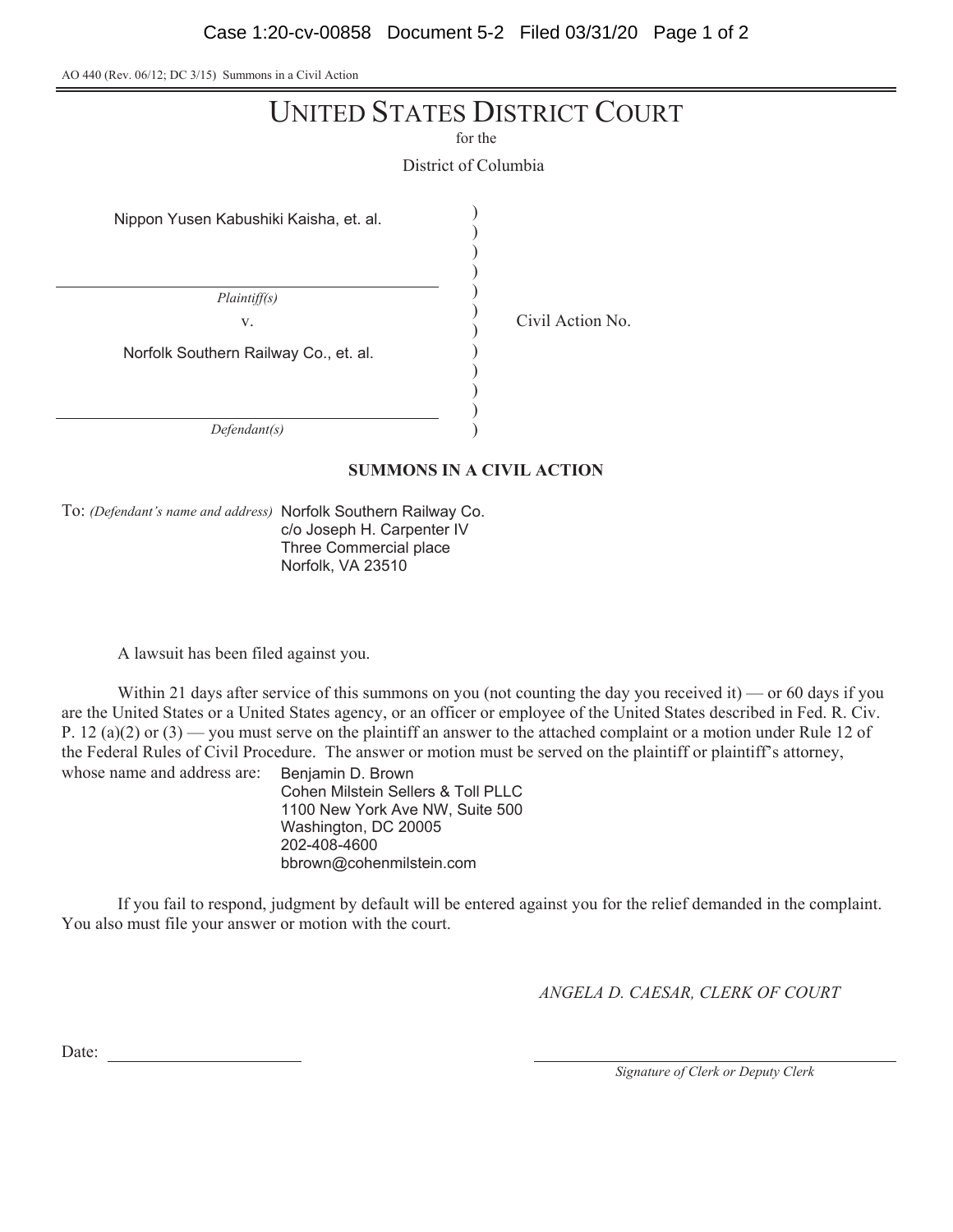AO 440 (Rev. 06/12) Summons in a Civil Action (Page 2)

Civil Action No.

# **PROOF OF SERVICE**

*(This section should not be filed with the court unless required by Fed. R. Civ. P. 4 (l))*

|       |                                     | This summons for (name of individual and title, if any)                                     | <u> 1980 - Johann Barbara, martxa alemaniar amerikan basar da a</u>                                                   |                  |                  |
|-------|-------------------------------------|---------------------------------------------------------------------------------------------|-----------------------------------------------------------------------------------------------------------------------|------------------|------------------|
|       | was received by me on <i>(date)</i> |                                                                                             |                                                                                                                       |                  |                  |
|       |                                     | $\Box$ I personally served the summons on the individual at (place)                         |                                                                                                                       |                  |                  |
|       |                                     |                                                                                             | on (date)                                                                                                             | $\frac{1}{2}$ or |                  |
|       |                                     | $\Box$ I left the summons at the individual's residence or usual place of abode with (name) |                                                                                                                       |                  |                  |
|       |                                     |                                                                                             | , a person of suitable age and discretion who resides there,                                                          |                  |                  |
|       | on <i>(date)</i>                    |                                                                                             | , and mailed a copy to the individual's last known address; or                                                        |                  |                  |
|       |                                     | $\Box$ I served the summons on (name of individual)                                         |                                                                                                                       |                  | , who is         |
|       |                                     | designated by law to accept service of process on behalf of <i>(name of organization)</i>   |                                                                                                                       |                  |                  |
|       |                                     |                                                                                             | on (date)<br>$\frac{1}{2}$ or                                                                                         |                  |                  |
|       |                                     | $\Box$ I returned the summons unexecuted because                                            | <u> 1980 - Johann Stoff, deutscher Stoff, der Stoff, der Stoff, der Stoff, der Stoff, der Stoff, der Stoff, der S</u> |                  | $\frac{1}{2}$ or |
|       | $\Box$ Other (specify):             |                                                                                             |                                                                                                                       |                  |                  |
|       |                                     |                                                                                             |                                                                                                                       |                  |                  |
|       | My fees are \$                      | for travel and \$                                                                           | for services, for a total of \$                                                                                       |                  | 0.00             |
|       |                                     | I declare under penalty of perjury that this information is true.                           |                                                                                                                       |                  |                  |
| Date: |                                     |                                                                                             |                                                                                                                       |                  |                  |
|       |                                     |                                                                                             | Server's signature                                                                                                    |                  |                  |
|       |                                     |                                                                                             | Printed name and title                                                                                                |                  |                  |

Server's address

Additional information regarding attempted service, etc: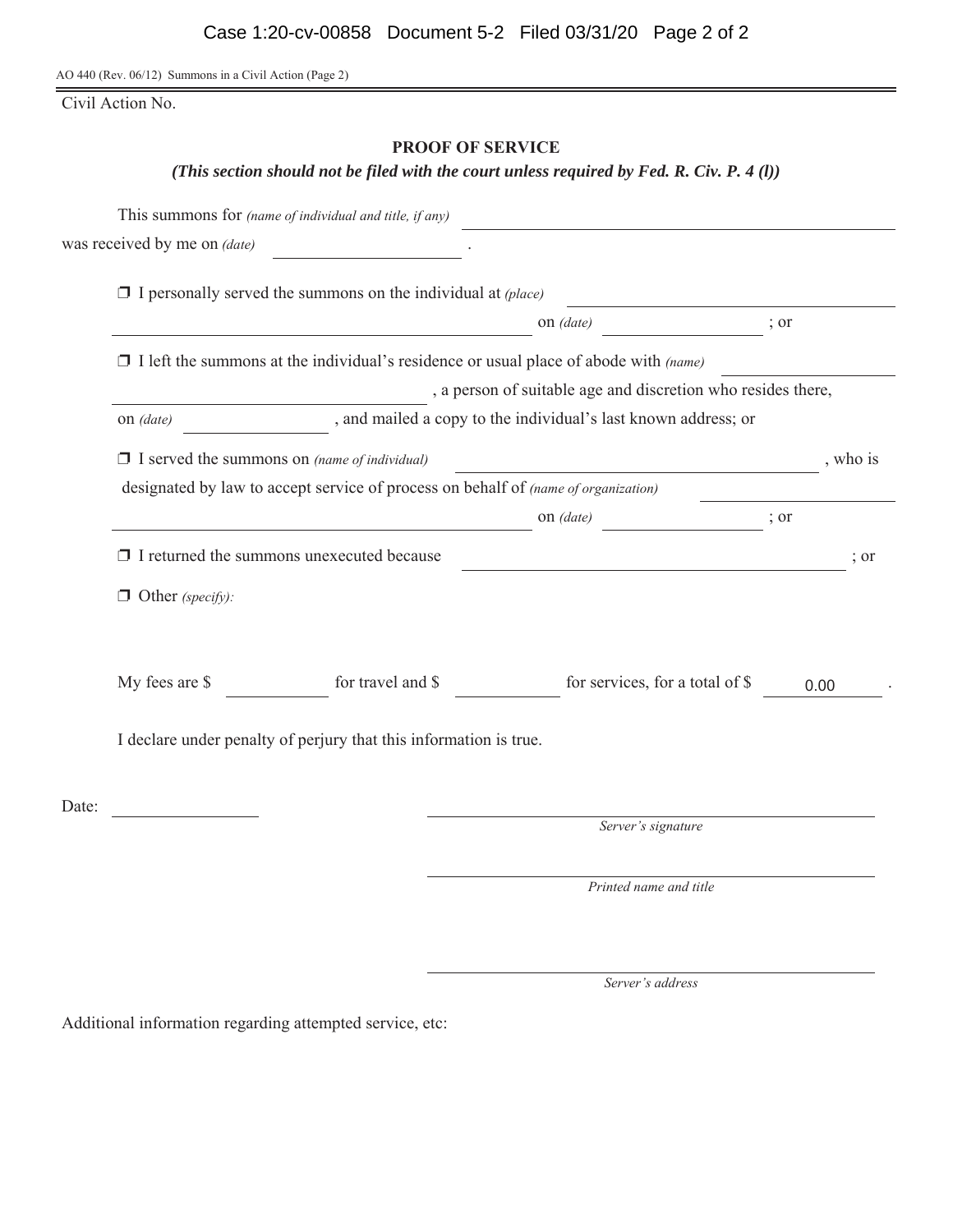AO 440 (Rev. 06/12; DC 3/15) Summons in a Civil Action

# UNITED STATES DISTRICT COURT

for the

District of Columbia

 $\mathcal{E}$  $\mathcal{L}$  $\mathcal{E}$  $\mathcal{E}$  $\mathcal{E}$  $\mathcal{E}$  $\mathcal{E}$  $\mathcal{E}$  $\mathcal{E}$  $\mathcal{E}$  $\mathcal{E}$  $\mathcal{E}$ 

Nippon Yusen Kabushiki Kaisha et. al.

 $Plaintiff(s)$ 

V. Civil Action No.

Norfolk Southern Railway Company et. al.

 $Defendant(s)$ 

# **SUMMONS IN A CIVIL ACTION**

To: (Defendant's name and address) CSX Transportation, Inc. c/o CT Corporation System 1200 South Pine Island Road Plantation, FL 33324

A lawsuit has been filed against you.

Within 21 days after service of this summons on you (not counting the day you received it) — or 60 days if you are the United States or a United States agency, or an officer or employee of the United States described in Fed. R. Civ. P. 12 (a)(2) or (3) — you must serve on the plaintiff an answer to the attached complaint or a motion under Rule 12 of the Federal Rules of Civil Procedure. The answer or motion must be served on the plaintiff or plaintiff's attorney, whose name and address are: Benjamin D. Brown

Cohen Milstein Sellers & Toll PLLC 1100 New York Ave NW, Suite 500 Washington, DC 20005 202-408-4600 bbrown@cohenmilstein.com

If you fail to respond, judgment by default will be entered against you for the relief demanded in the complaint. You also must file your answer or motion with the court.

*ANGELA D. CAESAR, CLERK OF COURT* 

Date:

*Signature of Clerk or Deputy Clerk*